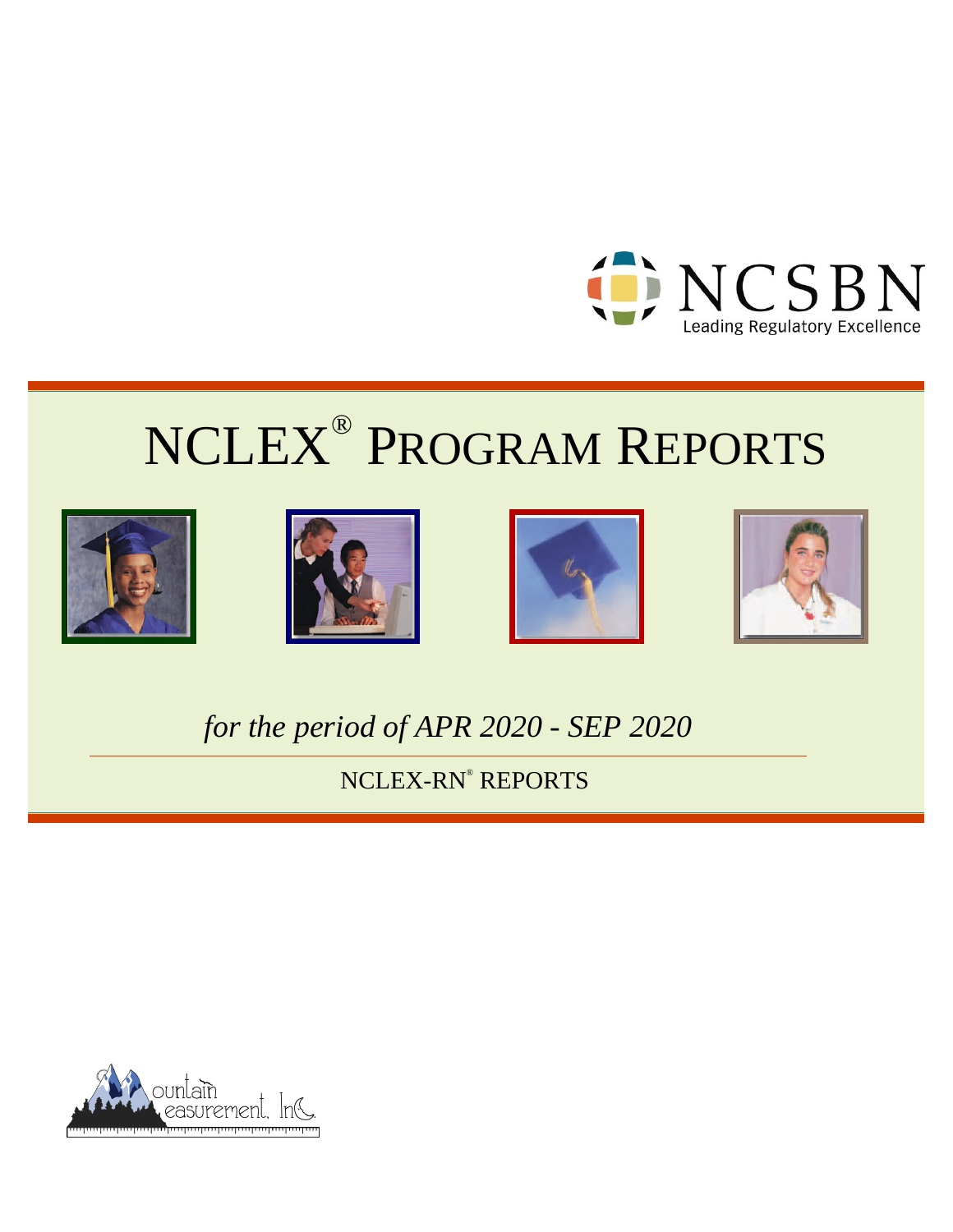Report Period: APR 2020 - SEP 2020

# **TABLE OF CONTENTS**

**[Introduction](#page-2-0)** 

[Using and Interpreting the](#page-3-0) [NCLEX](#page-3-0)<sup>[®](#page-3-0)</sup> [Program Reports](#page-3-0) [Glossary](#page-3-0)

[Summary Overview](#page-5-0) [NCLEX-RN](#page-11-0)<sup>[®](#page-11-0)</sup> [Test Plan Report](#page-11-0) [Content Dimension Reports](#page-17-0) [Nursing Process](#page-17-0) [Categories of Human Functioning](#page-22-0) [Categories of Health Alterations](#page-27-0) [Wellness/Illness Continuum](#page-32-0) [Stages of Maturity](#page-37-0) [Stress, Adaptation and Coping](#page-42-0) [Test Duration/Test Plan Performance Report](#page-47-0) [References](#page-51-0)

NCLEX,<sup>®</sup> NCLEX-RN<sup>®</sup> and NCLEX-PN<sup>®</sup> are registered trademarks of the National Council of State Boards of Nursing, Inc. (NCSBN), Chicago, Illinois and may not be used or reproduced without written permission from NCSBN.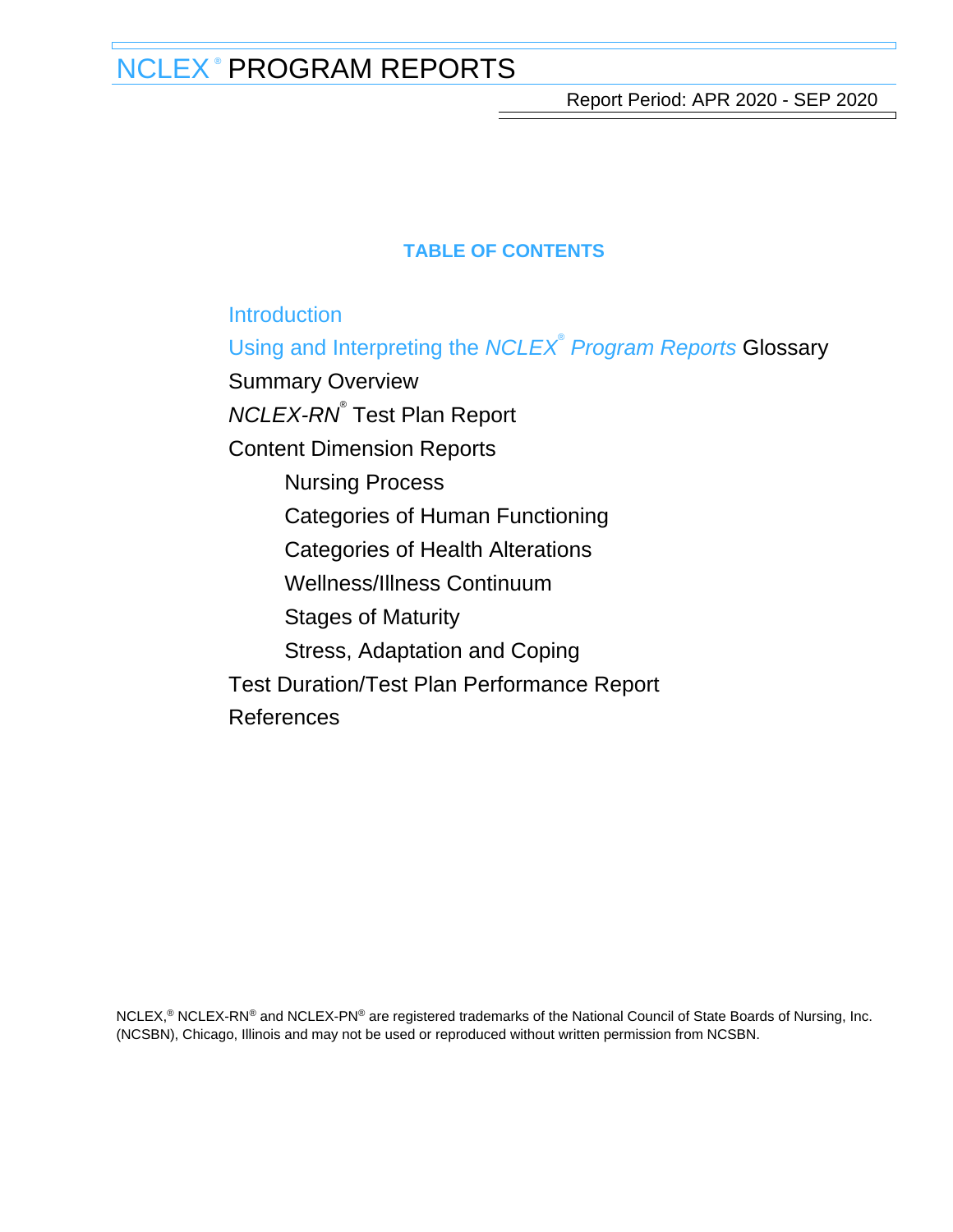# <span id="page-2-0"></span>INTRODUCTION

Welcome to the NCLEX<sup>®</sup> Program Reports—a subscription to information specific to your graduates' performance on the National Council Licensure Examination (NCLEX® examination). These reports describe how your graduates performed on several content dimensions compared against other programs both regionally and nationally.

There are four main sections to the NCLEX® Program Reports: Summary Overview, NCLEX-RN® Test Plan Report, Content Dimension Reports, and Test Duration/Test Plan Performance Report.

#### **Summary Overview**

The first report in the NCLEX<sup>®</sup> Program Reports is the Summary Overview. The Summary Overview provides information on (1) the rank of your program based on the percentage of your graduates that passed the NCLEX-RN® examination during the current and previous reporting periods and (2) a listing of the jurisdictions where your graduates applied for licensure during the current and previous reporting periods.

The rank of your program is provided in comparison to other programs in your jurisdiction, all programs in every jurisdiction, and all similar program types across every jurisdiction. Please note that all program rankings are limited to those programs where at least ten graduates tested during the reporting time interval.

#### **The NCLEX-RN® Test Plan Report**

The NCLEX-RN® Test Plan Report presents information on the percentile ranks of your typical graduate's performance compared to the performance of (1) graduates from your jurisdiction, (2) graduates from the same type of educational program as your program, and (3) the national population of graduates. Prior to March 2000, percentile ranks were based on program comparisons (rather than graduate comparisons). For this reason, current results should not be compared to Test Plan Report results published prior to March 2000. This report is based on the NCLEX-RN® Test Plan. The major component of the test plan is Client Needs.

#### **Content Dimension Reports**

Each Content Dimension Report is identified in a separate section, including:

- Nursing Process
- Categories of Human Functioning
- Categories of Health Alterations
- Wellness/Illness Continuum
- Stages of Maturity
- Stress, Adaptation and Coping

An introduction explaining these reports is included as the first page of each Content Dimension. Because percentile ranks are now based on graduate comparisons (rather than program comparisons), current results should not be compared to Content Dimension Reports results published prior to March 2000.

#### **Test Duration/Test Plan Performance Report**

This section provides two reports, one on Test Duration and one on Test Plan Performance.

The Test Duration Report includes the average number of questions taken by graduates in your program, graduates from your jurisdiction, graduates from similar programs nationwide, and all graduates nationwide. The number of candidates includes all candidates except those testing under extended timing conditions and/or completing less than the minimum number of items. This report also provides the average test time in minutes and the percentage of candidates taking the minimum and maximum number of questions.

The Test Plan Performance Report includes information on performance in each of the Client Needs subcategories for your graduates, graduates from your jurisdiction, graduates from similar programs nationwide, and all graduates nationwide, as well as an indication of how a candidate precisely at the passing standard would have performed (passing performance). This differs from the Test Plan Report in that performance here is defined with respect to the content domain, rather than in comparison with performance of other graduates.

We hope that you will find the  $NCLEX<sup>®</sup> Program Reports full of useful information that you will refer to many times. As$ always, we encourage your feedback. If you have any comments, compliments, or concerns, please write them down and let us know about them. We value your input!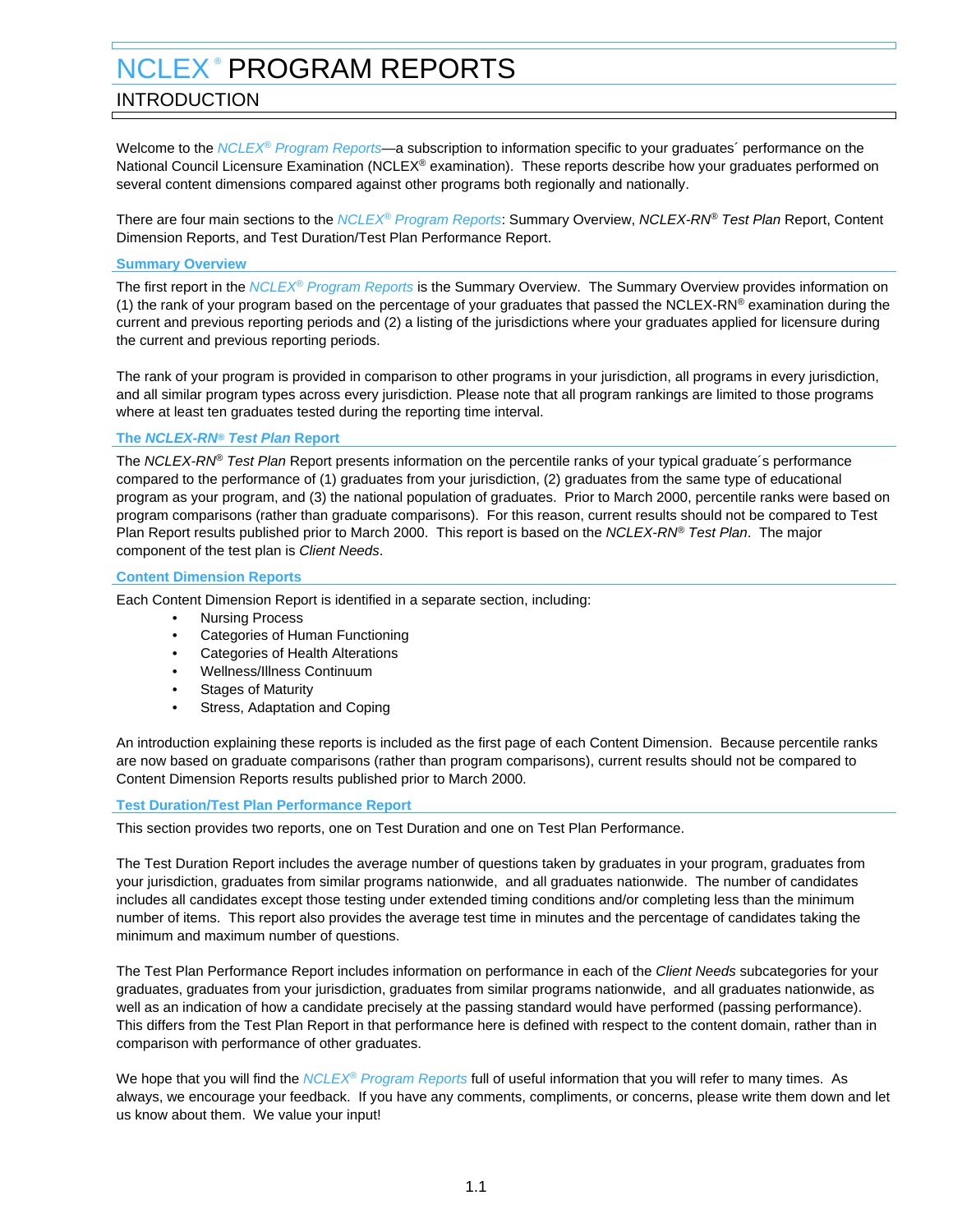# <span id="page-3-0"></span>NCLEX<sup>®</sup> PROGRAM REPORTS USING AND INTERPRETING THE *NCLEX® PROGRAM REPORTS*

The *NCLEX<sup>®</sup> Program Reports* provides detailed information about the NCLEX-RN® examination performance of the graduates of your program who tested for the first time during the six-month period covered by this edition. Information on passing rates and performance on a variety of content dimensions is provided, as are jurisdiction, program type, and national comparisons. These reports are designed to assist you in evaluating the strengths and weaknesses in your educational program.

The primary statistics included in these reports are percentages, the median and the percentile rank of that median, and the average. Several reports use the median (midpoint in a set of ranked performances), rather than the mean (arithmetic average) as the indicator of typical performance. This approach increases the stability of the results reported because the median is less affected by individuals with extreme performance. Due to the unreliability of results, median performance will not be calculated for programs with fewer than ten first-time candidates.

The percentile ranks compare the median performance of your graduates with that of the graduates in the comparison group. For example, a percentile rank of 84 means that the performance level of 84 percent of the graduates in the reference group was lower than (or equal to) the median performance level of your graduates. You may think of this median performance level as the performance of your "typical" graduate.

Because the range of program median performance is not nearly as great as that of the performance of individual graduates, percentile ranks at the extremes are unlikely. In addition, small differences in performance can lead to relatively large differences in performance percentile ranks. For this reason, some fluctuations in the percentile ranks based on your graduates´ performance can be expected across categories. This effect is greater near the center of the distribution (in the middle of the percentile ranks). In other words, only a small difference in performance separates the 45th and 50th percentiles, while a relatively large difference in performance separates the 90th and 95th percentiles, or the 5th and 10th percentiles.

With the NCLEX-RN examination administered using computerized adaptive testing (CAT), each

candidate receives a unique examination, ranging in length from a minimum of 60 scored items to a maximum of 250 scored items. Every examination, whatever its length, contains a controlled percentage of questions from each of the content areas covered in the NCLEX-RN® Test Plan. The **NCLEX<sup>®</sup>** Program Reports contains information about your graduates´ performance in each of the test plan areas, and also in other content frameworks NOT the same as the NCLEX-RN® **Test Plan. These Content Dimension Reports** provide information about your graduates based on frameworks of: **Nursing Process, Human Functioning, Health Alterations, Wellness/Illness Continuum, Stages of Maturity, and Stress, Adaptation and Coping**. Every NCLEX-RN examination is composed of questions that fulfill the NCLEX-RN® Test Plan percentages but, because the selection of questions is not controlled with respect to these other content frameworks, candidates needing fewer questions on their NCLEX-RN examination may not be administered items from some of these content dimension categories. To ensure the reliability of the information provided in these reports, graduates who did not answer at least three questions within a content category are not included in the summary of performance in that category. This exclusion will only occur for the Content Dimension Reports. Median performance will not be calculated if fewer than ten graduates received at least three items in that category.

The Test Duration Report provides information about the number of questions answered and the amount of time spent by your graduates on the NCLEX-RN examination. With CAT, the number of questions answered provides information about how close the candidate was to the passing standard. In comparing your program to other programs, it is useful to examine the average number of questions taken by your graduates who passed and who failed. For example, if the average number of questions taken by your graduates who passed was lower than for the comparison group, this suggests that they demonstrated their competence more quickly than graduates in the comparison groups. Similarly, if your program has a higher percentage of passing graduates take the minimum number of questions, then your passing graduates demonstrated their competence more quickly, indicating a higher level of competence.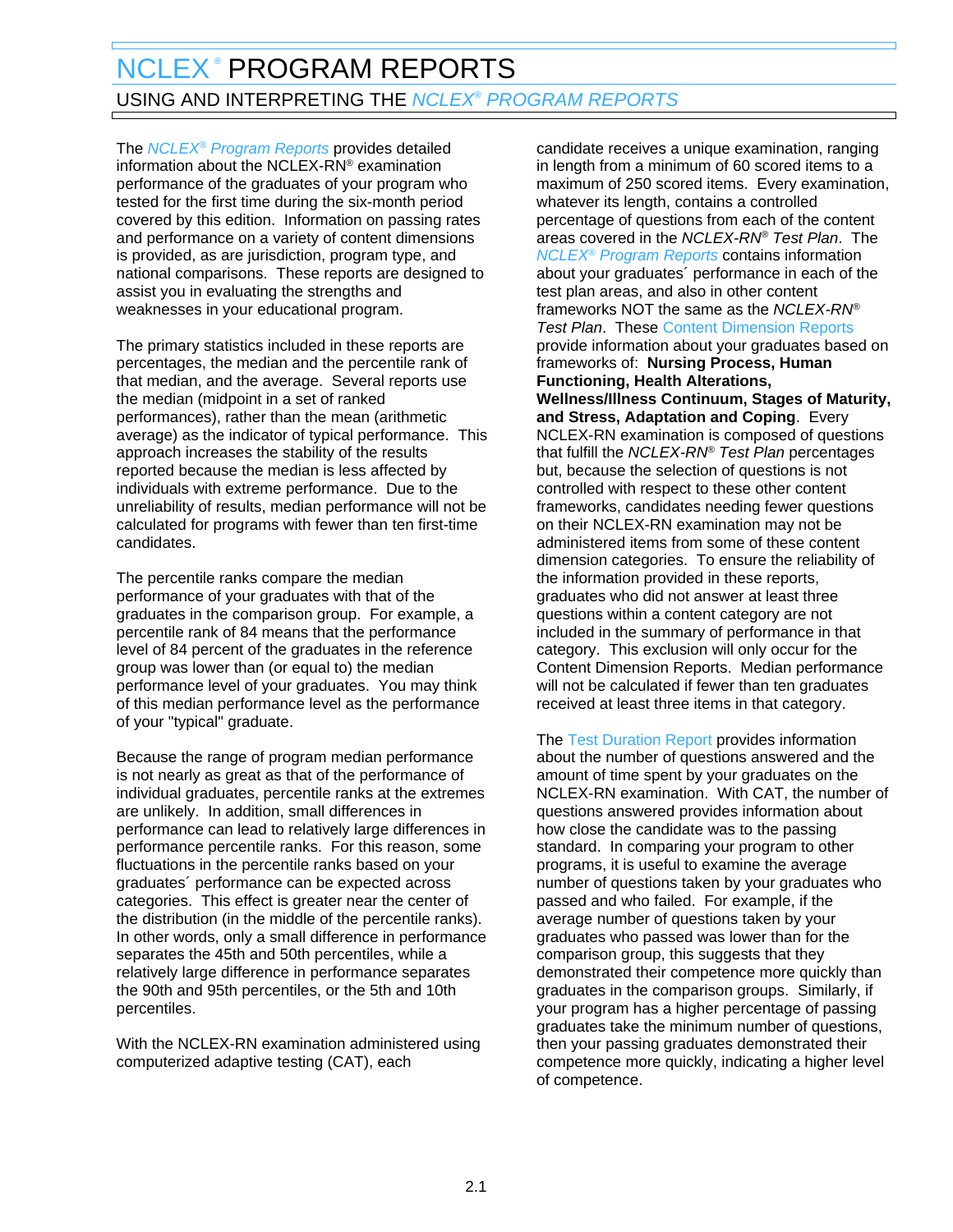# NCLEX<sup>®</sup> PROGRAM REPORTS USING AND INTERPRETING THE *NCLEX® PROGRAM REPORTS*

The proportion of candidates answering the maximum number of questions reflects the proportion of candidates close to the passing standard. A high proportion of failing candidates answering the maximum number shows that most who failed were close to passing and, conversely, a high proportion of passing candidates answering the maximum number of questions shows that most of the passers did not pass by a large margin.

The Test Plan Performance Report provides information on the median performance of your graduates in each area of the NCLEX-RN® Test Plan. Performance is reported as the expected percentage **of all possible questions that could be administered** in a given category that would be answered correctly by a graduate at this median performance level. The measurement model enables this estimate of expected percentages for all the possible questions, even though each graduate took only a much smaller, unique set of questions.

Therefore, these are NOT the actual percentages of questions answered correctly.

The passing performance data should be interpreted as the percentage of **all possible questions** in the test plan area that a candidate with a competence level at precisely the passing standard would be able to answer correctly. This percentage varies across the content areas because the questions within these areas differ in average difficulty. For the content areas where questions are easier, passing performance corresponds to a higher percentage of correct answers. Similarly, for the content areas where questions are more difficult, passing performance corresponds to a lower percentage of correct answers. Comparisons of your graduates´ median performance with the passing performance levels may help you identify potential strengths and weaknesses in your instructional program.

# **Glossary**

| Average test time                                    | Mean amount of time candidates took to complete the NCLEX-RN® examination. Maximum amount of time<br>allowed for testing is six hours, unless the candidate has been approved by a board of nursing for extended<br>testing time as a special accommodation. |                                                                                                                                                                                                                       |  |
|------------------------------------------------------|--------------------------------------------------------------------------------------------------------------------------------------------------------------------------------------------------------------------------------------------------------------|-----------------------------------------------------------------------------------------------------------------------------------------------------------------------------------------------------------------------|--|
| <b>Client Needs</b>                                  | Subcategories as stated in the NCLEX-RN® Test Plan include:<br>Management of Care<br>Safety and Infection Control<br><b>Health Promotion and Maintenance</b><br>Psychosocial Integrity                                                                       | <b>Basic Care and Comfort</b><br>Pharmacological and Parenteral Therapies<br><b>Reduction of Risk Potential</b><br>Physiological Adaptation                                                                           |  |
| <b>Computerized Adaptive</b><br><b>Testing (CAT)</b> | interactively as the individual is tested.                                                                                                                                                                                                                   | Computerized adaptive testing is a method for administering tests that uses current computer technology and<br>measurement theory. CAT creates examinations that are unique for each candidate; the exam is assembled |  |
| <b>First-time candidate</b>                          | Candidate for whom there is no prior history of taking the NCLEX-RN examination.                                                                                                                                                                             |                                                                                                                                                                                                                       |  |
| <b>Graduate/Candidate</b>                            | A student who has completed the requirements of an educational program and is now applying for licensure to<br>practice nursing.                                                                                                                             |                                                                                                                                                                                                                       |  |
| <b>Jurisdiction</b>                                  | Board of nursing/regulatory body to which a graduate is applying for licensure/registration. State/province or<br>territory in which your program resides.                                                                                                   |                                                                                                                                                                                                                       |  |
| Minimum number of items                              | Each test requires the candidate to complete a minimum number of examination items. For Registered Nurse<br>candidates, the minimum number of items is 60 operational items with 15 pretest items, for a total of 75 items.                                  |                                                                                                                                                                                                                       |  |
| <b>Maximum number of items</b>                       | For Registered Nurse candidates, the maximum number of items is 265 (250 operational items and 15 pretest<br>items).                                                                                                                                         |                                                                                                                                                                                                                       |  |
| <b>National population</b>                           | First-time U.S.-educated candidates taking the NCLEX-RN examination during the reporting cycle.                                                                                                                                                              |                                                                                                                                                                                                                       |  |
| <b>Nursing Process</b>                               | A scientific problem-solving approach to client care that for the RN includes assessment, analysis, planning,<br>implementation and evaluation.                                                                                                              |                                                                                                                                                                                                                       |  |
| <b>Reporting Cycle/</b><br><b>Reporting Period</b>   | NCLEX <sup>®</sup> Program Reports are generated cyclically, from April 1 through March 31.                                                                                                                                                                  |                                                                                                                                                                                                                       |  |
| <b>Registration Process</b>                          | Candidates must apply for licensure to the board of nursing in the jurisdiction in which they wish to be<br>licensed. Boards of nursing authorize candidacy and send the candidates registration materials.                                                  |                                                                                                                                                                                                                       |  |
| <b>Test Plan</b>                                     | The test plan approved by the National Council of State Boards of Nursing that governs the content domain of<br>the NCLEX-RN examination. The NCLEX-RN® Test Plan consists of one dimension: Client Needs.                                                   |                                                                                                                                                                                                                       |  |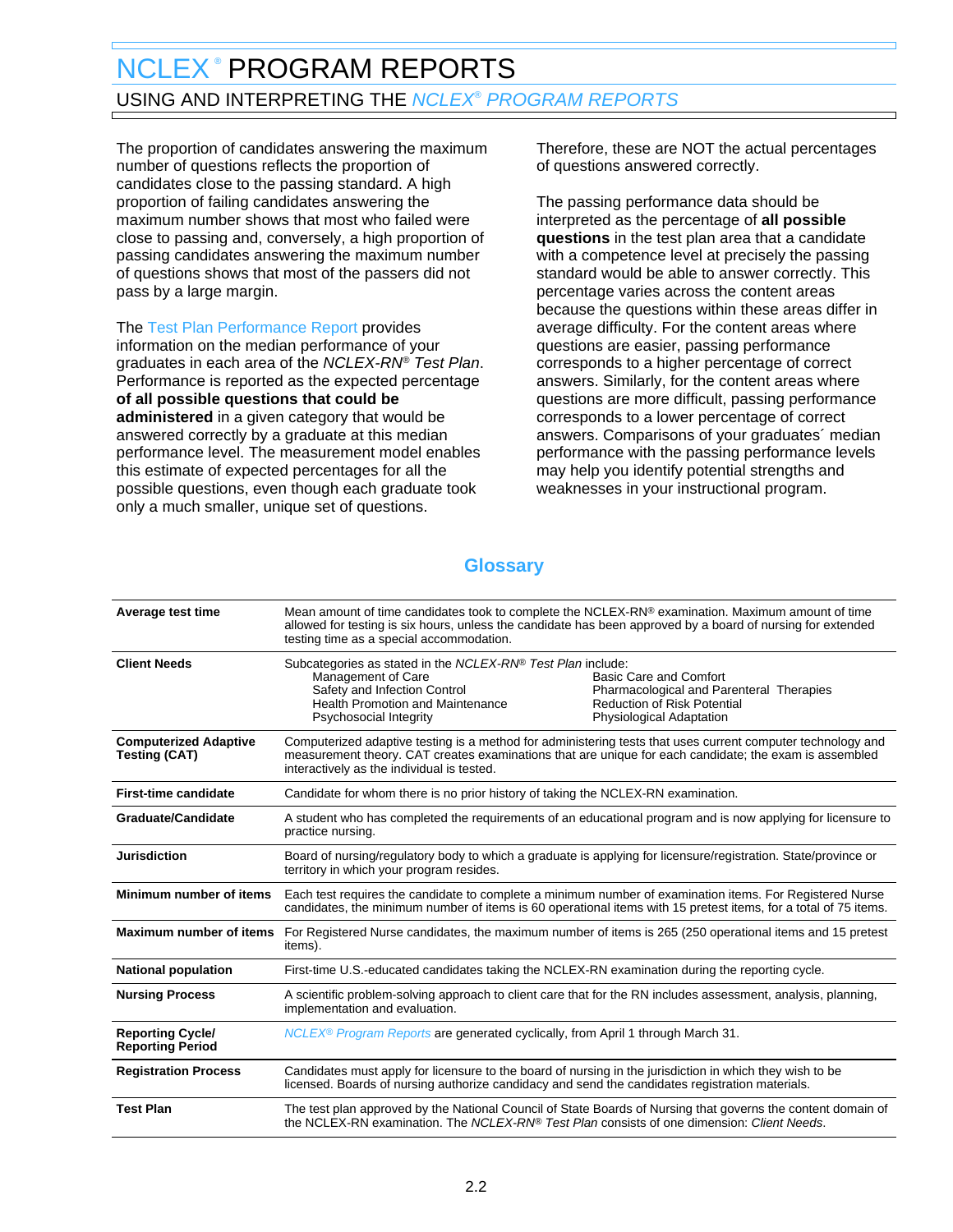# <span id="page-5-0"></span>SUMMARY OVERVIEW

The Summary Overview section contains tables to help you understand the performance of graduates from your program who were taking the NCLEX-RN® examination for the first time. Reports in this section include: Rank of Your Program Based on Percentage of Graduates Passing; Where Your Graduates Applied for Licensure; Percentage of Your Graduates Passing the NCLEX-RN® Examination; and Distribution of Programs by National Passing Percentages.

The first table, Rank of Your Program Based on Percentage of Graduates Passing (see sample below), shows how your program's passing rate compares with that of other programs within your

licensing jurisdiction (state or territory), with that of other programs of a similar type (BSN, Associate Degree, or Diploma), and within the entire United States and its territories. Beneath the sample table are interpretation hints and more complete explanations of the table entries.

The second table, Where Your Graduates Applied for Licensure, includes all of your graduates who took the NCLEX-RN examination for the first time during the reporting period, even if they had applied for licensure before that time. This only reflects the state of **initial licensure**; they may have subsequently applied to additional states, but those applications would not appear in this table.

### **SAMPLE TABLE RANK OF YOUR PROGRAM BASED ON PERCENTAGE OF GRADUATES PASSING**

|                                                                            | <b>APR-MAR 2019</b> | <b>APR-MAR 2020</b> |
|----------------------------------------------------------------------------|---------------------|---------------------|
| <b>10 All Programs in Your Jurisdiction</b>                                | 1 of $8$            |                     |
| All Similar Programs<br>$^{\circledR}$<br><b>Across Every Jurisdiction</b> | 10 of 34<br>④       |                     |
| All Programs<br>$\circled{3}$<br><b>Across Every Jurisdiction</b>          | 12 of 450           |                     |

- ➀ The numbers in this row tell how the passing rate for your graduates who took the NCLEX-RN examination during this reporting period (if you had ten or more) compares with that of all programs **in your licensing jurisdiction**. The comparison group is all RN programs (BSN, Associate Degree, and Diploma) in your jurisdiction that had at least ten graduates take the NCLEX-RN examination during the reporting period.
- ➁ The numbers in this row tell how the passing rate for your graduates (if you had ten or more taking the NCLEX-RN examination during the reporting period) compares with **all similar programs** in the United States and its territories (BSN programs, if yours is a BSN program; Associate Degree programs, if yours is an Associate Degree program; or Diploma programs, if yours is a Diploma program). The comparison group is all RN programs of the same type, in any of the RN-licensing jurisdictions, that had at least ten graduates taken the NCLEX-RN examination during the reporting period.
- ➂ The numbers in this row tell how the passing rate for your graduates (if you had ten or more taking the NCLEX-RN examination during the reporting period) compares with

that of all RN programs **in the United States and its territories**. The comparison group is all RN programs (BSN, Associate Degree, or Diploma) in any of the RN-licensing jurisdictions, that had at least ten graduates take the NCLEX-RN examination during the reporting period.

➃ This ranking was computed using all of your graduates, regardless of where they applied for licensure. The first number is your program´s rank. The second number is the number of programs in the comparison group. The second number will vary slightly across time as the number of programs having at least ten graduates take the NCLEX-RN examination varies.

A problem with any rank ordering arises when there are ties. If more than one program has the same percentage passing, all are assigned the same rank. The assigned rank will be the highest one. For instance, if three programs have 100% passing, all three programs will be assigned the rank of 1. The next highest program will have a rank of 4, because positions 1, 2, and 3 are all taken by programs with 100% passing rates.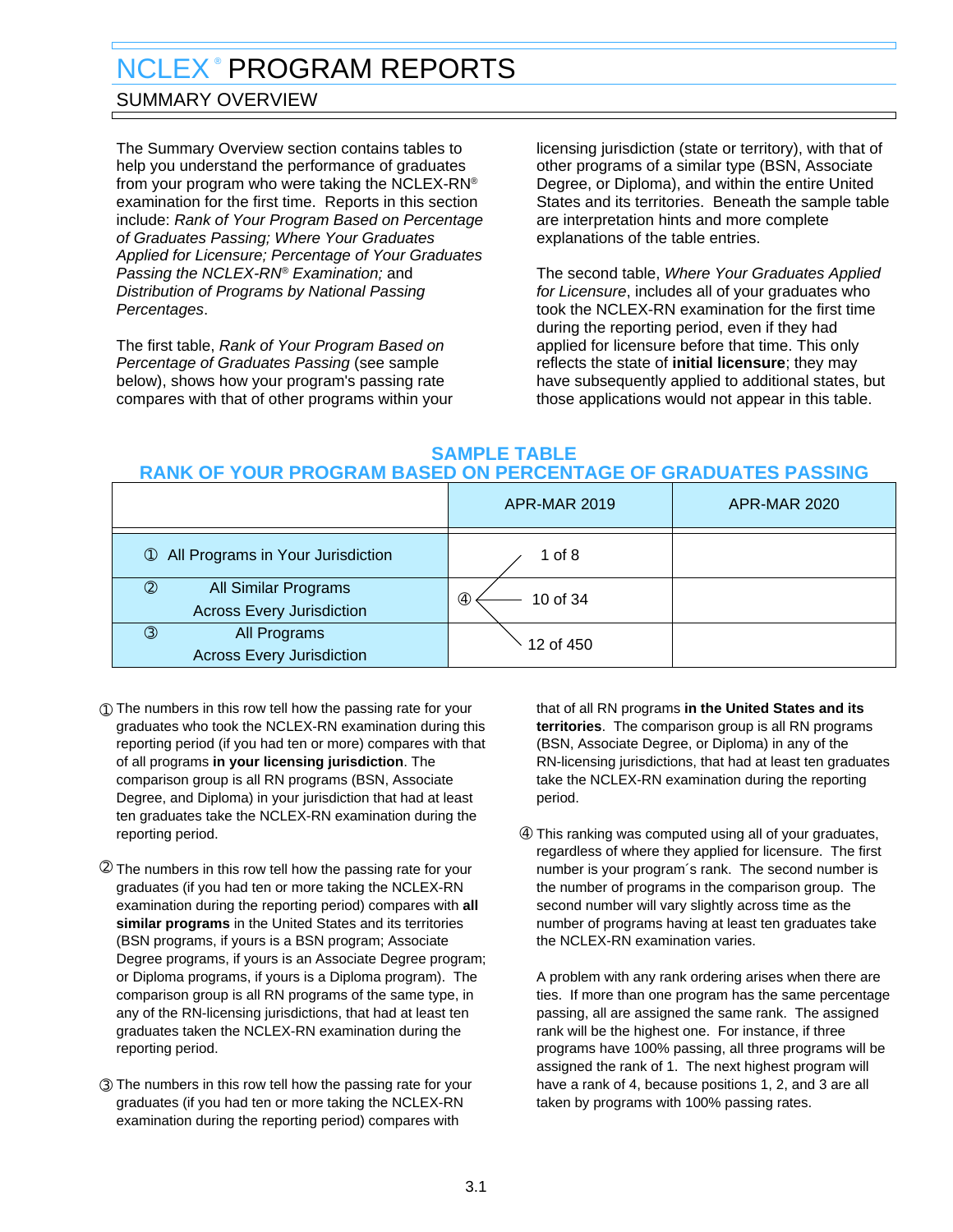Report Period: APR 2020 - SEP 2020

# **RANK OF YOUR PROGRAM BASED ON PERCENTAGE OF GRADUATES PASSING**

|                                                | <b>APR-SEP 2019</b> | <b>APR-SEP 2020</b> |  |  |
|------------------------------------------------|---------------------|---------------------|--|--|
| All Programs in Your Jurisdiction              | 107 of 132          | 97 of 126           |  |  |
| All Similar Programs Across Every Jurisdiction | 645 of 853          | 581 of 884          |  |  |
| All Programs Across Every Jurisdiction         | 1353 of 1975        | 1135 of 2010        |  |  |
| Notes                                          |                     |                     |  |  |

The rankings are based on the percentage of your graduates passing the NCLEX-RN® examination compared to other programs with at least ten graduates who took the NCLEX-RN examination during the same reporting period.

All nursing programs with the same percentage of

graduates passing the NCLEX-RN examination will have the same rank.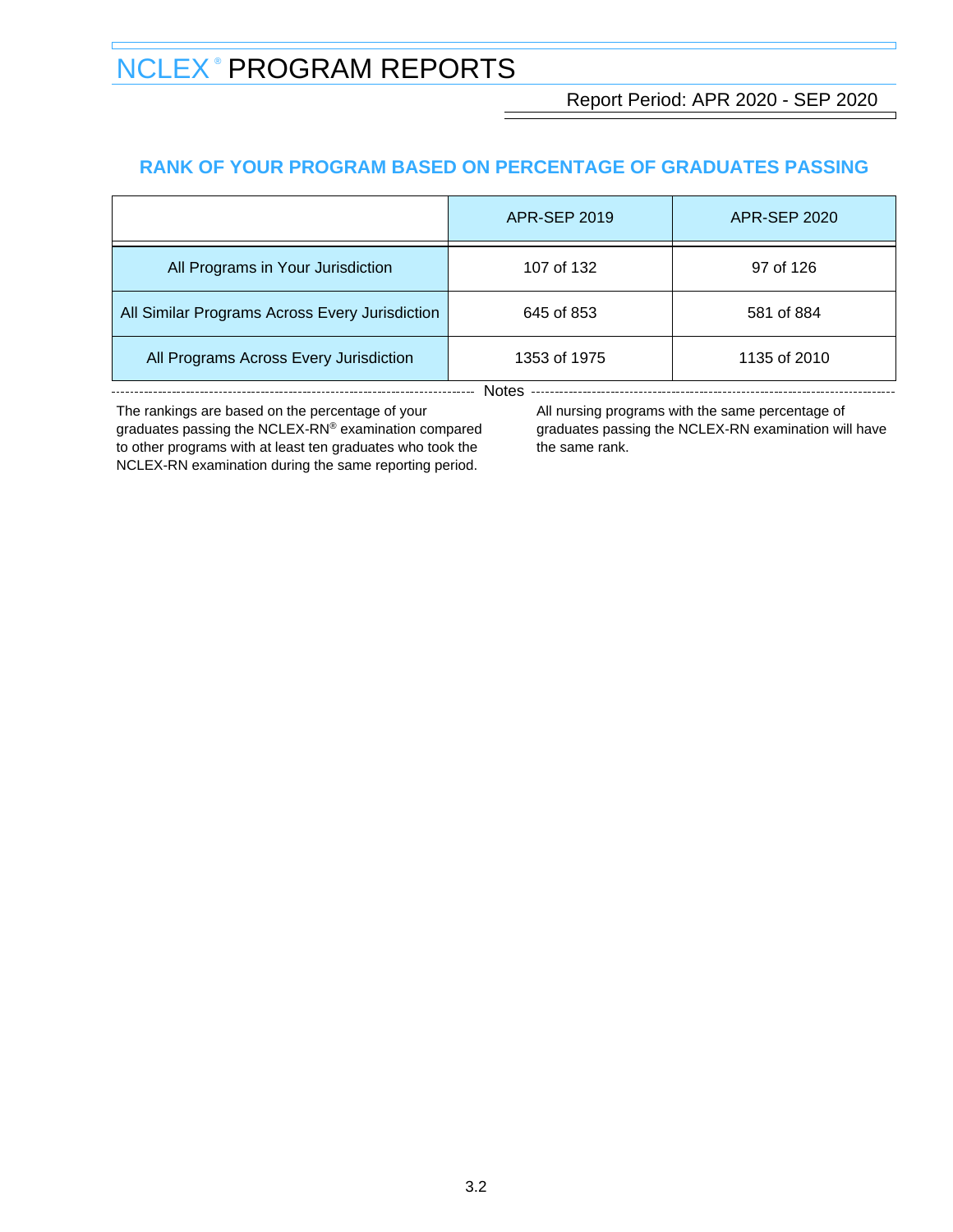Report Period: APR 2020 - SEP 2020

# **WHERE YOUR GRADUATES APPLIED FOR LICENSURE**

APR-SEP 2019

Number of Graduates<br>62

#### $62$  $\sim$  62

# **GRADUATES APPLIED FOR LICENSURE**

| APR-SEP 2020 |                            |
|--------------|----------------------------|
|              | <b>Number of Graduates</b> |
|              | 67                         |
|              |                            |
|              | 68                         |
|              |                            |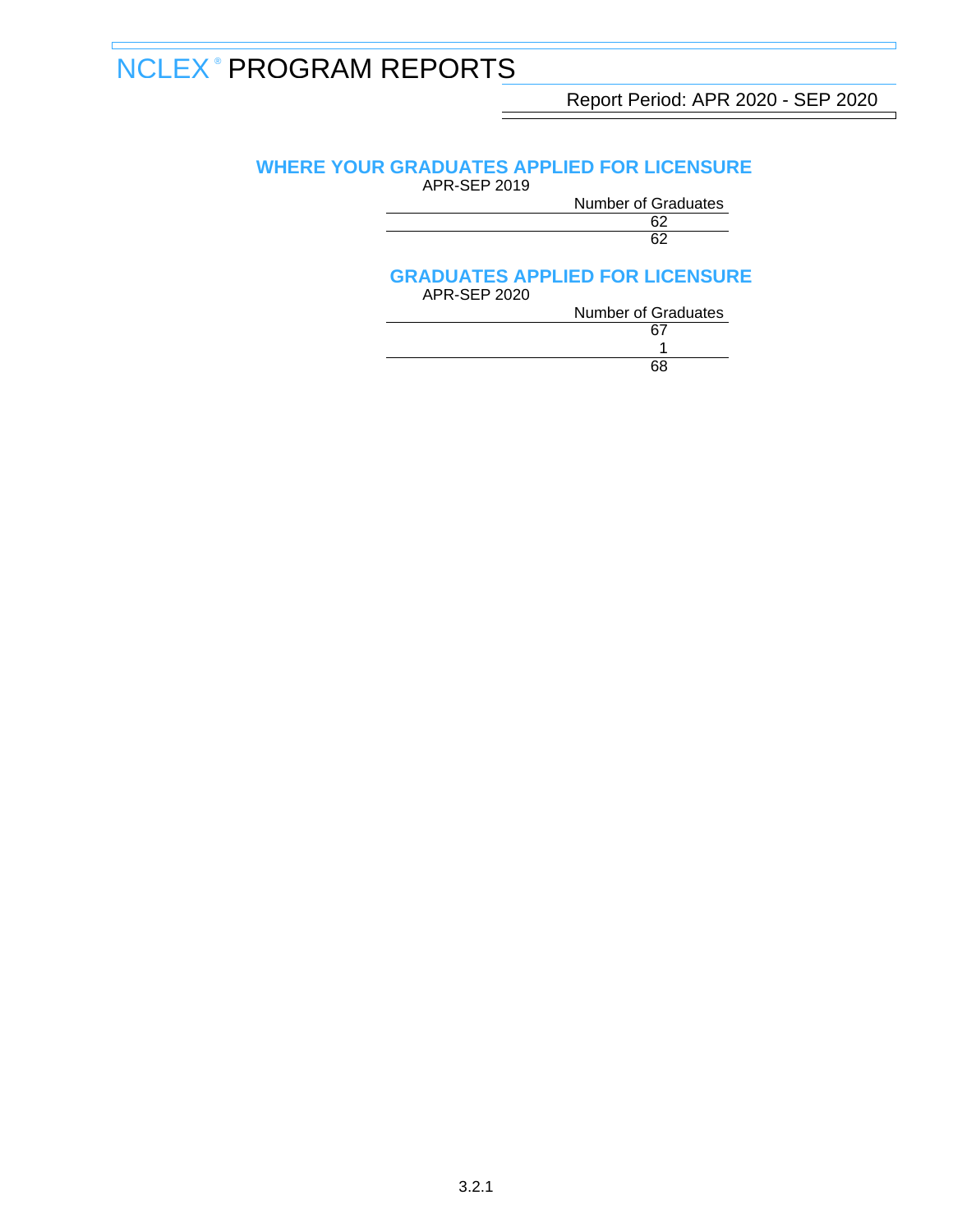#### **Percentage of Your Graduates Passing the NCLEX-RN® Examination**

This section provides information on the number of your graduates who tested during this and previous time periods, the number and percentage who passed, and a comparison with other groups (found in the bar graphs on the following page). Percent passing is rounded at 0.5 and reported as an integer.

# **PERCENTAGE OF YOUR GRADUATES PASSING THE NCLEX-RN® EXAMINATION**

|                                                        | APR-SEP<br>2018 | <b>OCT-MAR</b><br>2019 | APR-SEP<br>2019 | <b>OCT-MAR</b><br>2020 | APR-SEP<br>2020 |
|--------------------------------------------------------|-----------------|------------------------|-----------------|------------------------|-----------------|
| <b>Total Number of Your</b><br><b>Graduates Tested</b> | 51              | 49                     | 62              | 25                     | 68              |
| <b>Number Passing</b>                                  | 46              | 42                     | 54              | 22                     | 60              |
| <b>Percent Passing</b>                                 | 90%             | 86%                    | 87%             | 88%                    | 88%             |

The numbers in the first row include everyone who tested during this period for the first time and gave your program code. This may include both recent and previous graduates.

----- Notes

The numbers in the second and third rows tell you how many (and what percent) of your first-time candidates who tested during this time period passed.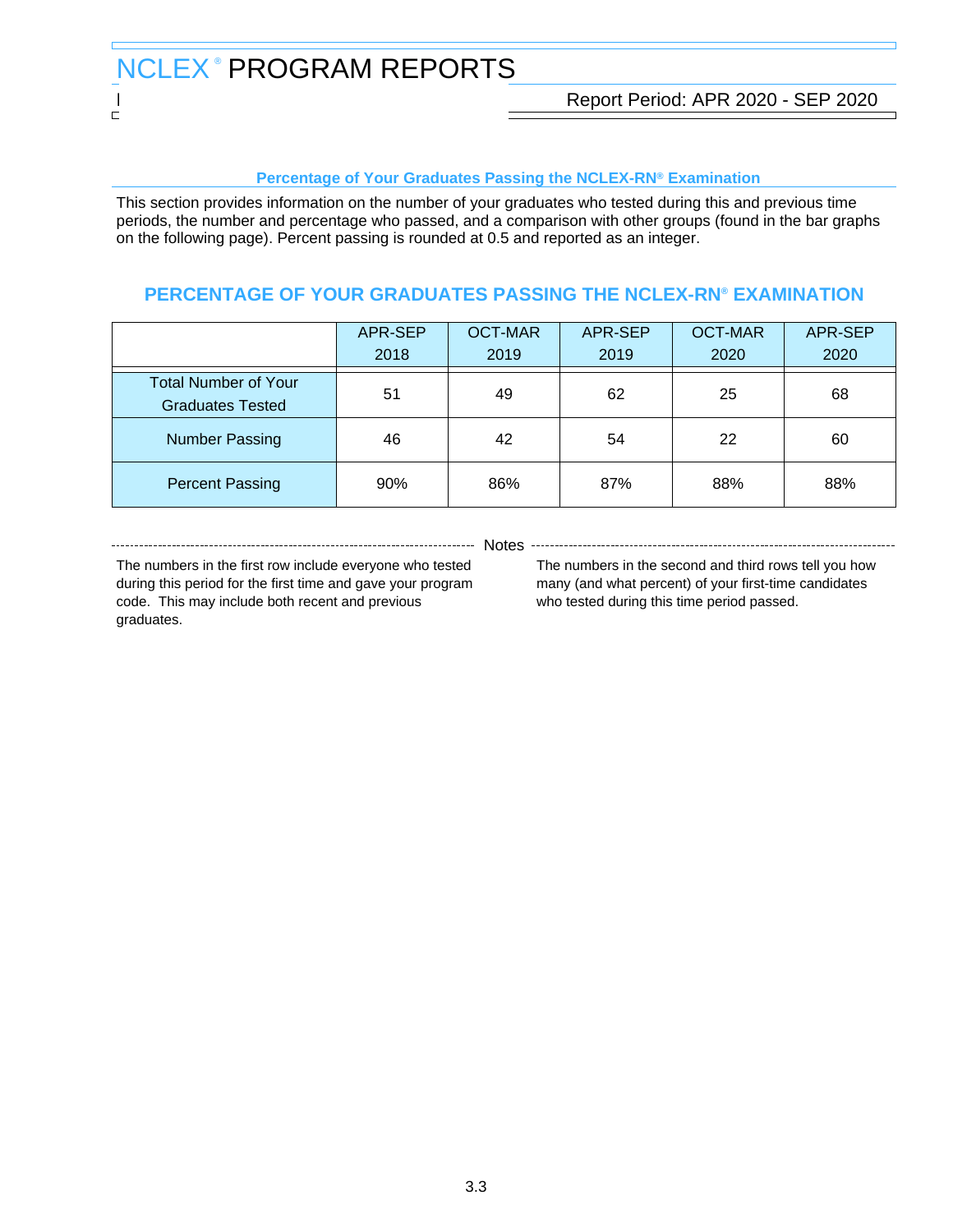### Report Period: APR 2020 - SEP 2020

#### **Percentage of Your Graduates Passing the NCLEX-RN® Examination**

The bar graphs below show how the passing percentage of your graduates testing for the first time (reported in the previous table) compares to that of other groups.

When historical data are available, a comparison of the current and previous groups will be shown in both the table (found on page 3.3) and the corresponding bar graph chart titled Percentage of Your Graduates Passing Compared to Previous Periods.

The bar graph on the right, Percentage of Your Graduates Passing Compared to Other Groups, shows how your current group compares to (1) all graduates from your state or territory, (2) all graduates from programs of the same type as your program (BSN, Associate Degree, or Diploma), and (3) all graduates in the national population. The height of the bars reflects the percentage of first-time test-takers in that group who passed the NCLEX-RN examination.



### **PERCENTAGE OF YOUR GRADUATES PASSING**

"Other Groups" consist of graduates taking the NCLEX-RN examination for the first time during the same time interval, and are defined as follows:

Jurisdiction – refers to all RN graduates within your state or jurisdiction.

#### Similar Programs – refers to RN graduates from the same type of program as your program. All RN programs are classified as either BSN, Associate Degree, or Diploma programs.

National – refers to all RN graduates within the fifty states, the District of Columbia, and the U.S. territories.

# **Compared to Previous Periods**

# **Compared to Other Groups**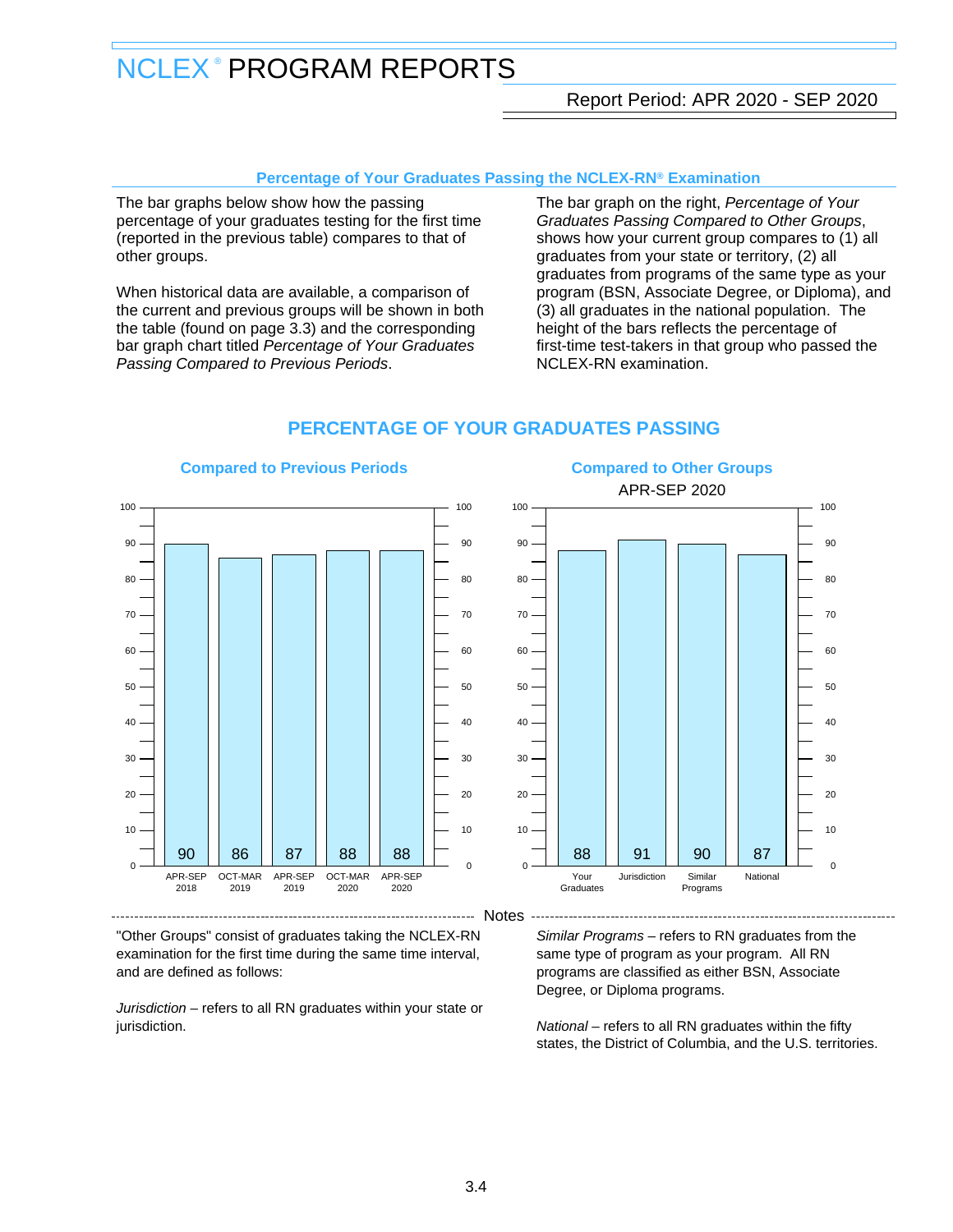#### **Distribution of Programs by National Passing Percentages**

This table shows the number of programs of each type (BSN, Associate Degree, and Diploma) that had at least ten graduates test for the first time during this reporting period who achieved the following passing rates:

- Above 89 percent (in one percentage-point intervals)
- Between 70 and 89 percent (in ten percentage-point intervals)
- Below 70 percent

# **DISTRIBUTION OF PROGRAMS BY NATIONAL PASSING PERCENTAGES**

| % of First-time,<br><b>U.S.-educated Graduates</b><br>Passing | <b>BSN</b> | <b>AD</b>      | <b>DIP</b>               | <b>Total</b> |
|---------------------------------------------------------------|------------|----------------|--------------------------|--------------|
| 100                                                           | 92         | 87             | $\overline{\mathcal{A}}$ | 183          |
| 99                                                            | $9\,$      | $\overline{2}$ | 1                        | 12           |
| 98                                                            | 48         | 34             | 1                        | 83           |
| 97                                                            | 50         | 45             | 1                        | 96           |
| 96                                                            | 54         | 33             | $\overline{2}$           | 89           |
| 95                                                            | 57         | 38             | 3                        | 98           |
| 94                                                            | 54         | 46             | 1                        | 101          |
| 93                                                            | 60         | 48             | $\boldsymbol{0}$         | 108          |
| 92                                                            | 48         | 42             | $\overline{2}$           | 92           |
| 91                                                            | 42         | 45             | $\overline{2}$           | 89           |
| 90                                                            | 33         | 41             | 3                        | 77           |
| 80-89                                                         | 237        | 379            | $\overline{7}$           | 623          |
| 70-79                                                         | 55         | 140            | $\overline{4}$           | 199          |
| Below 70                                                      | 45         | 111            | $\overline{4}$           | 160          |
| <b>Total Number of Programs</b>                               | 884        | 1091           | 35                       | 2010         |

# Your Program's Passing Percentage = 88

-------------- Notes ---------

BSN refers to Baccalaureate programs; AD refers to Associate Degree programs; DIP refers to Diploma programs.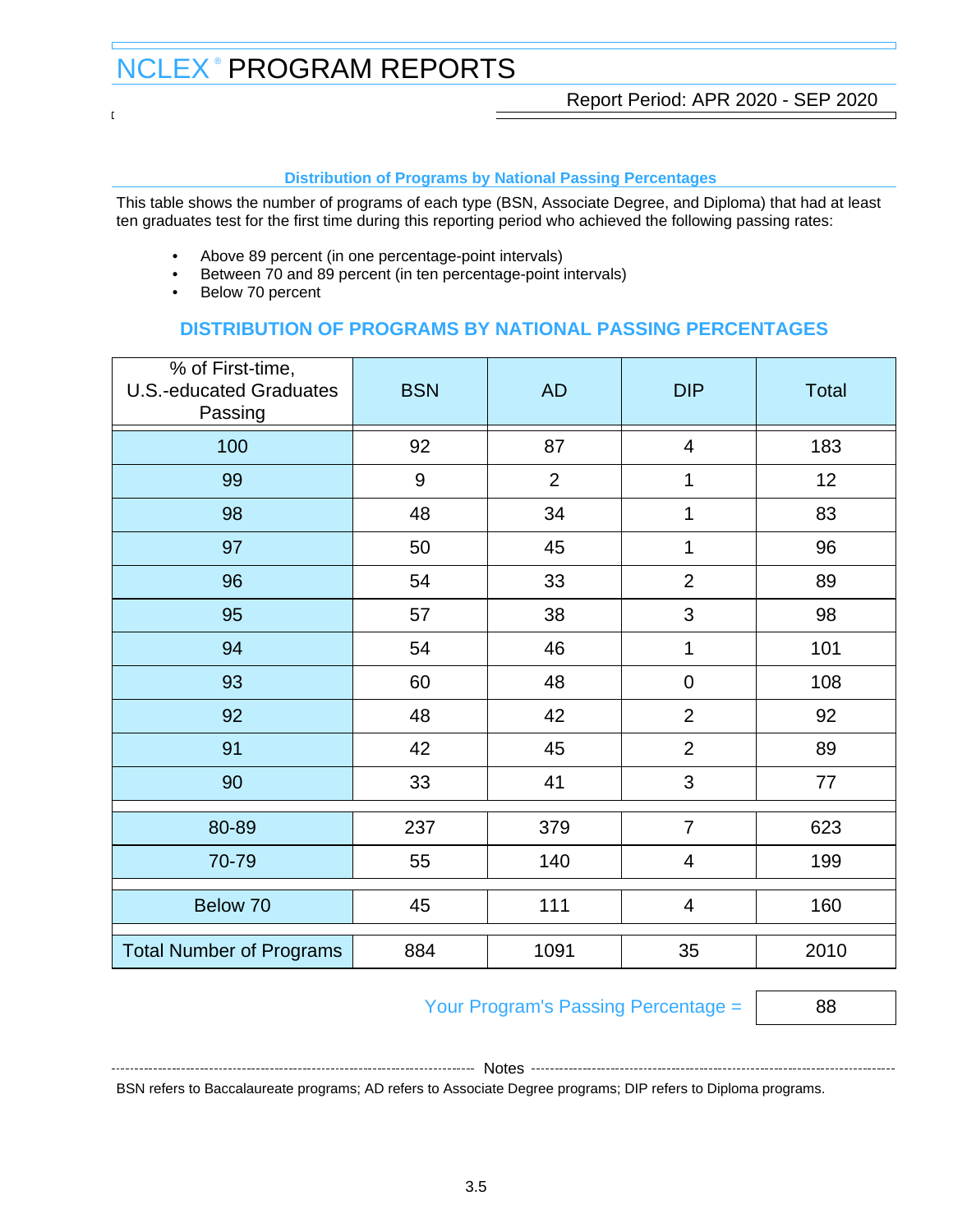# <span id="page-11-0"></span>NCLEX-RN® TEST PLAN REPORT

The NCLEX-RN® Test Plan Report presents information on your graduates´ performance on the NCLEX-RN examination, based on the content breakdown of the 2019 NCLEX-RN® Test Plan, with the following comparison groups: (1) graduates from your jurisdiction, (2) graduates from the same type of educational program (BSN, Associate Degree, or Diploma), and (3) the national population of graduates. The major component of the NCLEX-RN® Test Plan, Client Needs, is described below.

### **NCLEX-RN® TEST PLAN**

The content of the NCLEX-RN® Test Plan is organized into four major Client Needs categories. Two of the four categories are further divided into a total of six subcategories:

| <b>Client Needs</b><br>All content categories and subcategories reflect client needs across the life<br>span in a variety of settings.                                                                                                                                                                                                                                                                                                                                                                                                                                                                                                         | Percentage of Items<br>from each<br>Category/Subcategory |
|------------------------------------------------------------------------------------------------------------------------------------------------------------------------------------------------------------------------------------------------------------------------------------------------------------------------------------------------------------------------------------------------------------------------------------------------------------------------------------------------------------------------------------------------------------------------------------------------------------------------------------------------|----------------------------------------------------------|
| <b>Safe and Effective Care Environment</b><br>The nurse promotes achievement of client outcomes by providing and directing<br>nursing care that enhances the care delivery setting in order to protect clients,<br>family/significant others and other health care personnel.<br>Management of Care - providing and directing nursing care that<br>enhances the care delivery setting in order to protect clients,<br>family/significant others and health care personnel.<br>Safety and Infection Control - protecting clients, family/significant<br>$\bullet$<br>others and health care personnel from health and environmental<br>hazards. | 17-23%<br>$9 - 15%$                                      |
| <b>Health Promotion and Maintenance</b><br>The nurse provides and directs nursing care of the client and family/significant<br>others that incorporates the knowledge of expected growth and development<br>principles; prevention and/or early detection of health programs; and strategies<br>to achieve optimal health.                                                                                                                                                                                                                                                                                                                     | $6 - 12%$                                                |
| <b>Psychosocial Integrity</b><br>The nurse provides and directs nursing care that promotes and supports the<br>emotional, mental and social well-being of the client and family/significant<br>others experiencing stressful events, as well as clients with acute or chronic<br>mental illness.                                                                                                                                                                                                                                                                                                                                               | $6 - 12%$                                                |
| <b>Physiological Integrity</b><br>The nurse promotes physical health and wellness by providing care and<br>comfort, reducing client risk potential and managing health alterations.<br>Basic Care and Comfort - providing comfort and assistance in the<br>$\bullet$                                                                                                                                                                                                                                                                                                                                                                           | $6 - 12%$                                                |
| performance of activities of daily living.<br>Pharmacological and Parenteral Therapies - providing care related<br>$\bullet$                                                                                                                                                                                                                                                                                                                                                                                                                                                                                                                   | 12-18%                                                   |
| to the administration of medications and parenteral therapies.<br>Reduction of Risk Potential - reducing the likelihood that clients will<br>$\bullet$<br>develop complications or health problems related to existing<br>conditions, treatments or procedures.                                                                                                                                                                                                                                                                                                                                                                                | $9 - 15%$                                                |
| Physiological Adaptation - managing and providing care to clients<br>$\bullet$<br>with acute, chronic, or life-threatening physical health conditions.                                                                                                                                                                                                                                                                                                                                                                                                                                                                                         | 11-17%                                                   |
|                                                                                                                                                                                                                                                                                                                                                                                                                                                                                                                                                                                                                                                |                                                          |

The following processes are integrated into all Client needs categories of the Test Plan: Nursing Process; Caring; Communication and Documentation; Teaching and Learning; and Culture and Spirituality.

Note that the "Health Promotion and Maintenance" and "Psychosocial Integrity" categories do not have subcategories.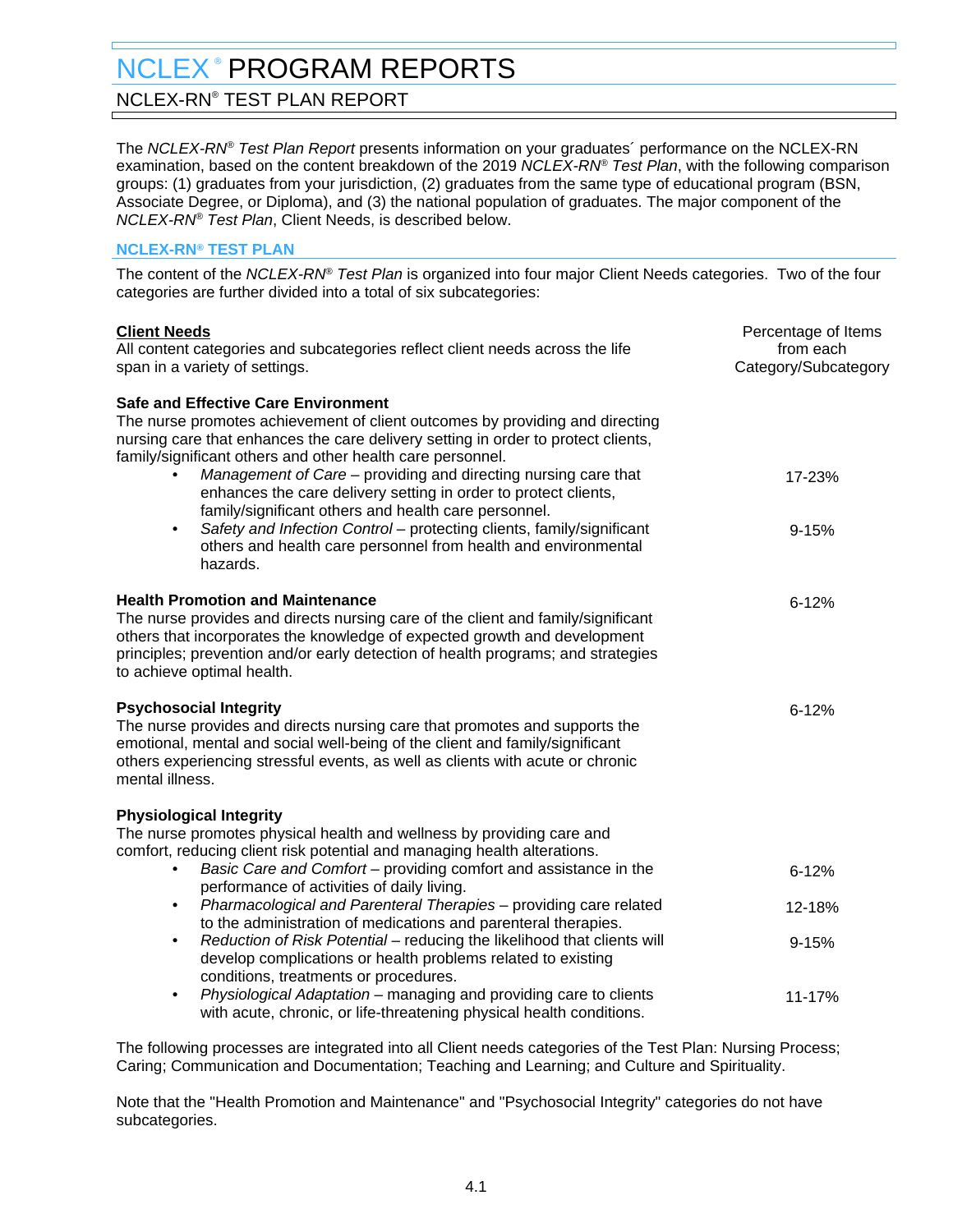# NCLEX-RN® TEST PLAN REPORT

The figure below illustrates the percentage of test items in each of the Client Needs categories.



# **Distribution of Content for the NCLEX-RN® Test Plan**

The percentage of test questions assigned to each Client Needs category and subcategory in the NCLEX-RN® Test Plan is based on the results of the 2017 RN Practice Analysis: Linking the NCLEX-RN® Examination to Practice (NCSBN, 2018), and expert judgment provided by members of the NCSBN Examination Committee.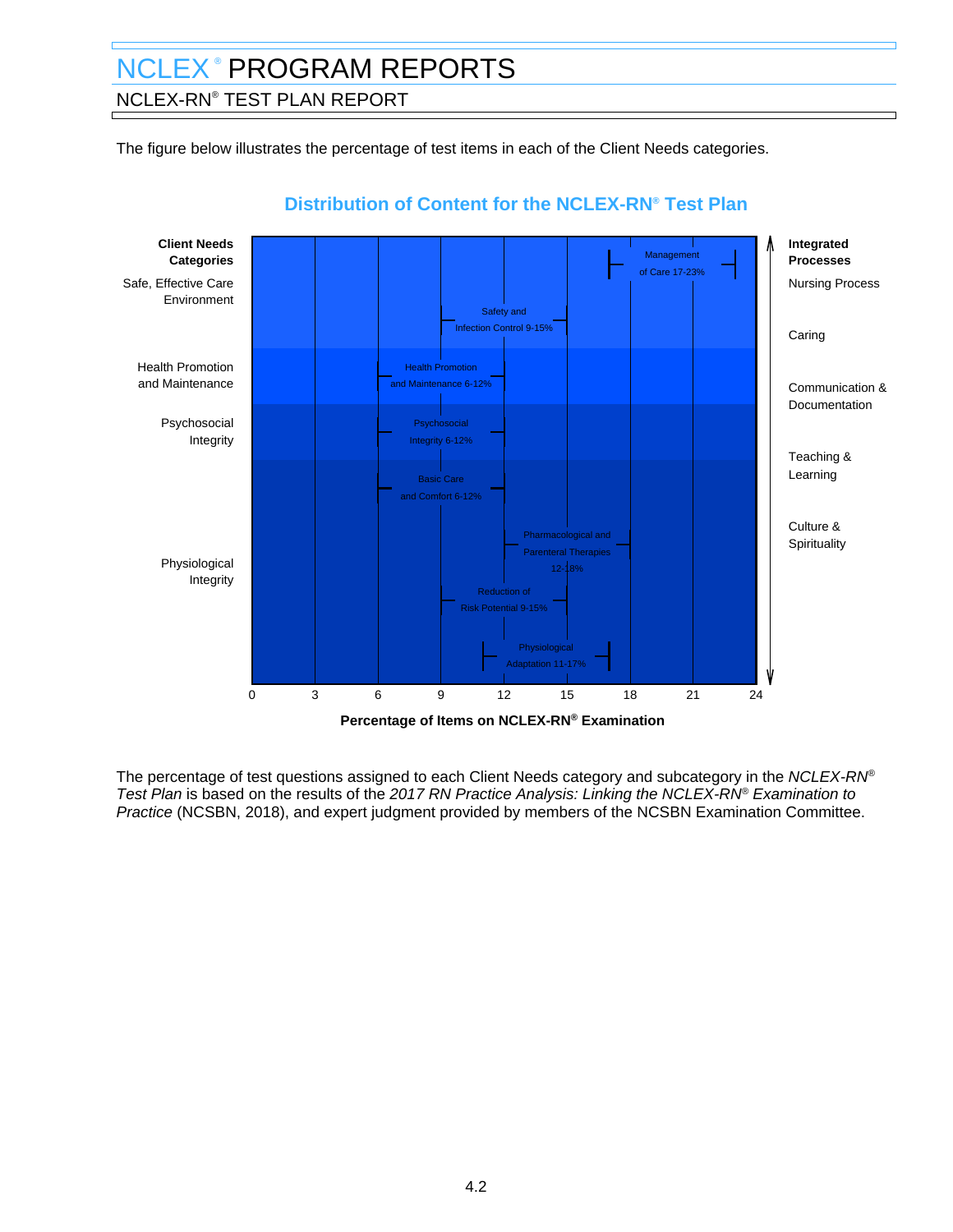NCLEX-RN® TEST PLAN REPORT

# **Percentile Rank Charts of Test Plan Performance**

These charts show how well your program´s typical graduate (taking the NCLEX-RN® examination for the first time during this reporting period) performed in the different Clients Needs subcategories and how that compares with the performance of last year´s typical graduate and with graduates across the United States and its territories.

Instead of showing passing rates, as in the Summary Overview section, these charts show how well a graduate at the median competence level from your program performed in terms of the content breakdown specified in the NCLEX-RN® Test Plan. The NCLEX-RN examination measurement model allows the calculation of performance on any subset of items by adjusting for their difficulty.

Three types of comparisons are possible from these charts: (1) how your program´s typical graduate compares with the rest of the country, (2) how well your program´s typical graduate does in the Client Needs subcategories (remember that the difficulty of the items has already been taken into account), and (3) how the two reporting periods compare.

The numbers on the vertical axis of the charts are percentile ranks, indicating percentage of

graduates who performed less well than (or the same as) your typical graduate. Differences in percentile ranks must be interpreted with caution. A single percentile-point spread towards the middle of the scale represents less of an observed score difference than the same spread at the extremes (e.g.,  $50<sup>th</sup>$  and  $51<sup>st</sup>$  are not as different as  $90<sup>th</sup>$  and 91<sup>st</sup>). These charts are most appropriately used to determine areas of general program strength and weakness, and not to make precise comparisons.

An example of a statement that might be made based on data from these charts is, "In this time period, my median (typical) graduate did as well or better than 75% of the graduates in the country in the first subcategory (Management of Care), but only 50% of graduates in the second subcategory (Safety and Infection Control). In the previous time period, that pattern was reversed."

Prior to March 2000, percentile ranks were based on program comparisons (rather than graduate comparisons). For this reason, current results should not be compared to Test Plan Report results published prior to March 2000.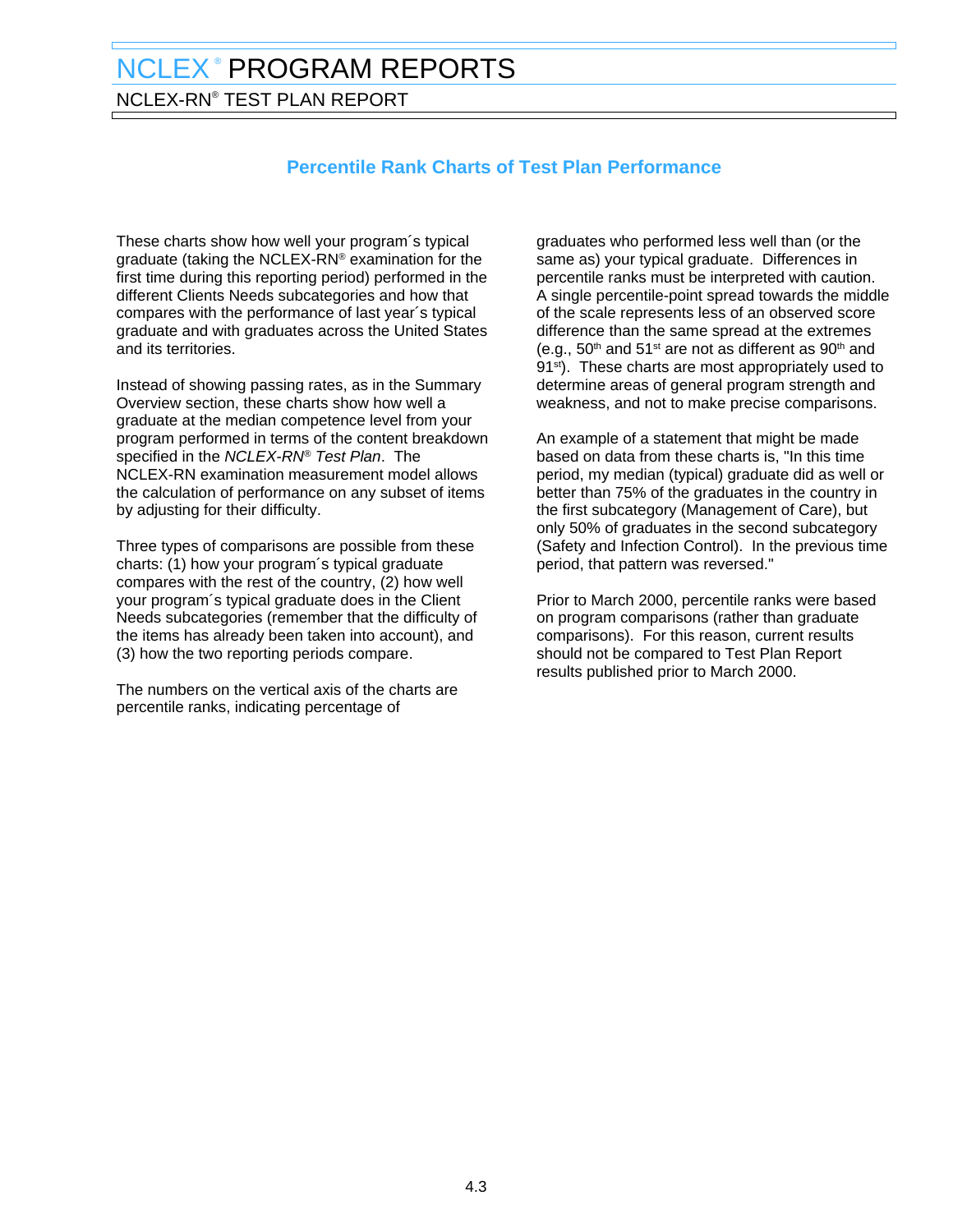### **TEST PLAN REPORT**

### **CLIENT NEEDS**

### **Percentile Ranks of Your Graduates Compared to Graduates from Your Jurisdiction**



#### Notes

The percentile ranks are based on the median performance of your graduates in each content area, compared with the performances of graduates from your jurisdiction. The median performance in a given content area falls in the middle of all your graduates´ performances

(that is, half of your graduates perform above this level, and half perform below this level).

As noted in the explanation on the previous page, differences in percentile ranks should be interpreted with caution.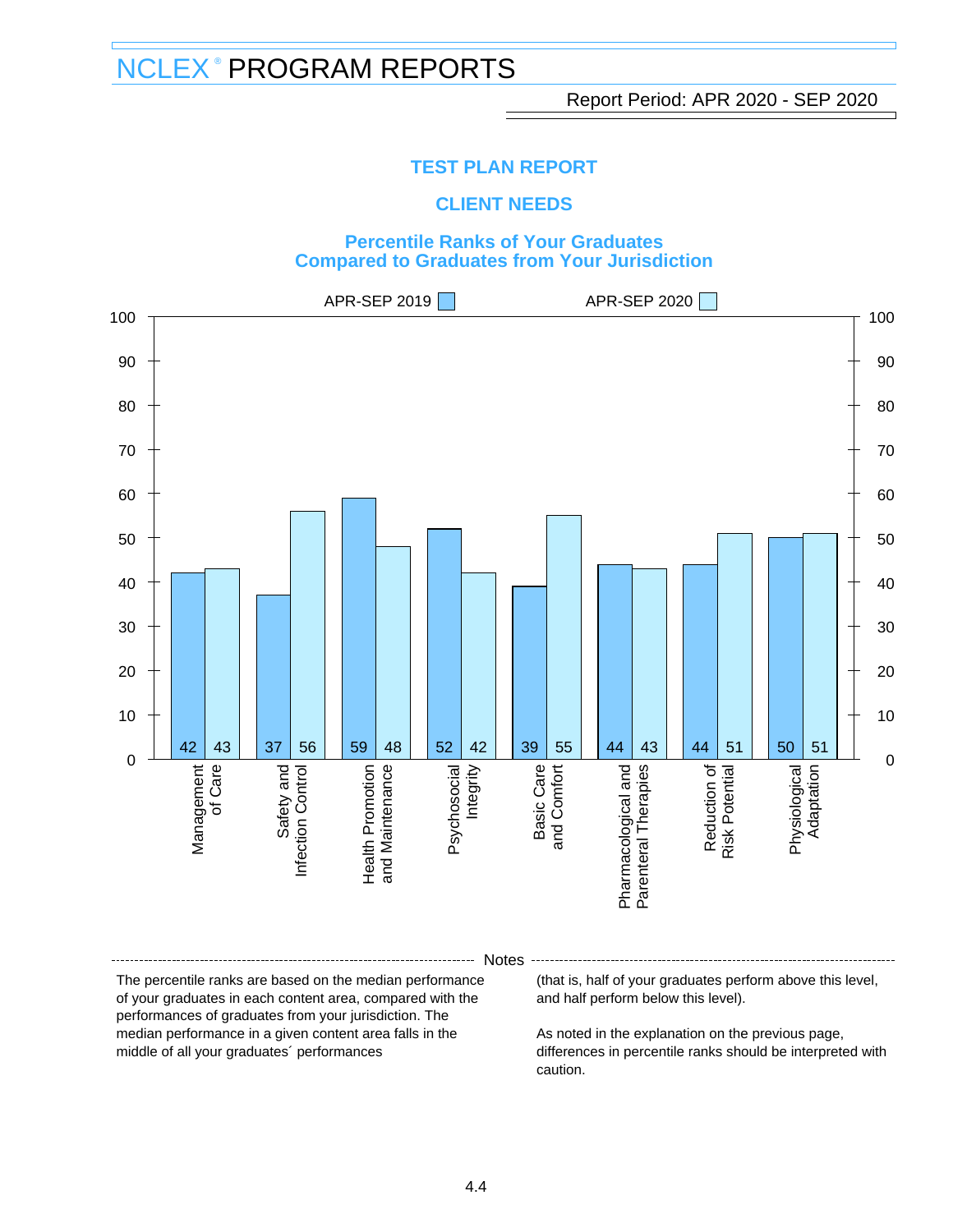<u>Dominican University Of California Report Period: APR 2020 - SEP 2020</u>

### **TEST PLAN REPORT**

### **CLIENT NEEDS**

### **Percentile Ranks of Your Graduates Compared to National Population of Graduates from Similar Programs**



#### **Notes**

The percentile ranks are based on the median performance of your graduates in each content area, compared with the median performance of graduates from other similar programs. The median performance in a given content area falls in the middle of all your graduates´ performances (that is, half of your graduates perform above this level, and half perform below this level).

"Similar Programs" refers to graduates from RN programs of the same type as your program who took the NCLEX examination during the same reporting period.

All RN programs are classified as either BSN, Associate Degree, or Diploma programs.

As noted in the explanation on page 4.3, differences in percentile ranks should be interpreted with caution.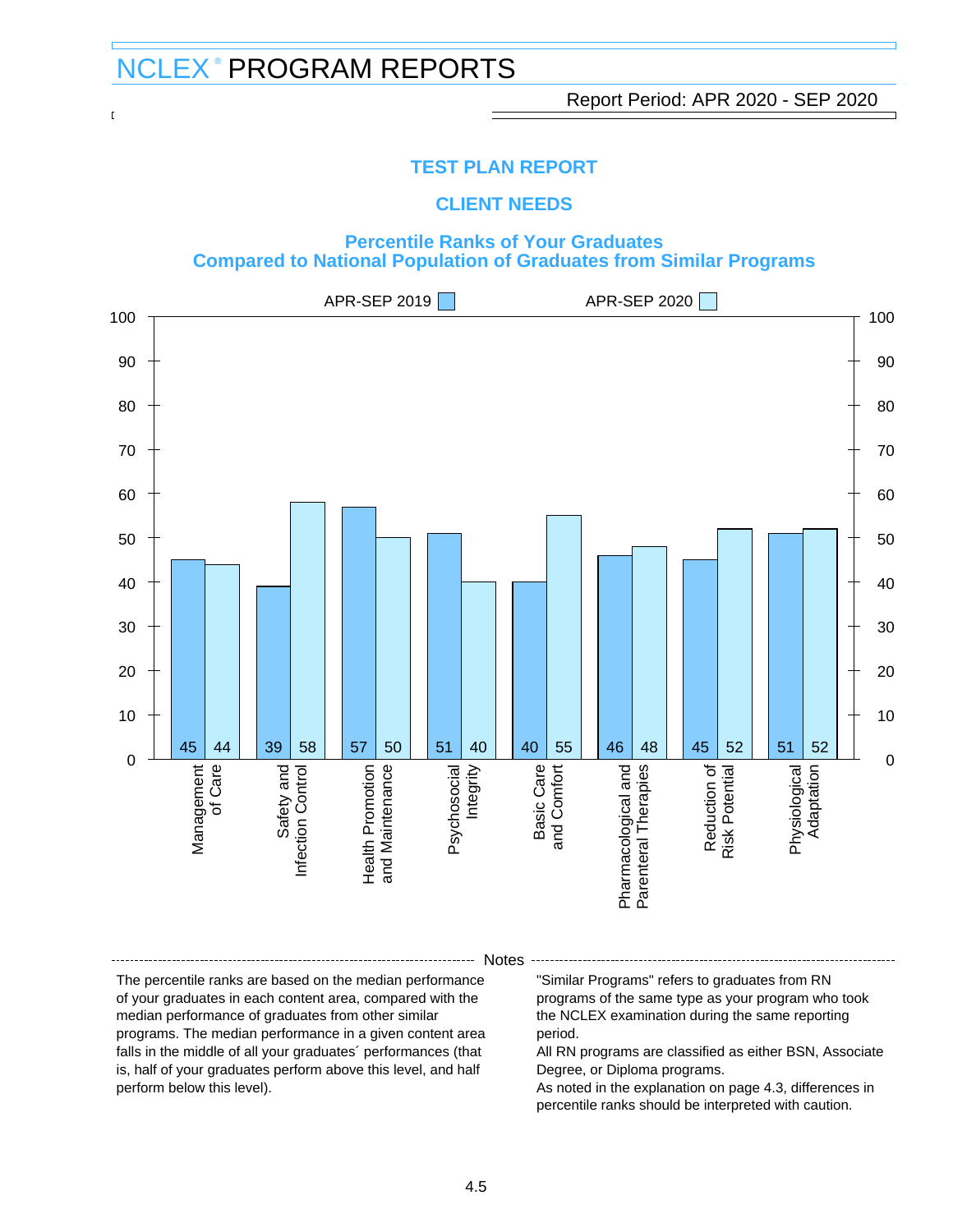### **TEST PLAN REPORT**

### **CLIENT NEEDS**

### **Percentile Ranks of Your Graduates Compared to National Population of Graduates**



#### Notes

The percentile ranks are based on the median performance of your graduates in each content area, compared with the performance of graduates in the national population. The median performance in a given content area falls in the middle of all your graduates´ performances (that is, half of your graduates perform above this level, and half perform below this level).

The national population refers to graduates from all programs in the fifty states, the District of Columbia, and the U.S. territories who took the NCLEX examination during the same time interval.

As noted in the explanation on page 4.3, differences in percentile ranks should be interpreted with caution.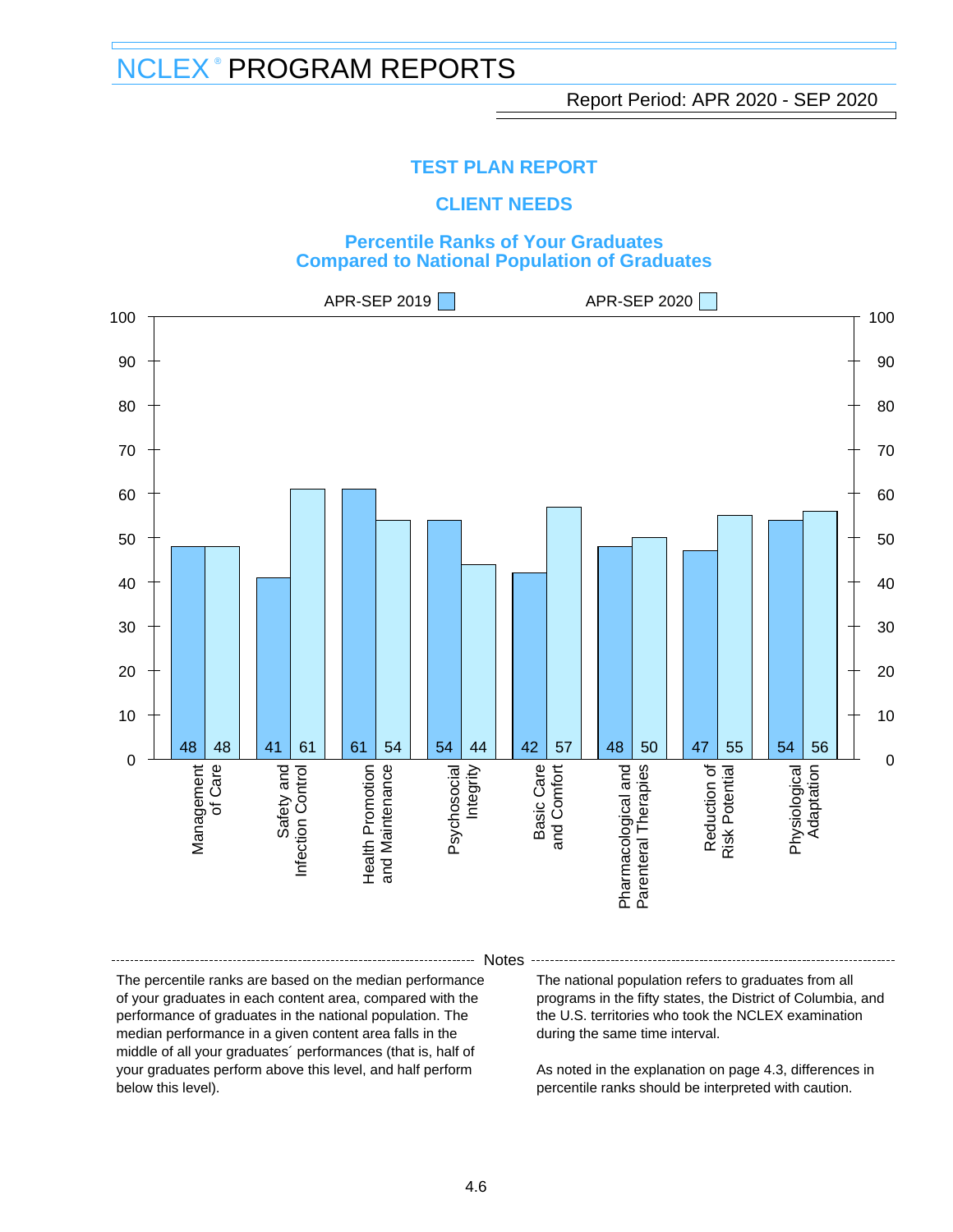# <span id="page-17-0"></span>CONTENT DIMENSION REPORTS

Nursing is a profession that promotes, maintains and restores health for individuals and their families. Nurses value a holistic approach to client care, utilizing frameworks to organize assessments, develop a plan of care and evaluate the provision of care. These systematic approaches to client care may employ functional health patterns, head-to-toe formats, or a body systems classification. Nursing education programs organize their curricula in a pattern or framework to foster learning. Regardless of the framework utilized for nursing care or nursing education, its components are integrated to ensure that all clients´ physical and behavioral dimensions are included.

The NCLEX® Content Dimension Reports in this section provide information about your graduates based on six frameworks:

- Nursing Process
- Categories of Human Functioning
- Categories of Health Alterations
- Wellness/Illness Continuum
- **Stages of Maturity**
- Stress, Adaptation, and Coping

The first set of the Content Dimension Reports is based on the Nursing Process.

#### **NURSING PROCESS**

The Nursing Process provides a framework for organizing and delivering nursing care to clients and groups. The five phases of the nursing process for the RN include: Assessment, Analysis, Planning, Implementation, and Evaluation.

#### **Assessment**

This phase consists of establishing a database by gathering objective and subjective client data and confirming the data. The nurse collects information relative to the client, verifies the data, and communicates the assessment data to relevant members of the health care team.

#### **Analysis**

This phase consists of the identification of client health care needs and/or problems based on an interpretation of assessment data. The nurse then formulates nursing diagnosis, and communicates the analysis findings to relevant members of the health care team.

#### **Planning**

This phase consists of setting goals for meeting client needs and designing strategies to achieve expected client outcomes. The nurse determines the expected client outcomes, develops and modifies the plan of care, formulates outcome criteria, and communicates the plan of care to relevant members of the health care team.

#### **Implementation**

This phase consists of initiating and/or completing actions in order to accomplish the defined goals of care. The nurse organizes, manages and provides care to accomplish expected client outcomes, and communicates nursing interventions to relevant members of the health care team.

#### **Evaluation**

This phase consists of determining whether or not the client outcomes have been achieved and interventions have been successful. The nurse compares the actual outcomes with expected outcomes of care and communicates the client responses to interventions and/or teaching.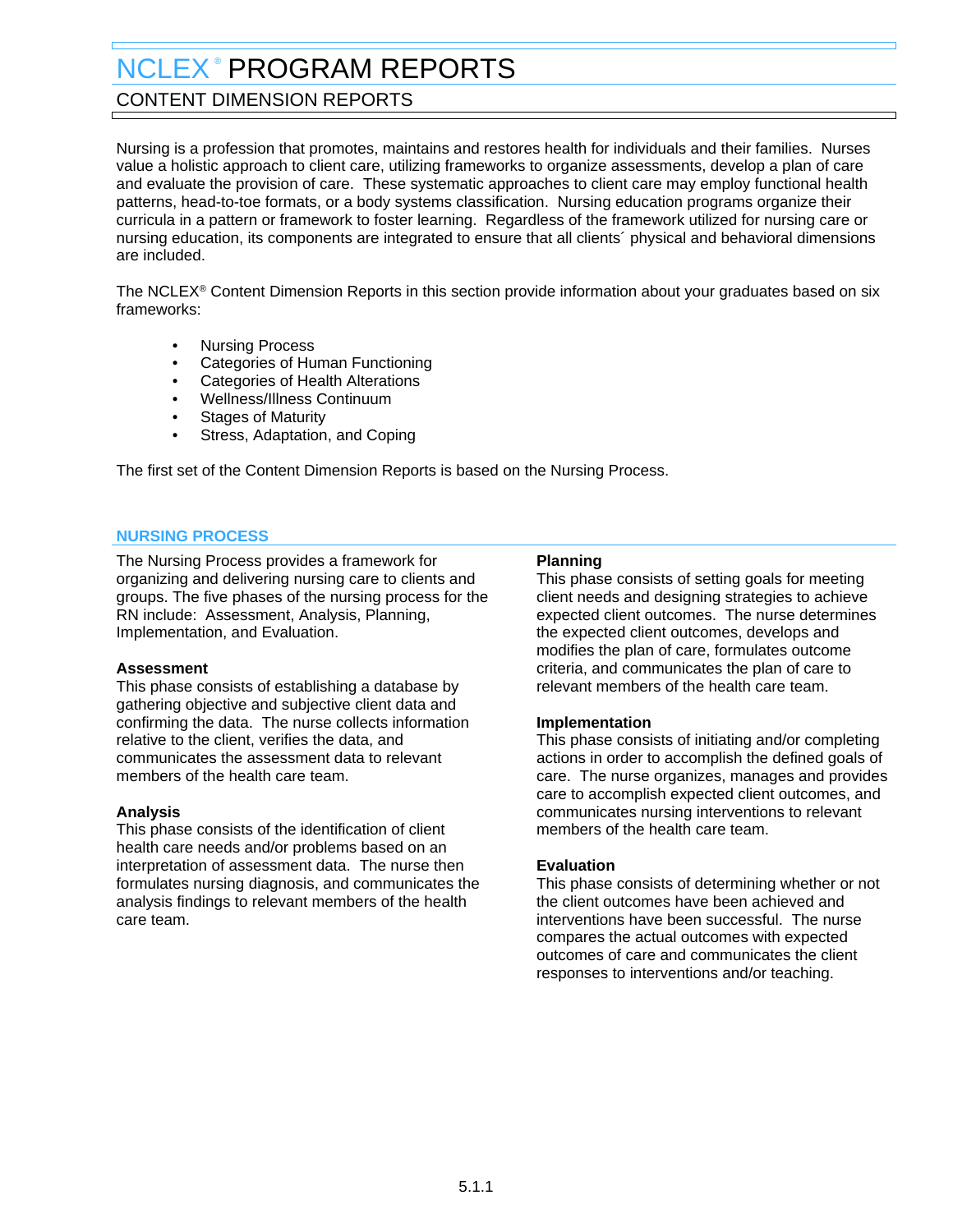CONTENT DIMENSION REPORTS

# **Percentile Rank Charts of Content Dimension Performance**

These charts show how well your program´s typical graduate (taking the NCLEX® examination for the first time during this reporting period) performed in different content dimensions and how that compares with the performance of last year´s typical graduate and with graduates across the United States and its territories.

Instead of showing passing rates, as in the Summary Overview section, these charts show how well a graduate at the median competence level from your program performed in specific content areas. The NCLEX examination measurement model allows the calculation of performance on any subset of items by adjusting for their difficulty.

Three types of comparisons are possible from these charts: (1) how your program´s typical graduate compares with the rest of the country, (2) how well your program´s typical graduate does in the content areas (remember that the difficulty of the items has already been taken into account), and (3) how the two reporting periods compare.

The numbers on the vertical axis of the charts are percentile ranks, indicating the percentage of

graduates who performed less well than (or the same as) your typical graduate. Differences in percentile ranks must be interpreted with caution. A single percentile-point spread towards the middle of the scale represents less of a true (observed score) difference than the same spread at the extremes (e.g.,  $50<sup>th</sup>$  and  $51<sup>st</sup>$  are not as different as 90<sup>th</sup> and 91<sup>st</sup>). These charts are most appropriately used to determine areas of general program strength and weakness, and not to make precise comparisons.

An example of a statement that might be made based on data from these charts is, "In this time period, my median (middle) graduate did as well or better than 75% of the graduates in the country in the first content area (Assessment), but only 50% of graduates in the second content area (Analysis). In the previous time period, that pattern was reversed."

Prior to March 2000, percentile ranks were based on program comparisons (rather than graduate comparisons). For this reason, current results should not be compared to Content Dimension Report results published prior to March 2000.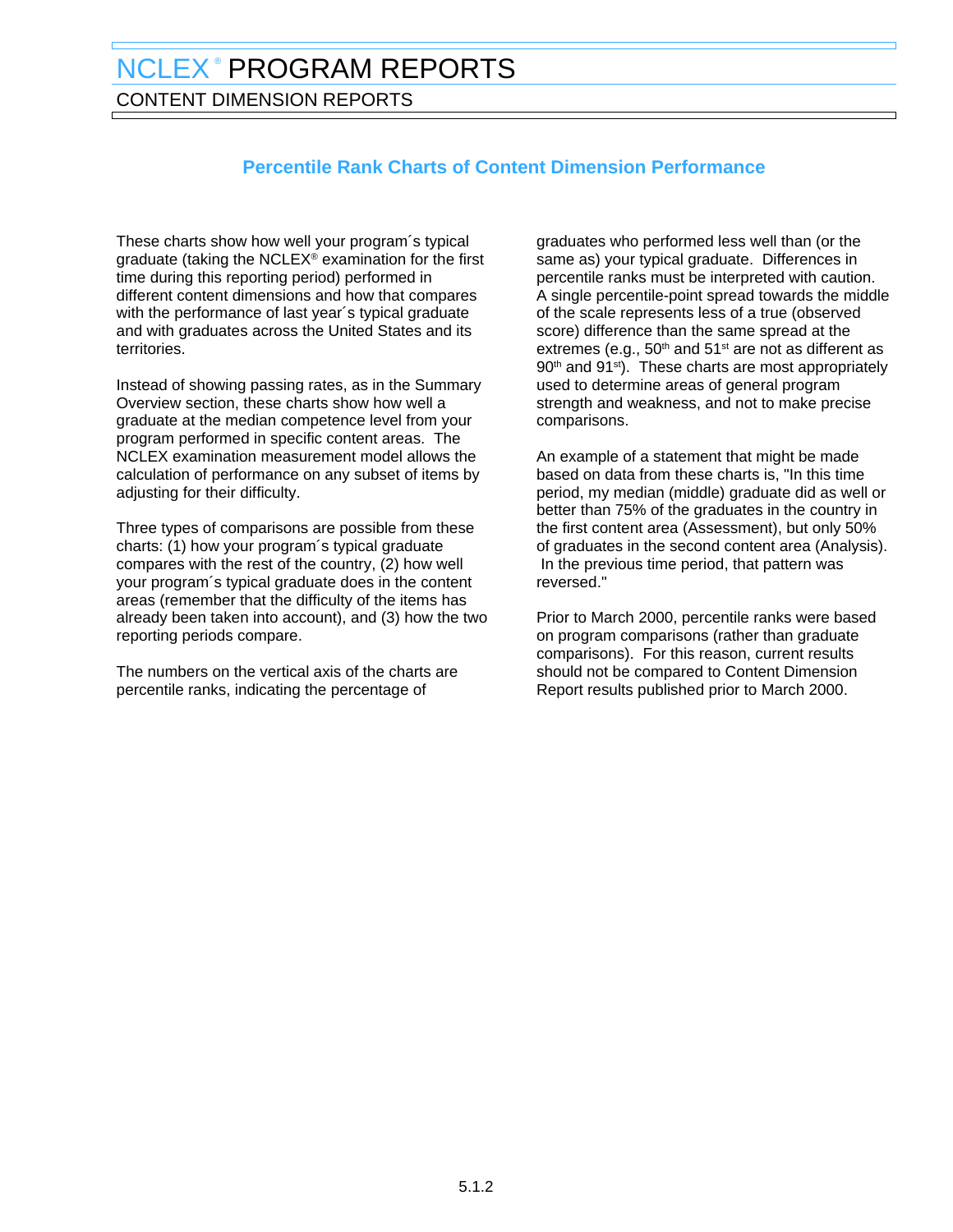### **NURSING PROCESS**

### **Percentile Ranks of Your Graduates Compared to Graduates from Your Jurisdiction**



- Notes -

Due to the variable length of the examination, it is possible that not all of your candidates received a sufficient number of questions (at least three) to be included in each category. If fewer than ten of your candidates received a sufficient number of questions in a given category, the percentile rank of your candidates´ performance for that category is not reported.

The percentile ranks are based on the median performance of your graduates in each content area, compared with the performance of graduates from your jurisdiction. The median performance in a given content area falls in the middle of all your graduates´

performances (that is, half of your graduates perform above this level, and half perform below this level).

The number of graduates included in the percentile ranks may differ across categories due to the variable length of the examination. Only graduates who took a sufficient number of questions in each category are included in the percentile ranks.

As noted in the explanation on the previous page, differences in percentile ranks should be interpreted with caution.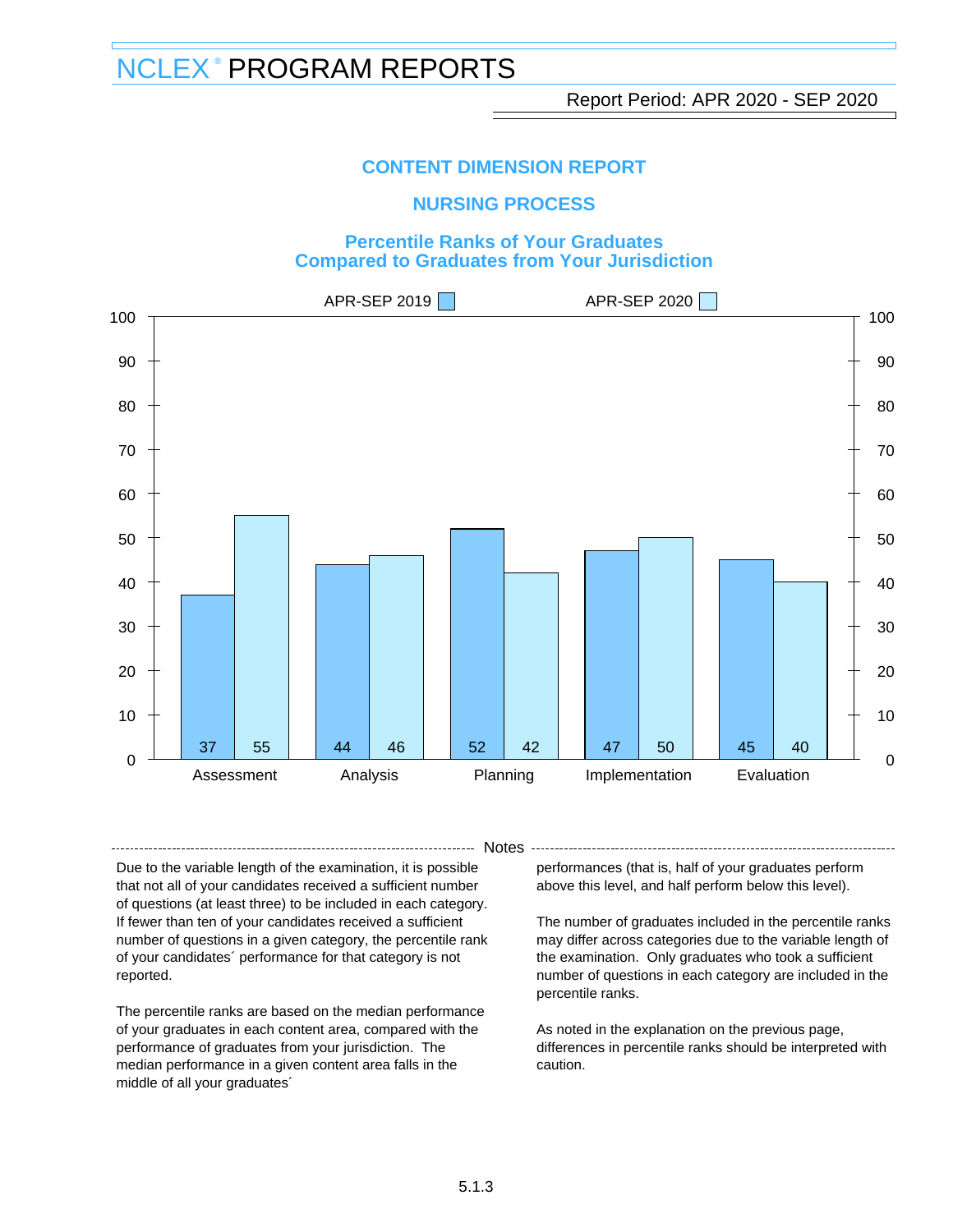### **NURSING PROCESS**

### **Percentile Ranks of Your Graduates Compared to National Population of Graduates from Similar Programs**



- Notes -

Due to the variable length of the examination, it is possible that not all of your candidates received a sufficient number of questions (at least three) to be included in each category. If fewer than ten of your candidates received a sufficient number of questions in a given category, the percentile rank of your candidates´ performance for that category is not reported.

The percentile ranks are based on the median performance of your graduates in each content area, compared with the performance of graduates from all similar programs. The median performance in a given content area falls in the middle of all your graduates´

performances (that is, half of your graduates perform above this level, and half perform below this level).

The number of graduates included in the percentile ranks may differ across categories due to the variable length of the examination. Only graduates who took a sufficient number of questions in each category are included in the percentile ranks.

As noted in the explanation on page 5.1.2, differences in percentile ranks should be interpreted with caution.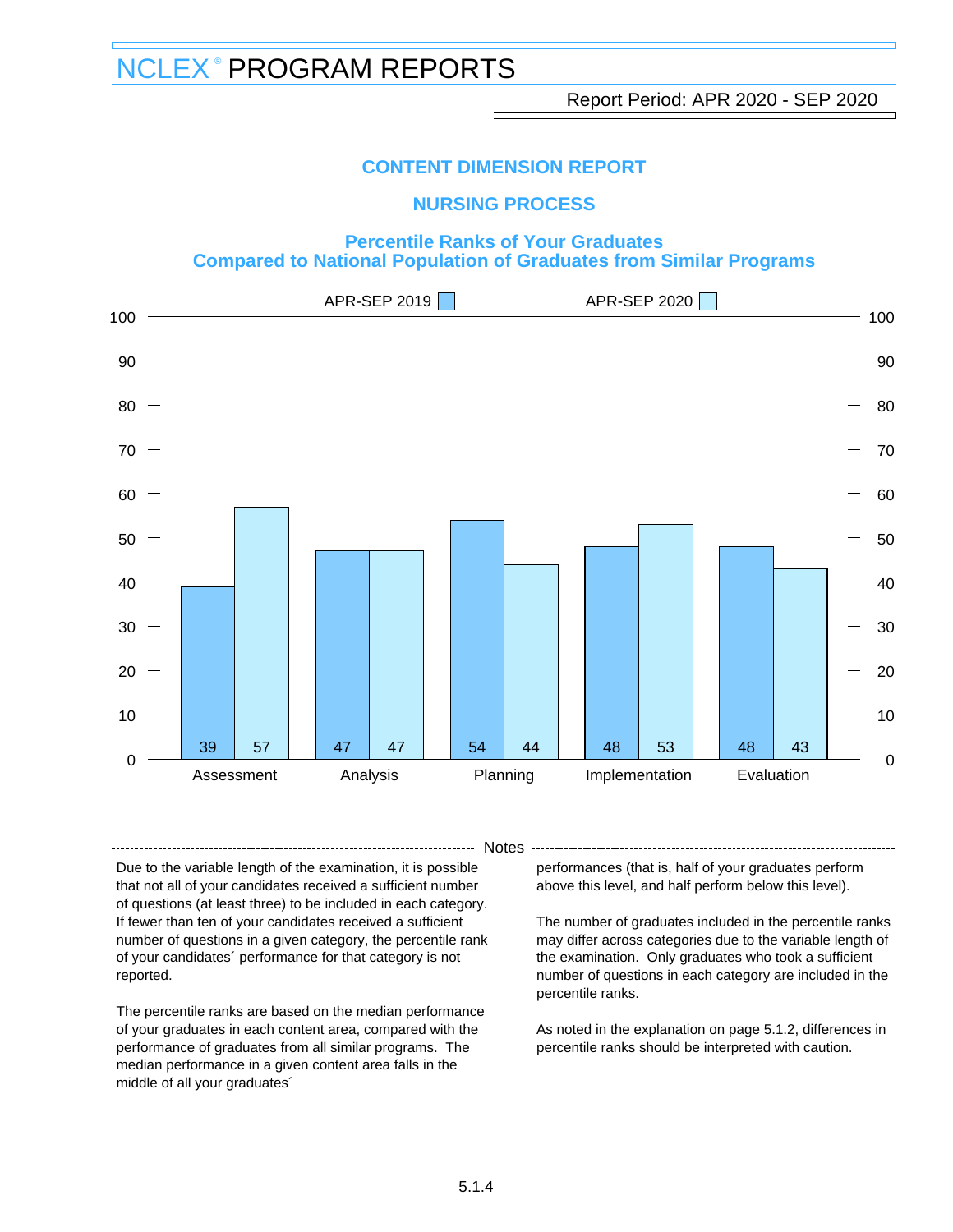### **NURSING PROCESS**

### **Percentile Ranks of Your Graduates Compared to National Population of Graduates**



- Notes -

Due to the variable length of the examination, it is possible that not all of your candidates received a sufficient number of questions (at least three) to be included in each category. If fewer than ten of your candidates received a sufficient number of questions in a given category, the percentile rank of your candidates´ performance for that category is not reported.

The percentile ranks are based on the median performance of your graduates in each content area, compared with the performance of graduates in the national population. The median performance in a given content area falls in the middle of all your graduates´

performances (that is, half of your graduates perform above this level, and half perform below this level).

The number of graduates included in the percentile ranks may differ across categories due to the variable length of the examination. Only graduates who took a sufficient number of questions in each category are included in the percentile ranks.

As noted in the explanation on page 5.1.2, differences in percentile ranks should be interpreted with caution.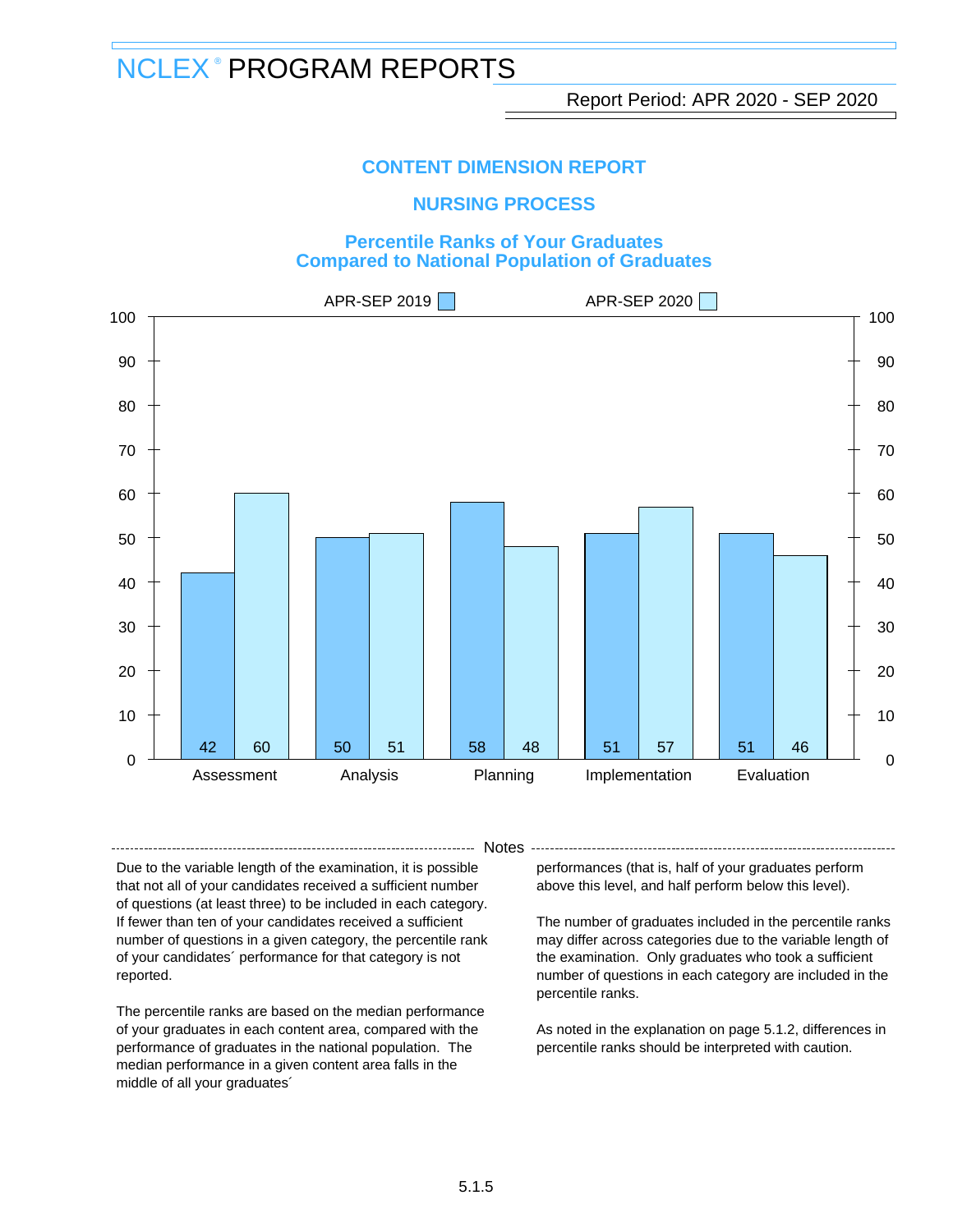# <span id="page-22-0"></span>CONTENT DIMENSION REPORTS

Nursing is a profession that promotes, maintains and restores health for individuals and their families. Nurses value a holistic approach to client care, utilizing frameworks to organize assessments, develop a plan of care and evaluate the provision of care. These systematic approaches to client care may employ functional health patterns, head-to-toe formats, or a body systems classification. Nursing education programs organize their curricula in a pattern or framework to foster learning. Regardless of the framework utilized for nursing care or nursing education, its components are integrated to ensure that all clients´ physical and behavioral dimensions are included.

The NCLEX® Content Dimension Reports in this section provide information about your graduates based on six frameworks:

- Nursing Process
- Categories of Human Functioning
- Categories of Health Alterations
- Wellness/Illness Continuum
- Stages of Maturity
- Stress, Adaptation, and Coping

The second set of the Content Dimension Reports is based on the Categories of Human Functioning.

### **CATEGORIES OF HUMAN FUNCTIONING**

Categories of Human Functioning is a framework that focuses on a client´s ability to maintain essential life functions. The ability to function adequately in each of the categories results in a healthy person. Alterations in **any** category can affect health. Each of the Categories of Human Functioning is described below.

Categories of Human Functioning describe major disturbances to the wellness continuum.

- (1) **Protective** (safety): Functions related to protection and defense of the body are classified in the protective category. Physical safety is dependent on protection from infection, injury, accidents, exposure, and abuse. Measures utilized to reduce these threats, such as assessing for side effects of medications and providing perioperative care, are incorporated in this category.
- (2) **Sensory-Perceptual** (cognitive-perceptual): Functions related to cognitive, sensory, and perceptual stimuli and the health concerns that develop from overload and deprivations are the basis of this category. Content related to the ability to speak, hear, taste, touch, smell, comprehend and remember are included. Alterations in the central and peripheral nervous system and the senses account for the major health problems included in this category.
- (3) **Comfort, Rest, Activity, and Mobility** (activity, sleep, and rest): Topics related to maintaining activities of daily living and the perception of comfort and rest/sleep are the principal components in this category. Alterations are related to factors that interfere with the neuromuscular system.
- (4) **Nutrition** (nutritional-metabolic): The consumption of food and fluid and the ability to meet the metabolic needs of the body fall under this category. Normal growth and development influence this category as do disorders that interfere with ingestion, digestion, and metabolism.
- (5) **Growth and Development**: Basic concepts of maturation from conception throughout the life span are included in the growth and development category. Childbearing and child rearing are viewed as part of development; thus, any alterations in these areas are included in this category.
- (6) **Fluid-Gas Transport**: The ability for an exchange of gases in the lungs and at the cellular level forms an essential category. Alterations exist when the cardio-pulmonary and hematologic systems are affected.
- (7) **Psychosocial-Cultural Functions** (psychosocial dimensions): Human interaction, whether it is within the individual, between two or more people, or in a large group, is the basis for this category. Self-concept, therapeutic communication, ethical-legal issues, spiritual needs, grieving and dying are all stages of this category.
- (8) **Elimination**: Excretory functions of the bowel and bladder are the components of this category. Alterations in gastrointestinal or urinary patterns are the main causes of health problems in elimination.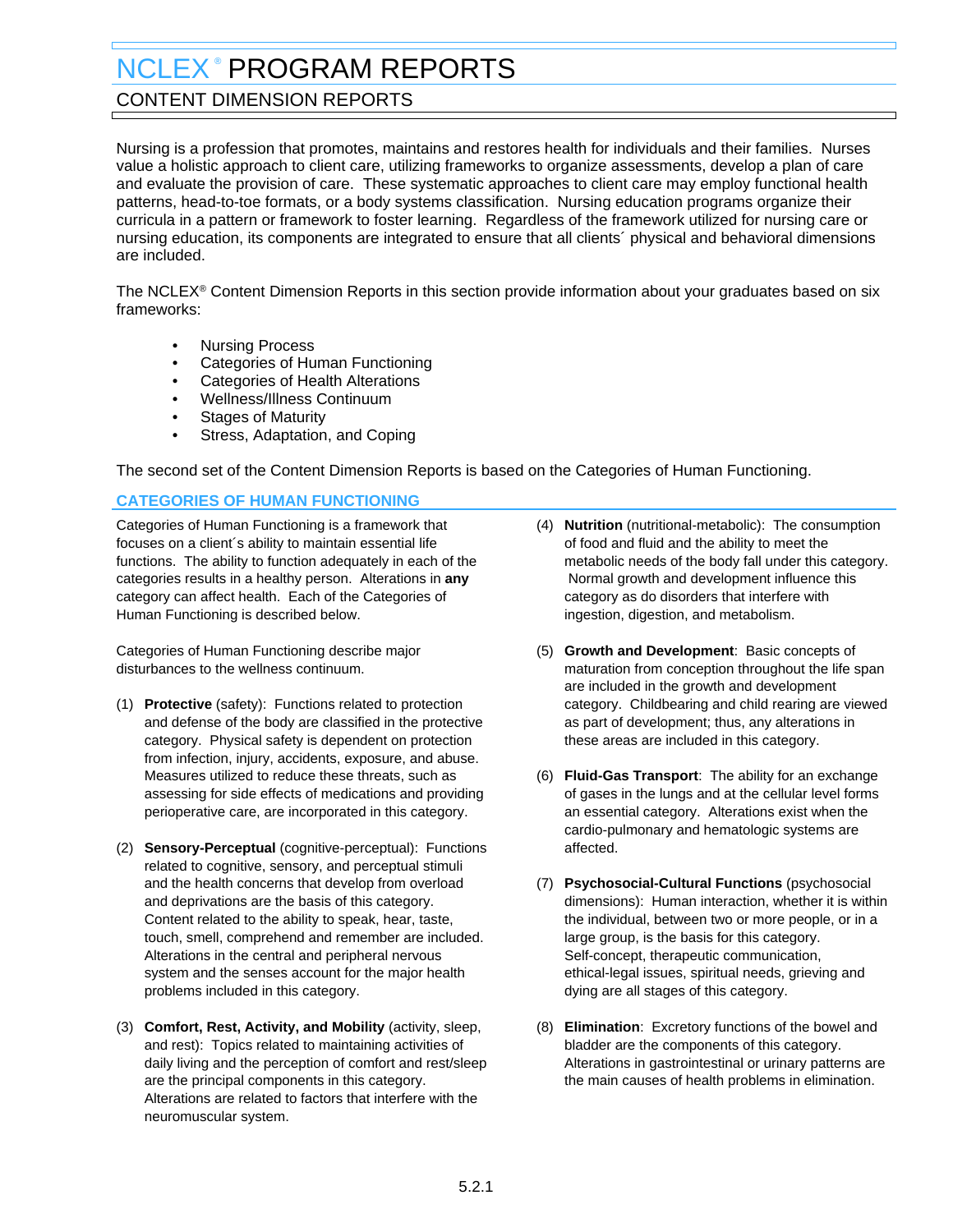CONTENT DIMENSION REPORTS

# **Percentile Rank Charts of Content Dimension Performance**

These charts show how well your program´s typical graduate (taking the NCLEX® examination for the first time during this reporting period) performed in different content dimensions and how that compares with the performance of last year´s typical graduate and with graduates across the United States and its territories.

Instead of showing passing rates, as in the Summary Overview section, these charts show how well a graduate at the median competence level from your program performed in specific content areas. The NCLEX examination measurement model allows the calculation of performance on any subset of items by adjusting for their difficulty.

Three types of comparisons are possible from these charts: (1) how your program´s typical graduate compares with the rest of the country, (2) how well your program´s typical graduate does in the content areas (remember that the difficulty of the items has already been taken into account), and (3) how the two reporting periods compare.

The numbers on the vertical axis of the charts are percentile ranks, indicating the percentage of

graduates who performed less well than (or the same as) your typical graduate. Differences in percentile ranks must be interpreted with caution. A single percentile-point spread towards the middle of the scale represents less of a true (observed score) difference than the same spread at the extremes (e.g.,  $50<sup>th</sup>$  and  $51<sup>st</sup>$  are not as different as 90<sup>th</sup> and 91<sup>st</sup>). These charts are most appropriately used to determine areas of general program strength and weakness, and not to make precise comparisons.

An example of a statement that might be made based on data from these charts is, "In this time period, my median (middle) graduate did as well or better than 75% of the graduates in the country in the first content area (Protective Functions), but only 50% of graduates in the second content area (Sensory-Perceptual Functions). In the previous time period, that pattern was reversed."

Prior to March 2000, percentile ranks were based on program comparisons (rather than graduate comparisons). For this reason, current results should not be compared to Content Dimension Report results published prior to March 2000.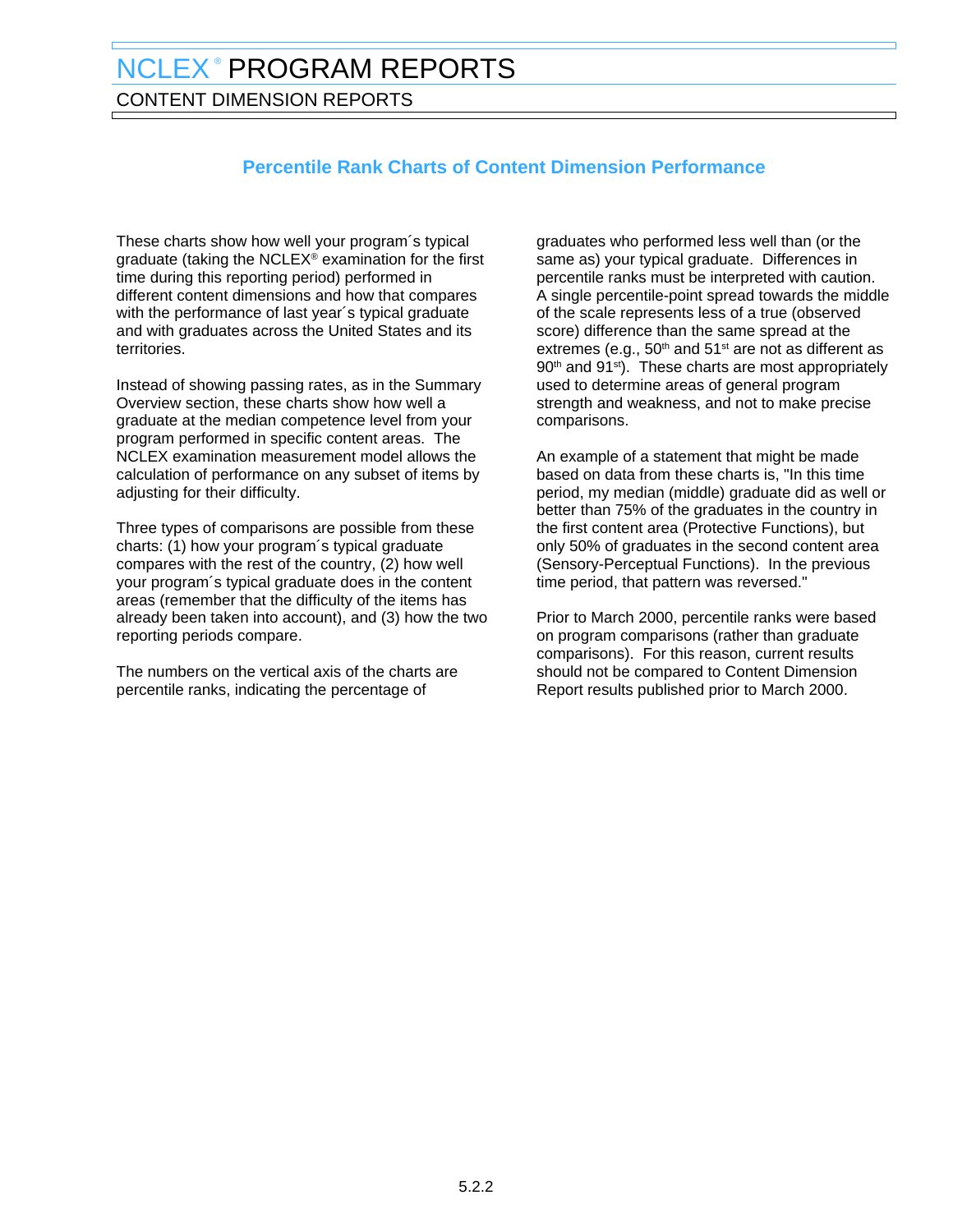### **HUMAN FUNCTIONING**

#### **Percentile Ranks of Your Graduates Compared to Graduates from Your Jurisdiction**



Due to the variable length of the examination, it is possible that not all of your candidates received a sufficient number of questions (at least three) to be included in each category. If fewer than ten of your candidates received a sufficient number of questions in a given category, the percentile rank of your candidates´ performance for that category is not reported.

The percentile ranks are based on the median performance of your graduates in each content area, compared with the performance of graduates from your jurisdiction. The median performance in a given content area falls in the middle of all your graduates´

performances (that is, half of your graduates perform above this level, and half perform below this level).

The number of graduates included in the percentile ranks may differ across categories due to the variable length of the examination. Only graduates who took a sufficient number of questions in each category are included in the percentile ranks.

As noted in the explanation on the previous page, differences in percentile ranks should be interpreted with caution.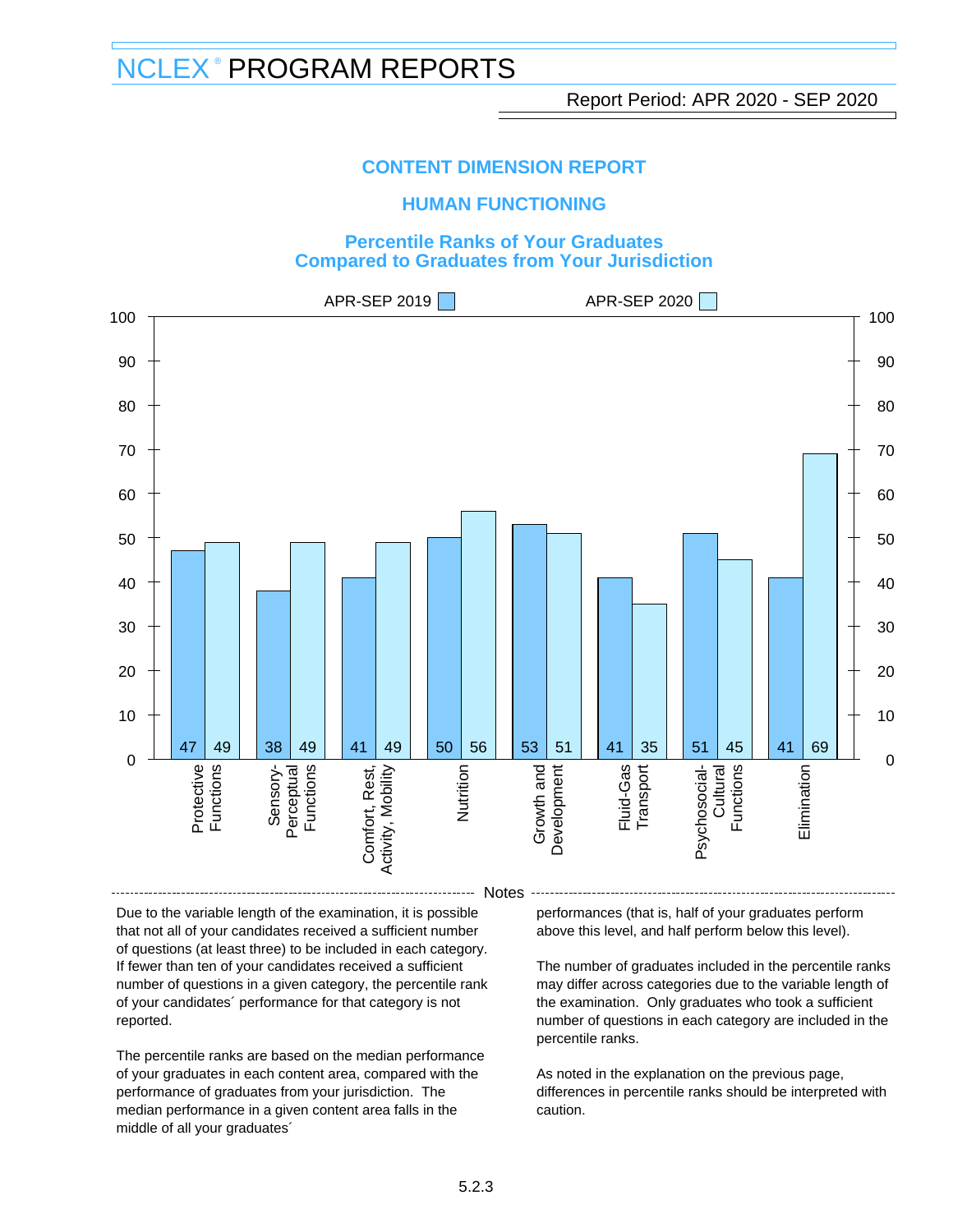### **HUMAN FUNCTIONING**

#### **Percentile Ranks of Your Graduates Compared to National Population of Graduates from Similar Programs**



Due to the variable length of the examination, it is possible that not all of your candidates received a sufficient number of questions (at least three) to be included in each category. If fewer than ten of your candidates received a sufficient number of questions in a given category, the percentile rank of your candidates´ performance for that category is not reported.

The percentile ranks are based on the median performance of your graduates in each content area, compared with the performance of graduates from all similar programs. The median performance in a given content area falls in the middle of all your graduates´

performances (that is, half of your graduates perform above this level, and half perform below this level).

The number of graduates included in the percentile ranks may differ across categories due to the variable length of the examination. Only graduates who took a sufficient number of questions in each category are included in the percentile ranks.

As noted in the explanation on page 5.2.2, differences in percentile ranks should be interpreted with caution.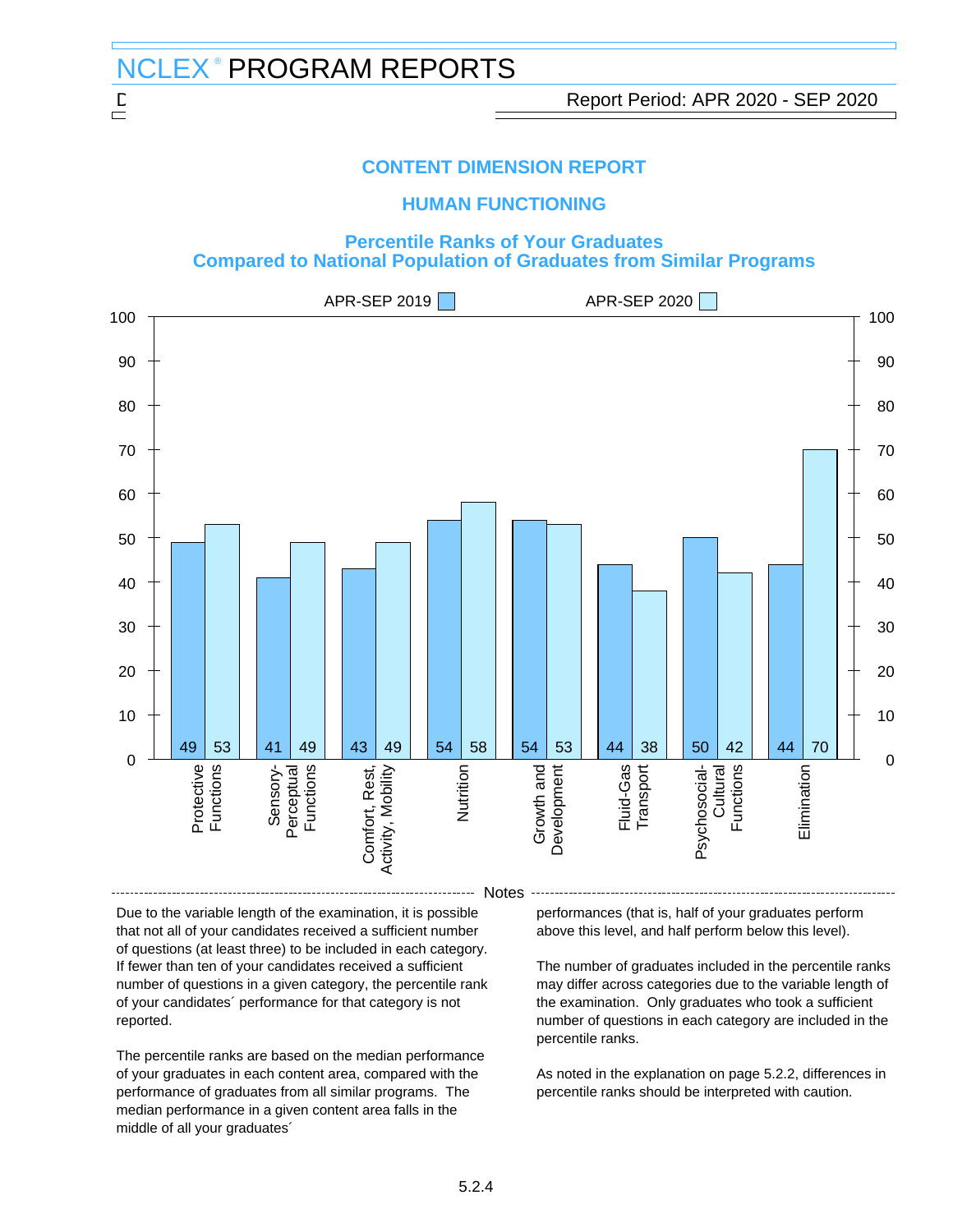### **HUMAN FUNCTIONING**

#### **Percentile Ranks of Your Graduates Compared to National Population of Graduates**



Due to the variable length of the examination, it is possible that not all of your candidates received a sufficient number of questions (at least three) to be included in each category. If fewer than ten of your candidates received a sufficient number of questions in a given category, the percentile rank of your candidates´ performance for that category is not reported.

The percentile ranks are based on the median performance of your graduates in each content area, compared with the performance of graduates in the national population. The median performance in a given content area falls in the middle of all your graduates´

performances (that is, half of your graduates perform above this level, and half perform below this level).

The number of graduates included in the percentile ranks may differ across categories due to the variable length of the examination. Only graduates who took a sufficient number of questions in each category are included in the percentile ranks.

As noted in the explanation on page 5.2.2, differences in percentile ranks should be interpreted with caution.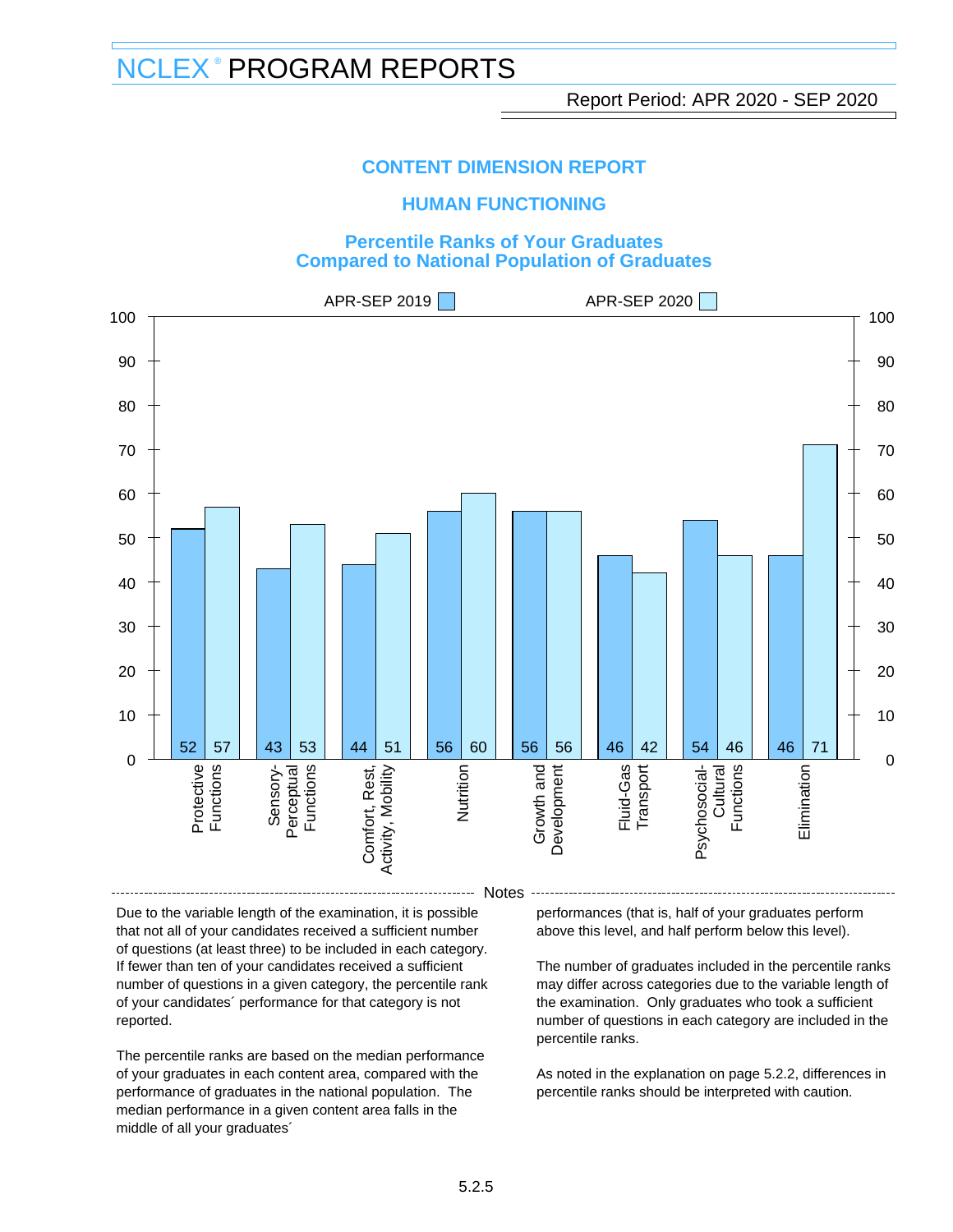## <span id="page-27-0"></span>CONTENT DIMENSION REPORTS

Nursing is a profession that promotes, maintains and restores health for individuals and their families. Nurses value a holistic approach to client care, utilizing frameworks to organize assessments, develop a plan of care and evaluate the provision of care. These systematic approaches to client care may employ functional health patterns, head-to-toe formats, or a body systems classification. Nursing education programs organize their curricula in a pattern or framework to foster learning. Regardless of the framework utilized for nursing care or nursing education, its components are integrated to ensure that all clients´ physical and behavioral dimensions are included.

The NCLEX® Content Dimension Reports in this section provide information about your graduates based on six frameworks:

- Nursing Process
- Categories of Human Functioning
- Categories of Health Alterations
- Wellness/Illness Continuum
- **Stages of Maturity**
- Stress, Adaptation, and Coping

The third set of the Content Dimension Reports is based on the Categories of Health Alterations.

### **CATEGORIES OF HEALTH ALTERATIONS**

Categories of Health Alterations describe the fundamental body systems that may be impacted from changes in the wellness continuum.

- (1) **Cardiovascular**: includes the heart, blood, and the vascular and lymphatic systems. Content that relates to multisystem trauma is included in this category.
- (2) **Endocrine/Metabolic**: includes all health issues related to the endocrine glands, with the exception of the ovaries and testes. All aspects of care for the client with diabetes mellitus are included within the endocrine system.
- (3) **Gastrointestinal**: includes disorders as well as health issues related to the liver, biliary and exocrine pancreas.
- (4) **Reproductive**: encompasses childbearing, female and male reproductive disorders, sexuality, and fertility.
- (5) **Integumentary/Musculoskeletal**: are combined to include all functions related to skin, bones, and joints.
- (6) **Immune**: encompasses health matters related to the body´s ability to protect and defend. Infection, autoimmune diseases, hypersensitivity states and immune complex diseases are included.
- (7) **Nervous/Sensory**: incorporates alterations in the central and peripheral nervous system as well as health concerns related to functions of the senses.
- (8) **Psychosocial Behaviors**: encompasses concepts of mental health and mental illness. Therapeutic communication and behaviors associated with illness are incorporated.
- (9) **Renal/Urinary**: includes function and dysfunction related to the kidneys, bladder, and related structures.
- (10) **Respiratory**: incorporates all health considerations associated with gas exchange involving the lungs and related airway structures.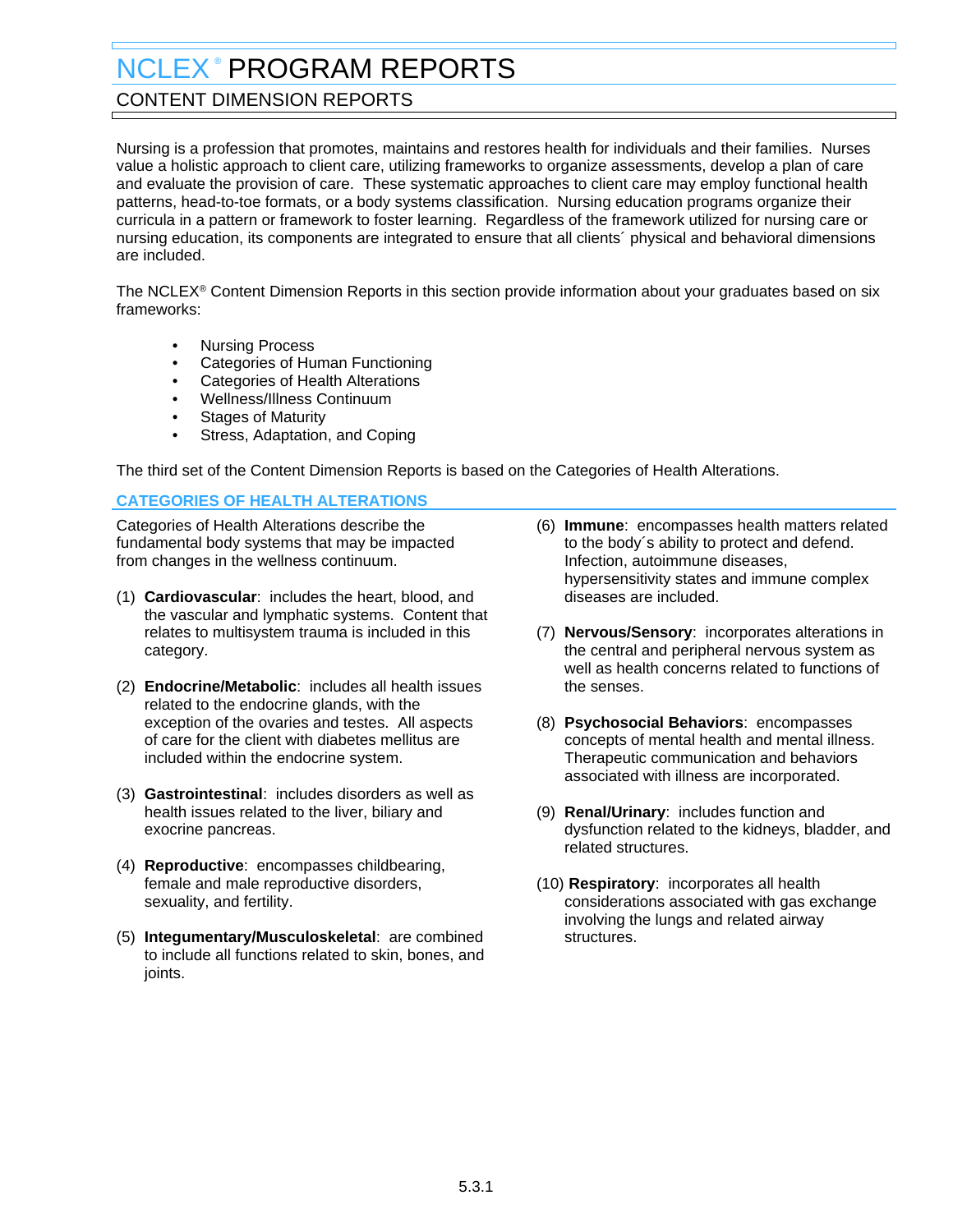CONTENT DIMENSION REPORTS

# **Percentile Rank Charts of Content Dimension Performance**

These charts show how well your program´s typical graduate (taking the NCLEX® examination for the first time during this reporting period) performed in different content dimensions and how that compares with the performance of last year´s typical graduate and with graduates across the United States and its territories.

Instead of showing passing rates, as in the Summary Overview section, these charts show how well a graduate at the median competence level from your program performed in specific content areas. The NCLEX examination measurement model allows the calculation of performance on any subset of items by adjusting for their difficulty.

Three types of comparisons are possible from these charts: (1) how your program´s typical graduate compares with the rest of the country, (2) how well your program´s typical graduate does in the content areas (remember that the difficulty of the items has already been taken into account), and (3) how the two reporting periods compare.

The numbers on the vertical axis of the charts are percentile ranks, indicating the percentage of

graduates who performed less well than (or the same as) your typical graduate. Differences in percentile ranks must be interpreted with caution. A single percentile-point spread towards the middle of the scale represents less of a true (observed score) difference than the same spread at the extremes (e.g.,  $50<sup>th</sup>$  and  $51<sup>st</sup>$  are not as different as 90<sup>th</sup> and 91<sup>st</sup>). These charts are most appropriately used to determine areas of general program strength and weakness, and not to make precise comparisons.

An example of a statement that might be made based on data from these charts is, "In this time period, my median (middle) graduate did as well or better than 75% of the graduates in the country in the first content area (Cardiovascular), but only 50% of graduates in the second content area (Endocrine/Metabolic). In the previous time period, that pattern was reversed."

Prior to March 2000, percentile ranks were based on program comparisons (rather than graduate comparisons). For this reason, current results should not be compared to Content Dimension Report results published prior to March 2000.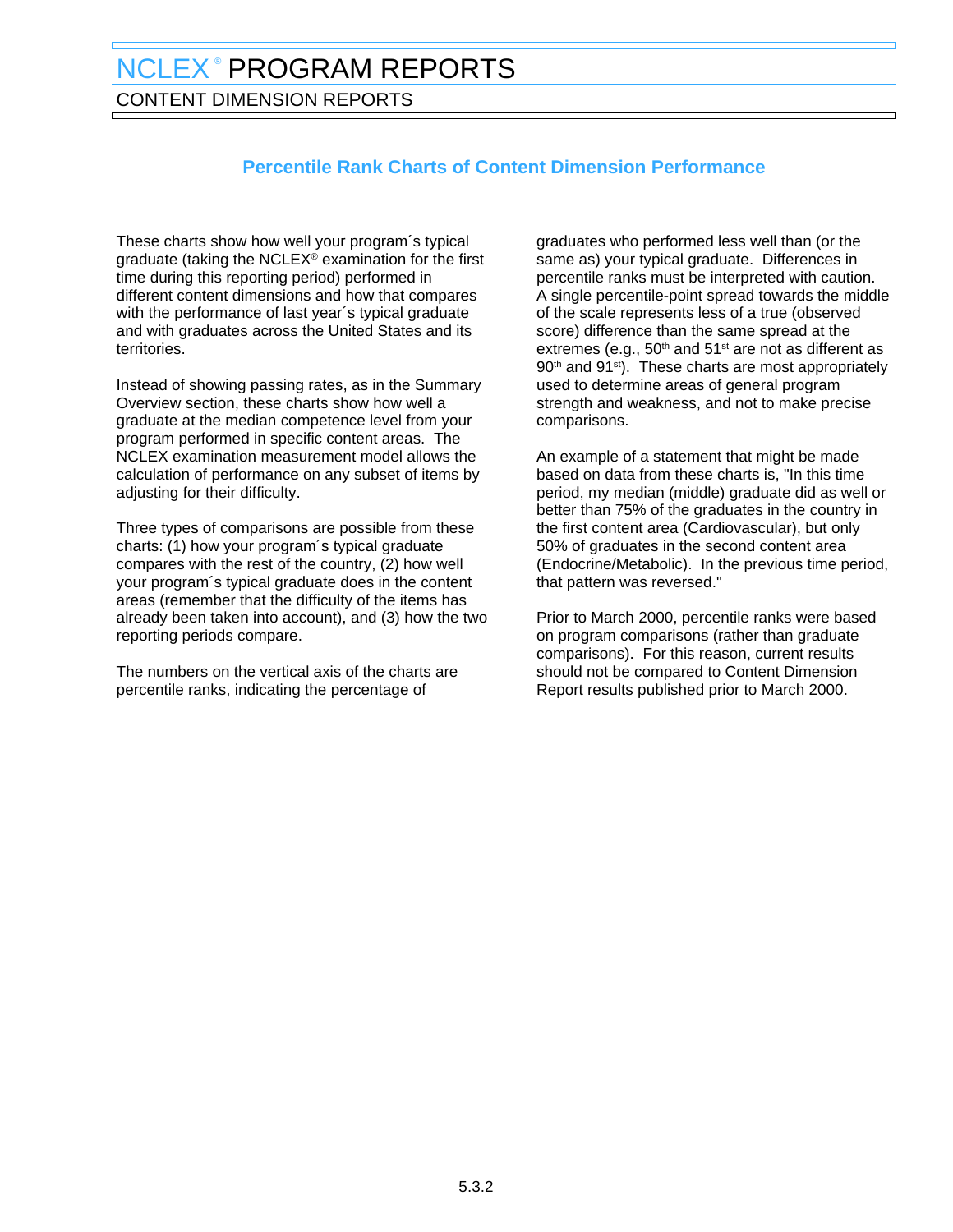### **HEALTH ALTERATIONS**

#### **Percentile Ranks of Your Graduates Compared to Graduates from Your Jurisdiction**



Due to the variable length of the examination, it is possible that not all of your candidates received a sufficient number of questions (at least three) to be included in each category. If fewer than ten of your candidates received a sufficient number of questions in a given category, the percentile rank of your candidates´ performance for that category is not reported.

The percentile ranks are based on the median performance of your graduates in each content area, compared with the performance of graduates from your jurisdiction. The median performance in a given content area falls in the middle of all your graduates´

performances (that is, half of your graduates perform above this level, and half perform below this level).

The number of graduates included in the percentile ranks may differ across categories due to the variable length of the examination. Only graduates who took a sufficient number of questions in each category are included in the percentile ranks.

As noted in the explanation on the previous page, differences in percentile ranks should be interpreted with caution.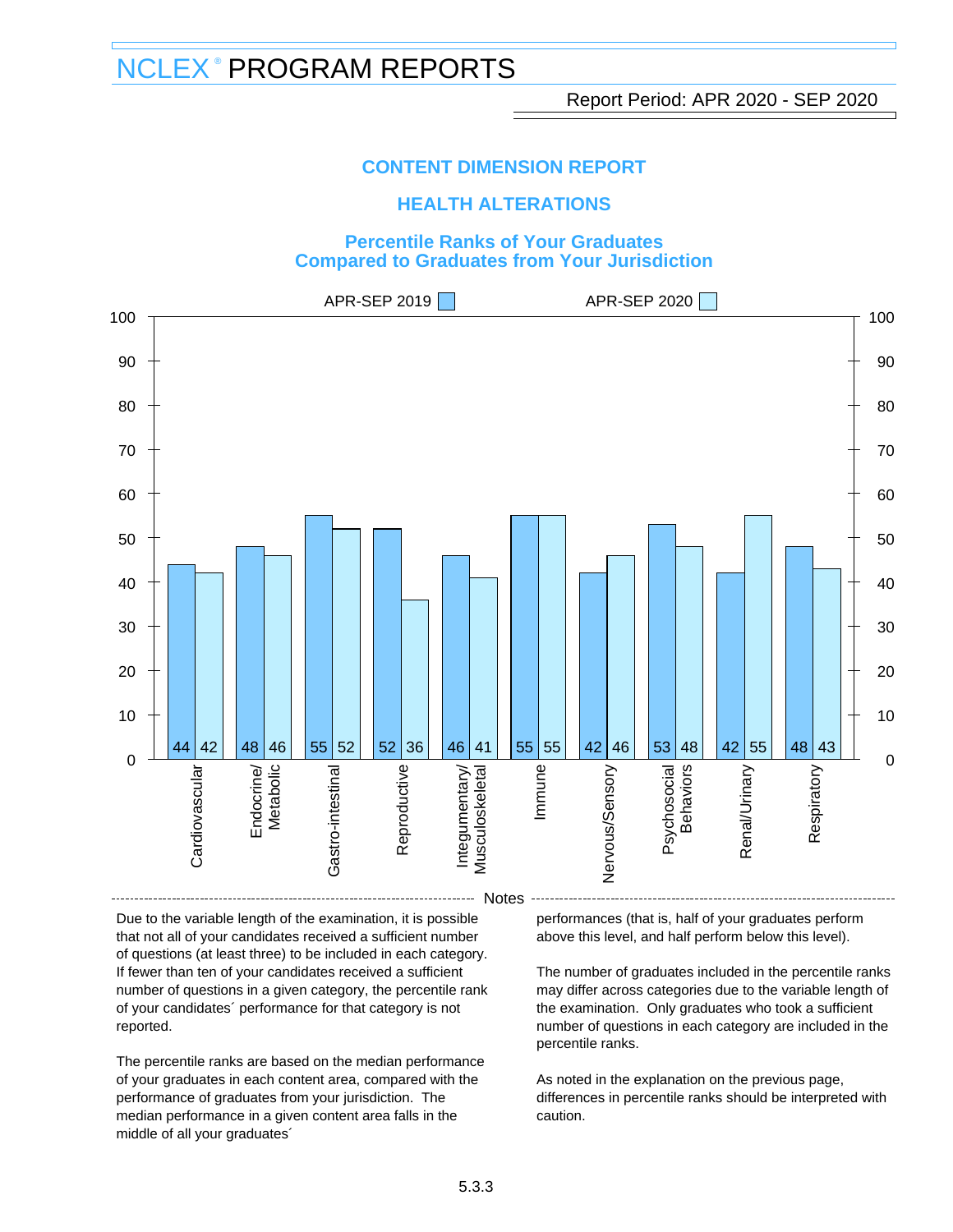### **HEALTH ALTERATIONS**

#### **Percentile Ranks of Your Graduates Compared to National Population of Graduates from Similar Programs**



Due to the variable length of the examination, it is possible that not all of your candidates received a sufficient number of questions (at least three) to be included in each category. If fewer than ten of your candidates received a sufficient number of questions in a given category, the percentile rank of your candidates´ performance for that category is not reported.

The percentile ranks are based on the median performance of your graduates in each content area, compared with the performance of graduates from all similar programs. The median performance in a given content area falls in the middle of all your graduates´

performances (that is, half of your graduates perform above this level, and half perform below this level).

The number of graduates included in the percentile ranks may differ across categories due to the variable length of the examination. Only graduates who took a sufficient number of questions in each category are included in the percentile ranks.

As noted in the explanation on page 5.3.2, differences in percentile ranks should be interpreted with caution.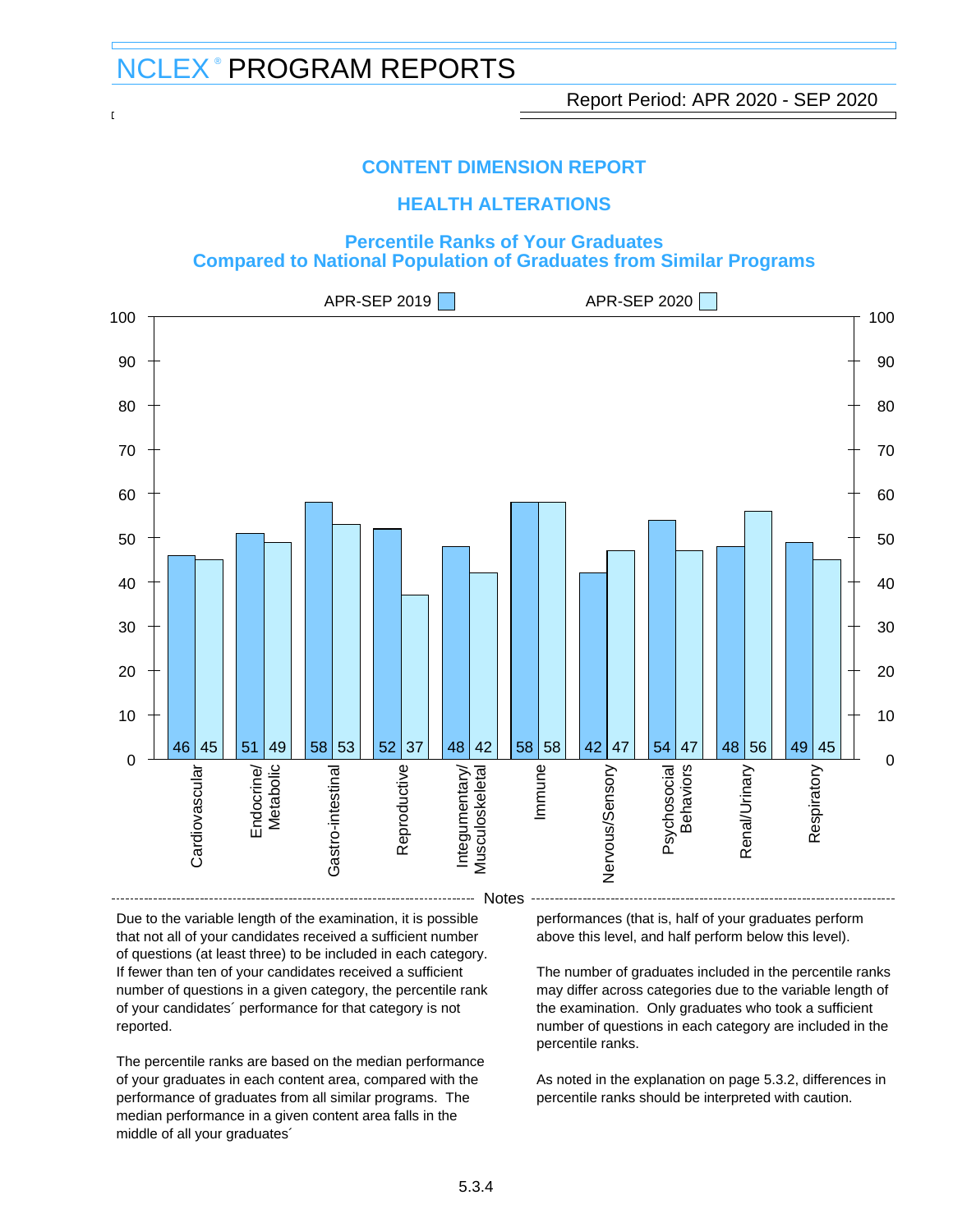### **HEALTH ALTERATIONS**

#### **Percentile Ranks of Your Graduates Compared to National Population of Graduates**



Due to the variable length of the examination, it is possible that not all of your candidates received a sufficient number of questions (at least three) to be included in each category. If fewer than ten of your candidates received a sufficient number of questions in a given category, the percentile rank of your candidates´ performance for that category is not reported.

The percentile ranks are based on the median performance of your graduates in each content area, compared with the performance of graduates in the national population. The median performance in a given content area falls in the middle of all your graduates´

performances (that is, half of your graduates perform above this level, and half perform below this level).

The number of graduates included in the percentile ranks may differ across categories due to the variable length of the examination. Only graduates who took a sufficient number of questions in each category are included in the percentile ranks.

As noted in the explanation on page 5.3.2, differences in percentile ranks should be interpreted with caution.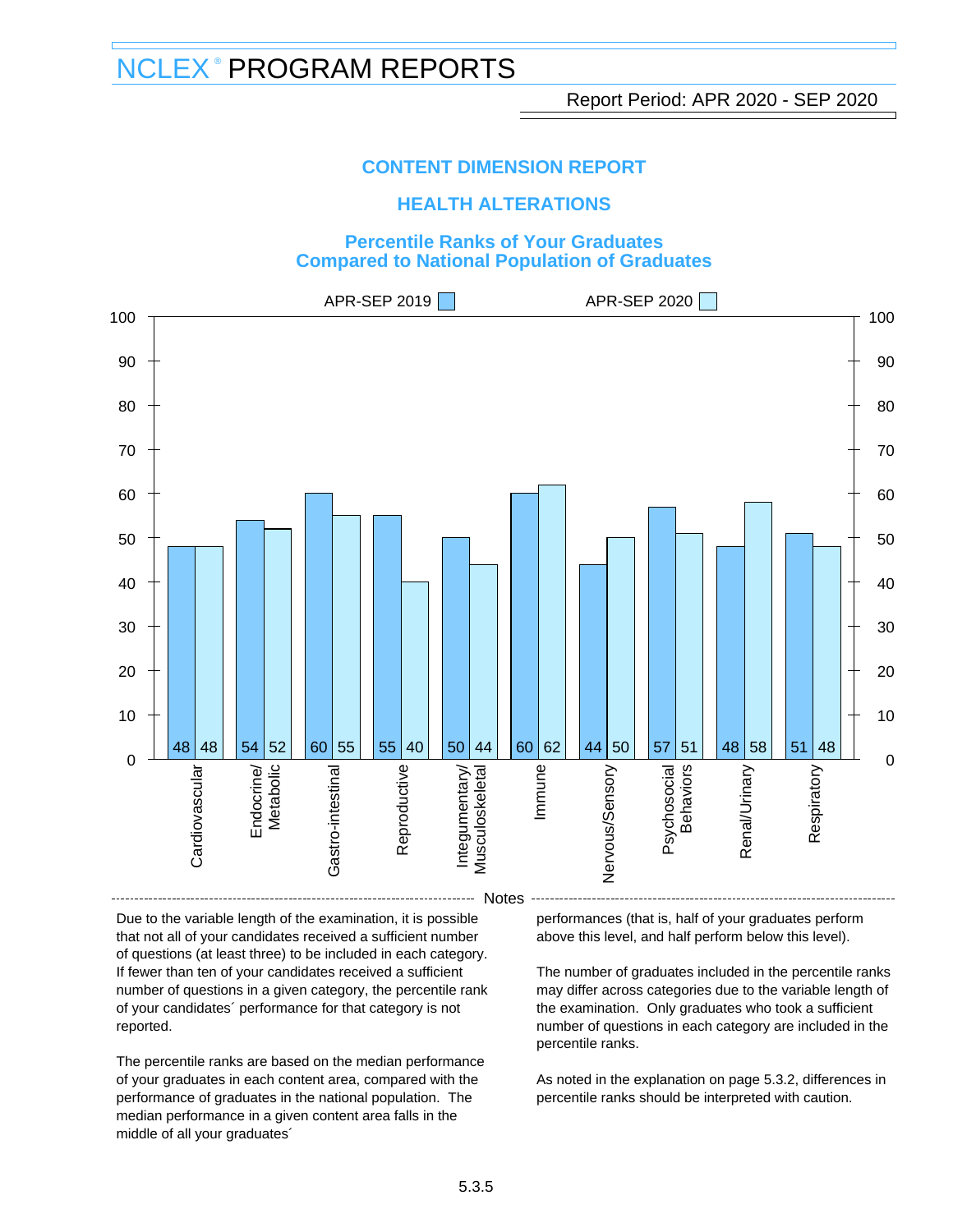## <span id="page-32-0"></span>CONTENT DIMENSION REPORTS

Nursing is a profession that promotes, maintains and restores health for individuals and their families. Nurses value a holistic approach to client care, utilizing frameworks to organize assessments, develop a plan of care and evaluate the provision of care. These systematic approaches to client care may employ functional health patterns, head-to-toe formats, or a body systems classification. Nursing education programs organize their curricula in a pattern or framework to foster learning. Regardless of the framework utilized for nursing care or nursing education, its components are integrated to ensure that all clients´ physical and behavioral dimensions are included.

The NCLEX® Content Dimension Reports in this section provide information about your graduates based on six frameworks:

- Nursing Process
- Categories of Human Functioning
- Categories of Health Alterations
- Wellness/Illness Continuum
- **Stages of Maturity**
- Stress, Adaptation, and Coping

The fourth set of the Content Dimension Reports is based on the Wellness/Illness Continuum.

### **CATEGORIES OF WELLNESS/ILLNESS CONTINUUM**

The wellness/illness continuum is defined as the range of one´s total health. This continuum is constantly changing in relation to the client´s physical, mental, and social being. Wellness and illness are at opposite ends of the continuum with a multitude of ranges in between. Health and illness are separate but coexisting and interacting. Wellness is a dynamic state that is altered as clients adjust to environmental stimuli and maintain a state of optimal stability. Illness represents a state in which health is diminished or impaired due to the client´s inability to adiust to environmental stimuli. This continuum is ever-changing throughout the life span.

Nursing and the health-illness care delivery system provide services in which clients are recipients in the following categories.

(1) **Health Promotion**: includes prevention of illness, such as immunization of clients, screening for communicable diseases and control of the transmission of infection. Preventive care also involves educating clients regarding lifestyle practices in order to prevent illness. Health promotion is concerned with helping individuals expand their capabilities to live fuller and more satisfying lives. Normal growth and development along with normal childbearing are also included in health promotion.

- (2) **Health Maintenance**: includes preservation of the health status of an individual. The client in this category will need ongoing care because of continuous threats to optimum health. These clients need rehabilitative services or may have chronic disease that needs constant monitoring. Clients may be in any age group.
- (3) **Health Restoration, Acute/Simple**: encompasses clients who are generally healthy but have an alteration leading to diagnostic testing, injury, or illness. These clients generally have an acute health alteration involving one system. This category also includes clients with complications related to pregnancy and childbirth.
- (4) **Health Restoration, Acute/Complex**: includes clients who are experiencing an acute illness but also have a previous chronic illness. The chronic illness may or may not be related to the acute health alteration. Therefore, more than one system is usually involved. These clients enter the health care system for diagnostic testing, complications of the chronic illness, acute illness or injury.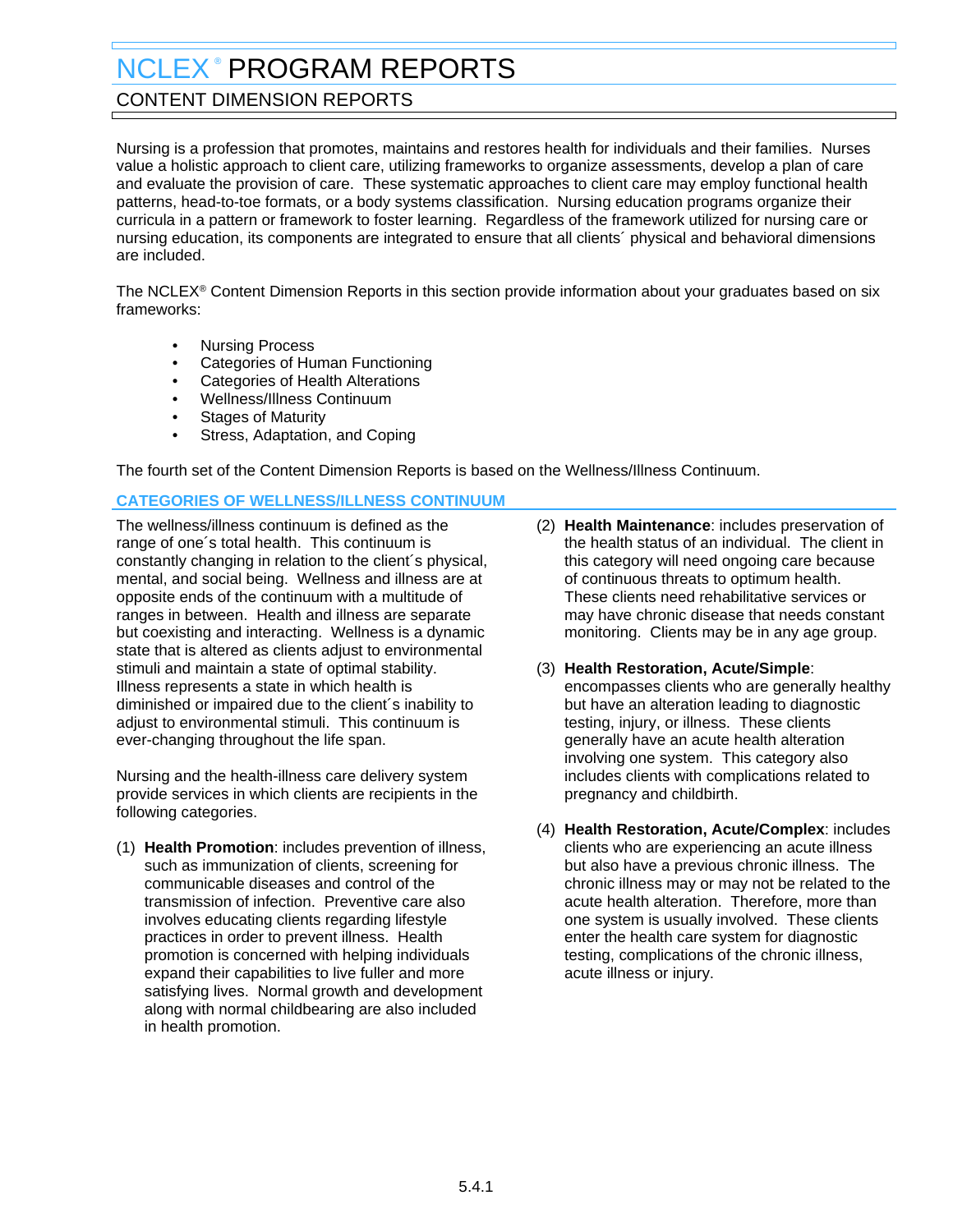CONTENT DIMENSION REPORTS

# **Percentile Rank Charts of Content Dimension Performance**

These charts show how well your program´s typical graduate (taking the NCLEX® examination for the first time during this reporting period) performed in different content dimensions and how that compares with the performance of last year´s typical graduate and with graduates across the United States and its territories.

Instead of showing passing rates, as in the Summary Overview section, these charts show how well a graduate at the median competence level from your program performed in specific content areas. The NCLEX examination measurement model allows the calculation of performance on any subset of items by adjusting for their difficulty.

Three types of comparisons are possible from these charts: (1) how your program´s typical graduate compares with the rest of the country, (2) how well your program´s typical graduate does in the content areas (remember that the difficulty of the items has already been taken into account), and (3) how the two reporting periods compare.

The numbers on the vertical axis of the charts are percentile ranks, indicating the percentage of

graduates who performed less well than (or the same as) your typical graduate. Differences in percentile ranks must be interpreted with caution. A single percentile-point spread towards the middle of the scale represents less of a true (observed score) difference than the same spread at the extremes (e.g.,  $50<sup>th</sup>$  and  $51<sup>st</sup>$  are not as different as 90<sup>th</sup> and 91<sup>st</sup>). These charts are most appropriately used to determine areas of general program strength and weakness, and not to make precise comparisons.

An example of a statement that might be made based on data from these charts is, "In this time period, my median (middle) graduate did as well or better than 75% of the graduates in the country in the first content area (Health Promotion), but only 50% of graduates in the second content area (Health Maintenance). In the previous time period, that pattern was reversed."

Prior to March 2000, percentile ranks were based on program comparisons (rather than graduate comparisons). For this reason, current results should not be compared to Content Dimension Report results published prior to March 2000.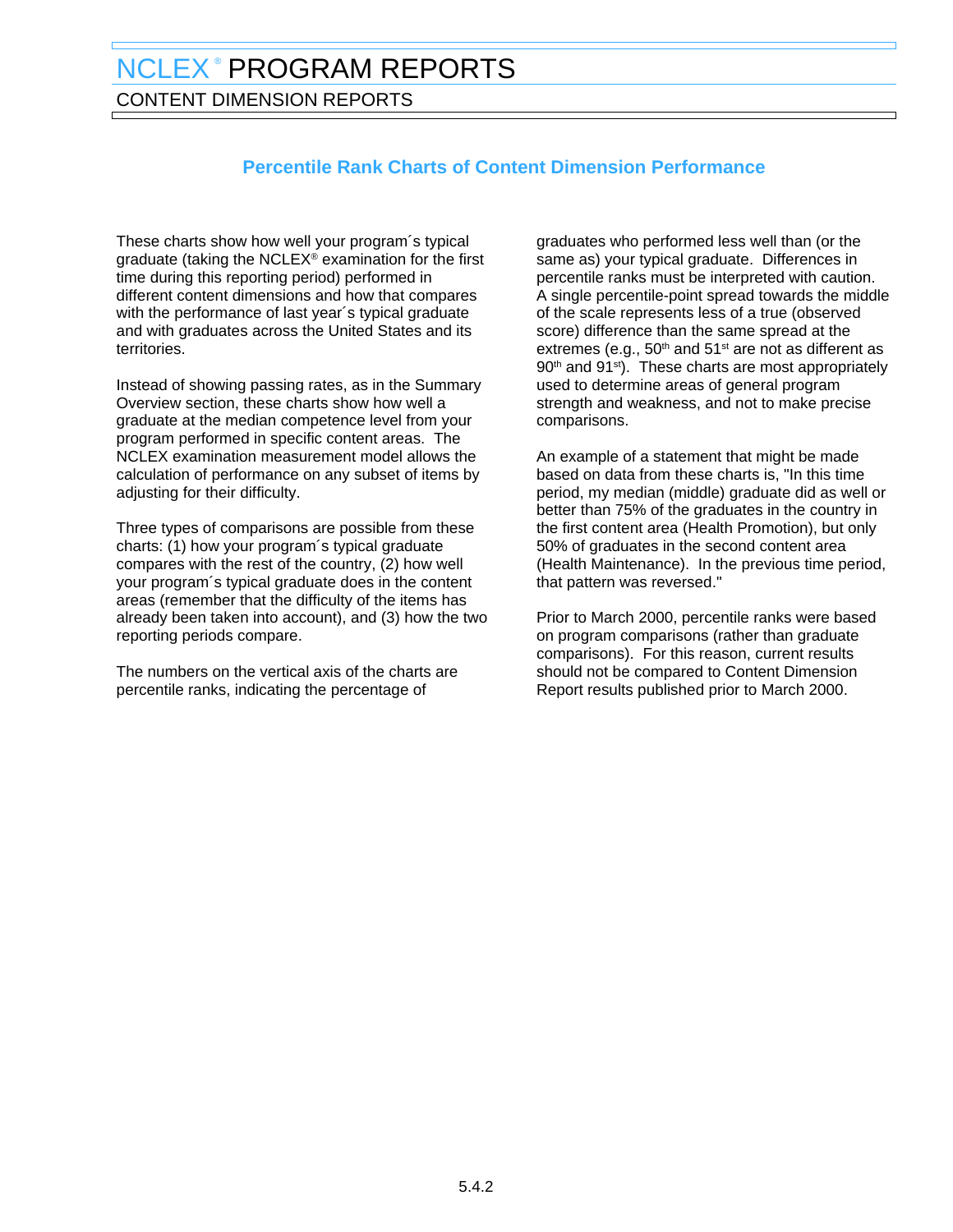### **WELLNESS/ILLNESS CONTINUUM**

#### **Percentile Ranks of Your Graduates Compared to Graduates from Your Jurisdiction**



- Notes -

Due to the variable length of the examination, it is possible that not all of your candidates received a sufficient number of questions (at least three) to be included in each category. If fewer than ten of your candidates received a sufficient number of questions in a given category, the percentile rank of your candidates´ performance for that category is not reported.

The percentile ranks are based on the median performance of your graduates in each content area, compared with the performance of graduates from your jurisdiction. The median performance in a given content area falls in the middle of all your graduates´

performances (that is, half of your graduates perform above this level, and half perform below this level).

The number of graduates included in the percentile ranks may differ across categories due to the variable length of the examination. Only graduates who took a sufficient number of questions in each category are included in the percentile ranks.

As noted in the explanation on the previous page, differences in percentile ranks should be interpreted with caution.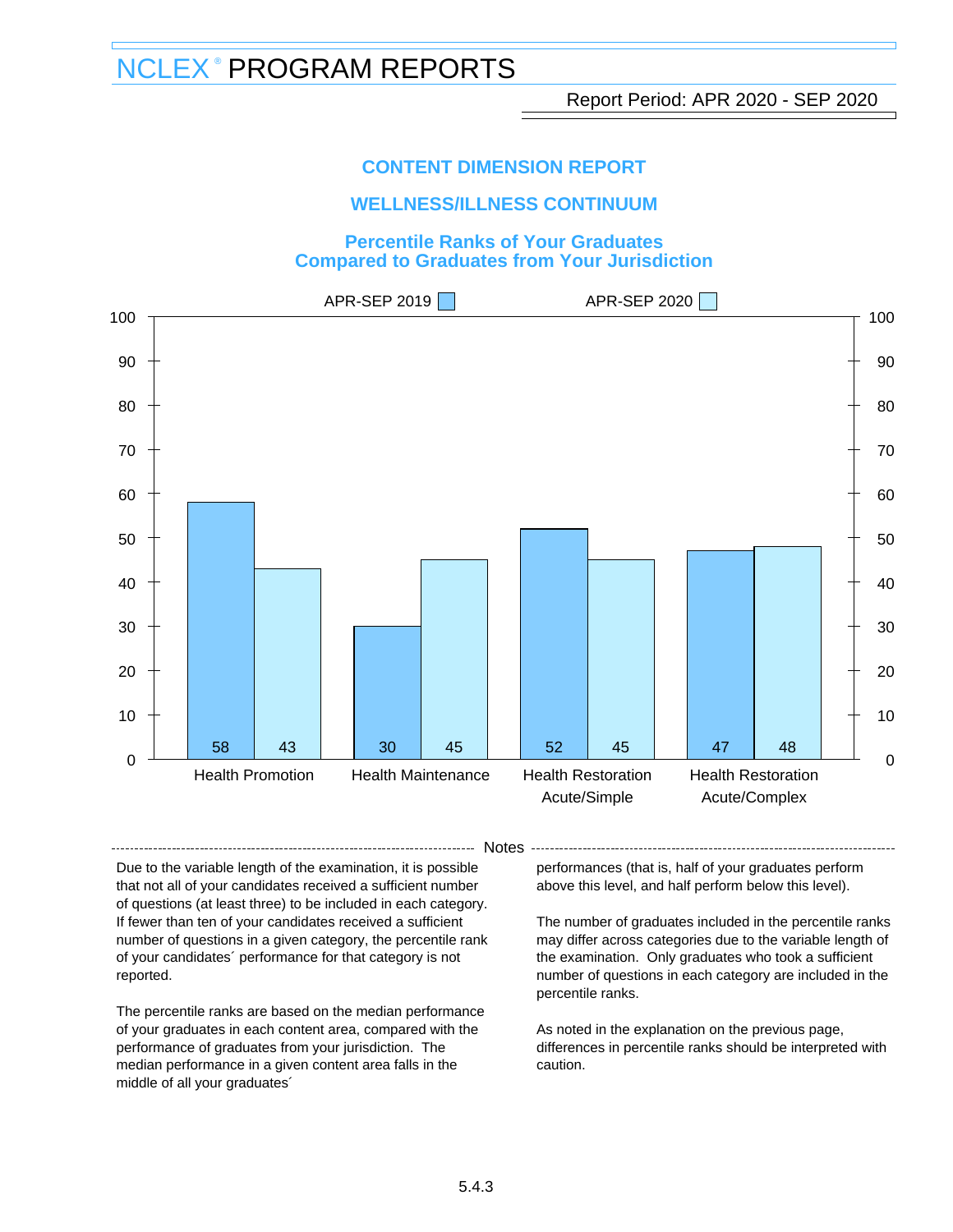### **CONTENT DIMENSION REPORT**

### **WELLNESS/ILLNESS CONTINUUM**

**Percentile Ranks of Your Graduates Compared to National Population of Graduates from Similar Programs**



- Notes -

Due to the variable length of the examination, it is possible that not all of your candidates received a sufficient number of questions (at least three) to be included in each category. If fewer than ten of your candidates received a sufficient number of questions in a given category, the percentile rank of your candidates´ performance for that category is not reported.

The percentile ranks are based on the median performance of your graduates in each content area, compared with the performance of graduates from all similar programs. The median performance in a given content area falls in the middle of all your graduates´

performances (that is, half of your graduates perform above this level, and half perform below this level).

The number of graduates included in the percentile ranks may differ across categories due to the variable length of the examination. Only graduates who took a sufficient number of questions in each category are included in the percentile ranks.

As noted in the explanation on page 5.4.2, differences in percentile ranks should be interpreted with caution.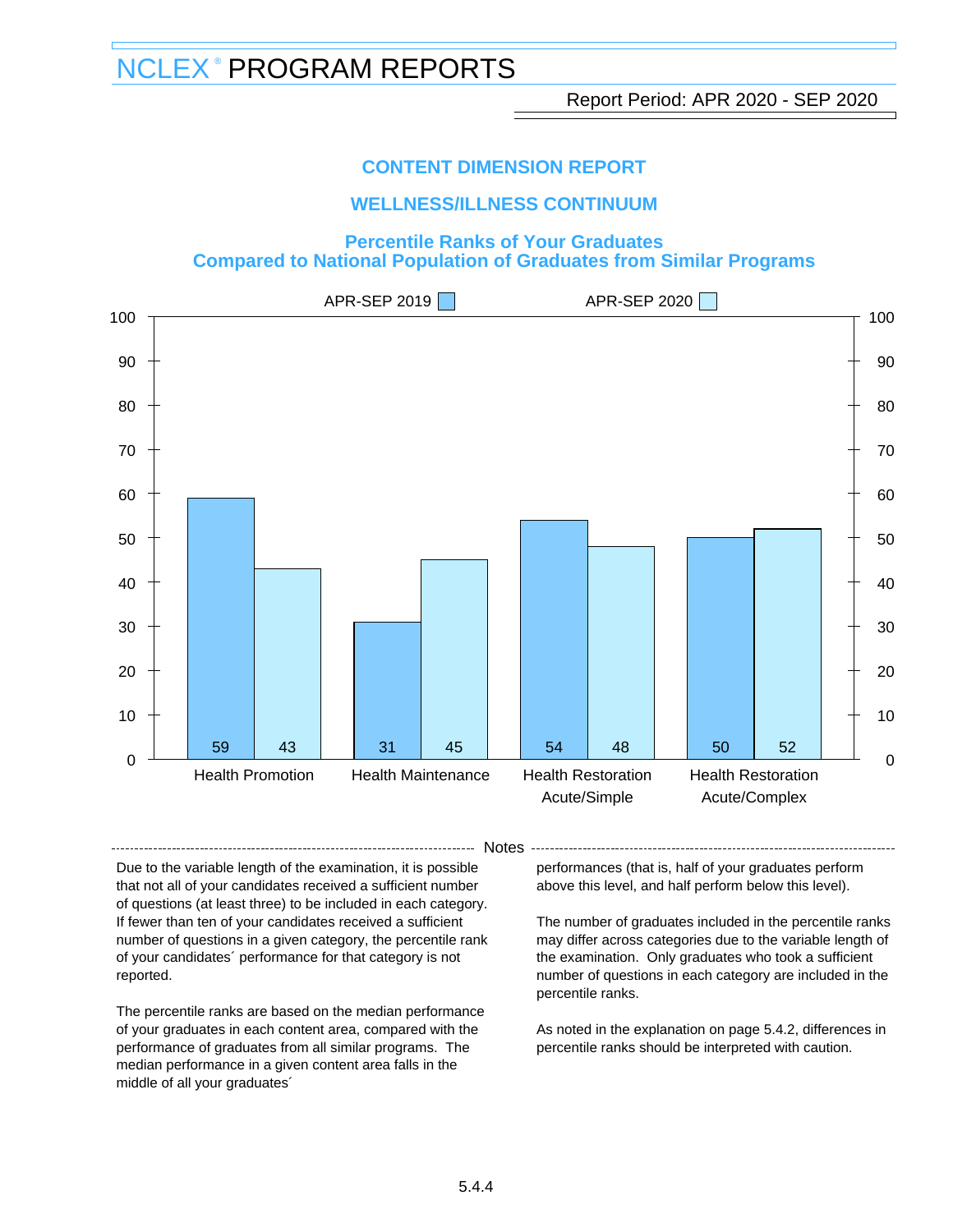### **WELLNESS/ILLNESS CONTINUUM**

### **Percentile Ranks of Your Graduates Compared to National Population of Graduates**



- Notes -

Due to the variable length of the examination, it is possible that not all of your candidates received a sufficient number of questions (at least three) to be included in each category. If fewer than ten of your candidates received a sufficient number of questions in a given category, the percentile rank of your candidates´ performance for that category is not reported.

The percentile ranks are based on the median performance of your graduates in each content area, compared with the performance of graduates in the national population. The median performance in a given content area falls in the middle of all your graduates´

performances (that is, half of your graduates perform above this level, and half perform below this level).

The number of graduates included in the percentile ranks may differ across categories due to the variable length of the examination. Only graduates who took a sufficient number of questions in each category are included in the percentile ranks.

As noted in the explanation on page 5.4.2, differences in percentile ranks should be interpreted with caution.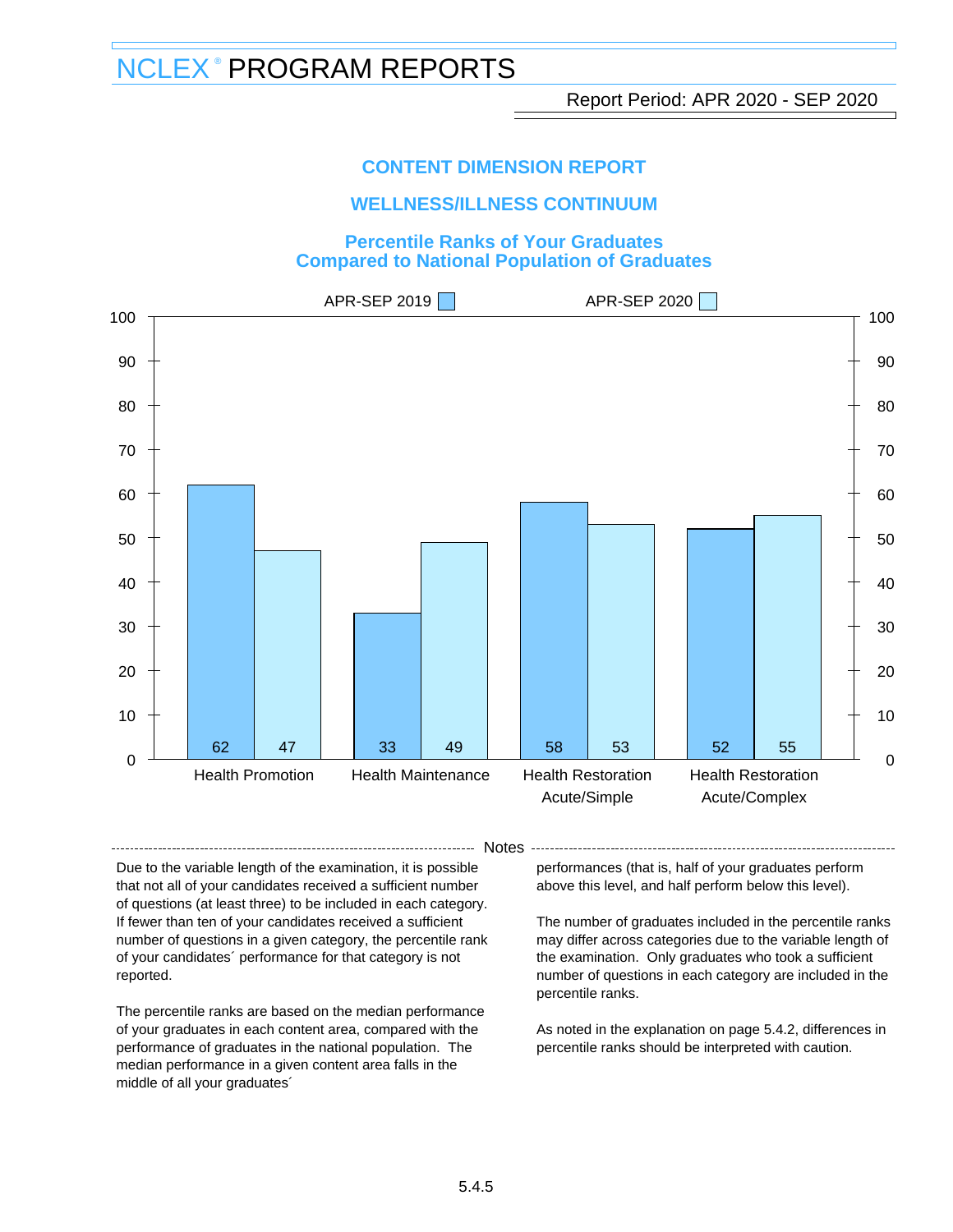# <span id="page-37-0"></span>CONTENT DIMENSION REPORTS

Nursing is a profession that promotes, maintains and restores health for individuals and their families. Nurses value a holistic approach to client care, utilizing frameworks to organize assessments, develop a plan of care and evaluate the provision of care. These systematic approaches to client care may employ functional health patterns, head-to-toe formats, or a body systems classification. Nursing education programs organize their curricula in a pattern or framework to foster learning. Regardless of the framework utilized for nursing care or nursing education, its components are integrated to ensure that all clients´ physical and behavioral dimensions are included.

The NCLEX® Content Dimension Reports in this section provide information about your graduates based on six frameworks:

- Nursing Process
- Categories of Human Functioning
- Categories of Health Alterations
- Wellness/Illness Continuum
- **Stages of Maturity**
- Stress, Adaptation, and Coping

The fifth set of the Content Dimension Reports is based on the Stages of Maturity.

### **STAGES OF MATURITY**

The diversity of nursing roles requires nurses to have an understanding of human growth and development. Knowledge of growth and development is needed for recognizing normal patterns and understanding variations in all age groups. Understanding the expected growth and behaviors of each level of maturation provides the nurse with a framework for promoting the health of individuals. The maturational approach assists nurses in organizing typical behaviors that relate to each developmental period and in providing care in order to promote optimum growth and development.

The stages of maturity have been condensed into five specific age categories. Each of these categories is defined below. Some NCLEX® examination questions concern the provision of care to clients whose needs are the same regardless of age or developmental level. These questions are grouped into the sixth category, Life Span.

#### **Maturation Content Categories**

(1) **Natal: Prenatal to 1 year**: begins with conception and includes fetal growth and development, birth and the development and health problems of the neonate and infant.

- (2) **Childhood: 1-10 years**: includes the growth, development and health problems of the toddler, preschool, and school-aged child.
- (3) **Adolescence: 11-19 years**: begins with the onset of puberty and comprises the health issues related to the physical, psychosocial and emotional development leading to adulthood.
- (4) **Adulthood: 20-65 years**: encompasses the period when physical growth has halted and the effects of aging begin. There are many health considerations that relate to the social, physiological and biological changes of adulthood.
- (5) **Older Adulthood: 66 years and older**: encompasses the aging process that results in inevitable changes affecting the health of the older adult. These age-related changes are often complex and can result in chronic illness, disabilities, and death.
- (6) **Life Span**: Certain health concepts are universal and continuous. These concepts do not change with a specific age or developmental level.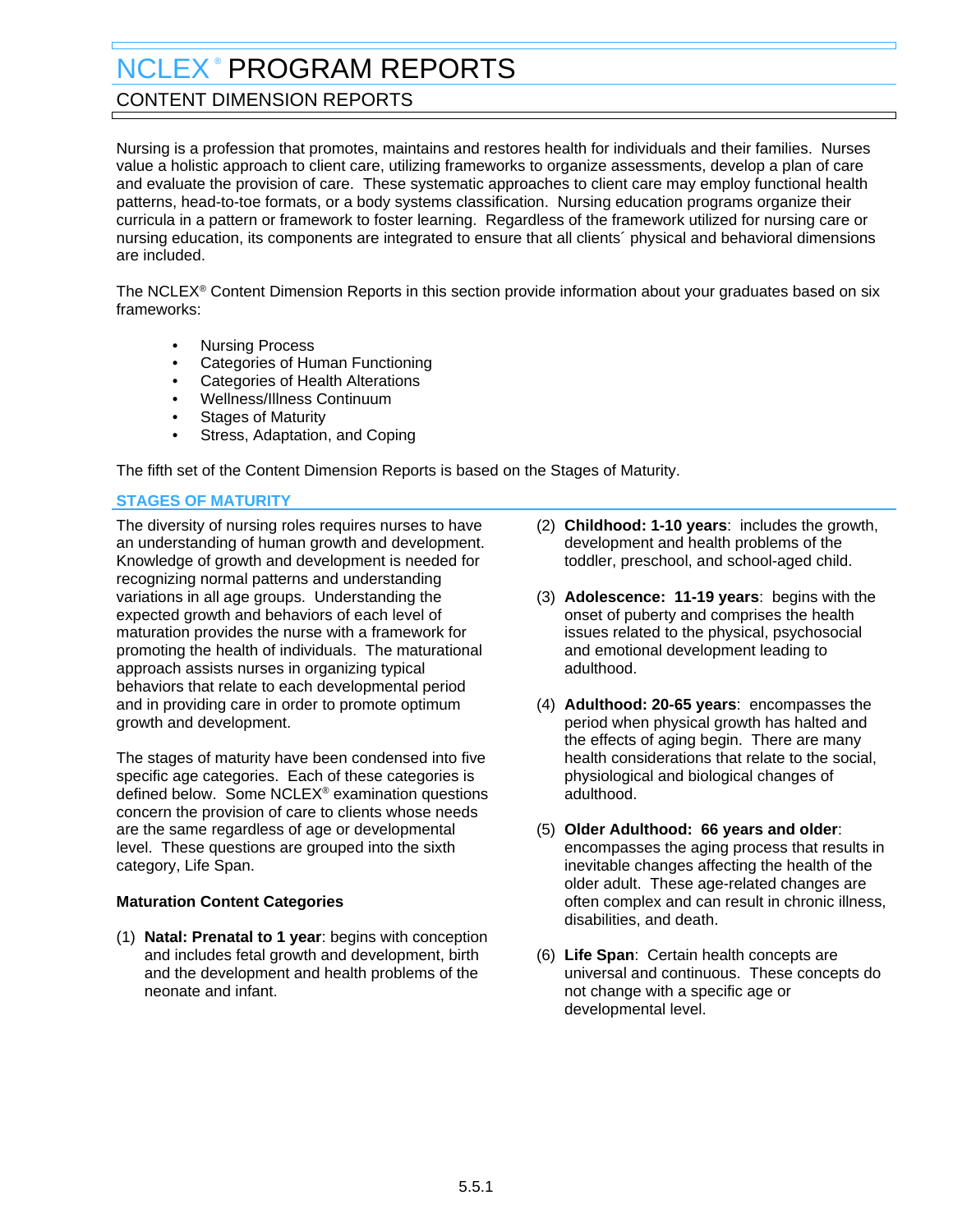CONTENT DIMENSION REPORTS

# **Percentile Rank Charts of Content Dimension Performance**

These charts show how well your program´s typical graduate (taking the NCLEX® examination for the first time during this reporting period) performed in different content dimensions and how that compares with the performance of last year´s typical graduate and with graduates across the United States and its territories.

Instead of showing passing rates, as in the Summary Overview section, these charts show how well a graduate at the median competence level from your program performed in specific content areas. The NCLEX examination measurement model allows the calculation of performance on any subset of items by adjusting for their difficulty.

Three types of comparisons are possible from these charts: (1) how your program´s typical graduate compares with the rest of the country, (2) how well your program´s typical graduate does in the content areas (remember that the difficulty of the items has already been taken into account), and (3) how the two reporting periods compare.

The numbers on the vertical axis of the charts are percentile ranks, indicating the percentage of

graduates who performed less well than (or the same as) your typical graduate. Differences in percentile ranks must be interpreted with caution. A single percentile-point spread towards the middle of the scale represents less of a true (observed score) difference than the same spread at the extremes (e.g.,  $50<sup>th</sup>$  and  $51<sup>st</sup>$  are not as different as 90<sup>th</sup> and 91<sup>st</sup>). These charts are most appropriately used to determine areas of general program strength and weakness, and not to make precise comparisons.

An example of a statement that might be made based on data from these charts is, "In this time period, my median (middle) graduate did as well or better than 75% of the graduates in the country in the first content area (Natal), but only 50% of graduates in the second content area (Childhood). In the previous time period, that pattern was reversed."

Prior to March 2000, percentile ranks were based on program comparisons (rather than graduate comparisons). For this reason, current results should not be compared to Content Dimension Report results published prior to March 2000.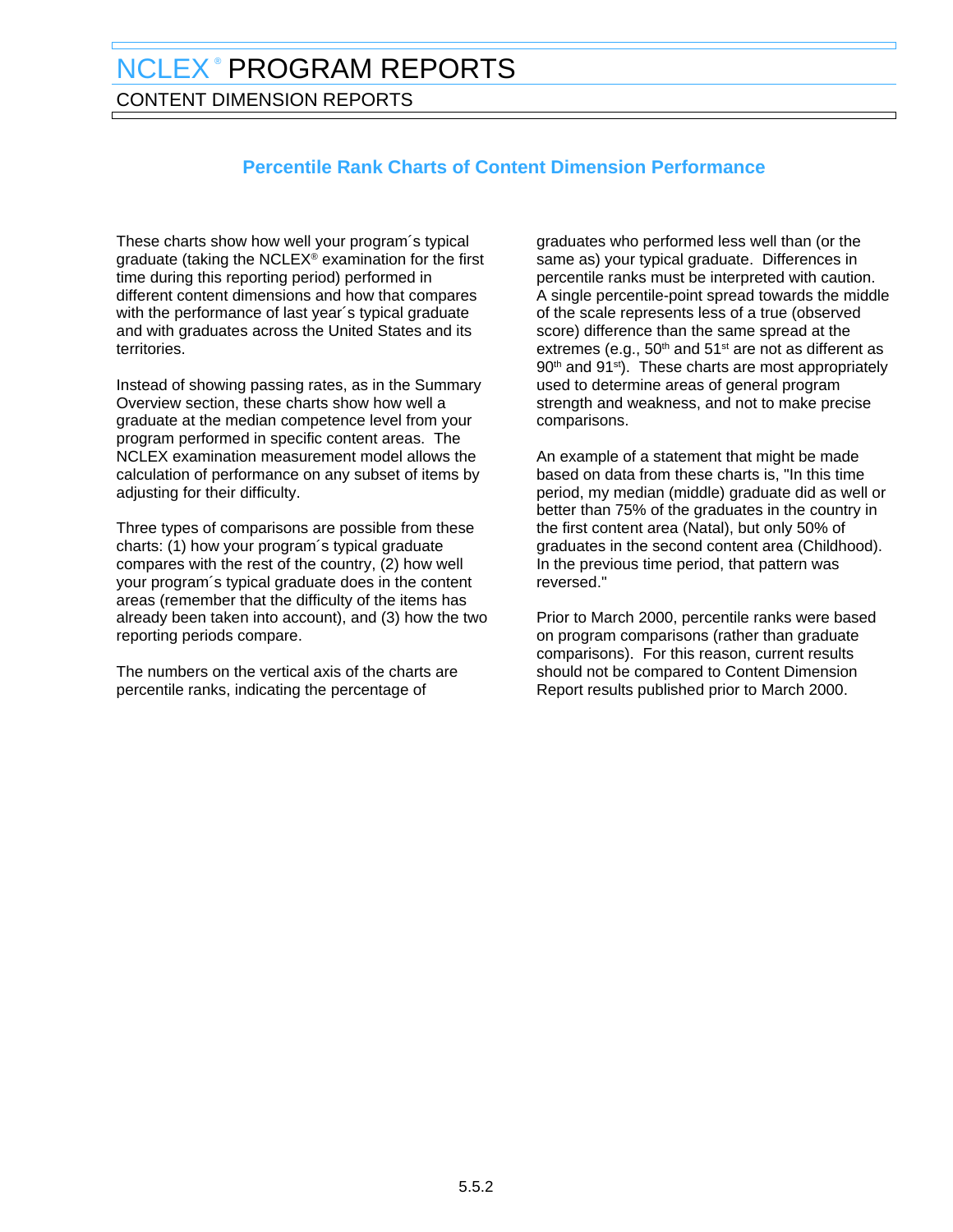### **STAGES OF MATURITY**

### **Percentile Ranks of Your Graduates Compared to Graduates from Your Jurisdiction**



- Notes -

Due to the variable length of the examination, it is possible that not all of your candidates received a sufficient number of questions (at least three) to be included in each category. If fewer than ten of your candidates received a sufficient number of questions in a given category, the percentile rank of your candidates´ performance for that category is not reported.

The percentile ranks are based on the median performance of your graduates in each content area, compared with the performance of graduates from your jurisdiction. The median performance in a given content area falls in the middle of all your graduates´

performances (that is, half of your graduates perform above this level, and half perform below this level).

The number of graduates included in the percentile ranks may differ across categories due to the variable length of the examination. Only graduates who took a sufficient number of questions in each category are included in the percentile ranks.

As noted in the explanation on the previous page, differences in percentile ranks should be interpreted with caution.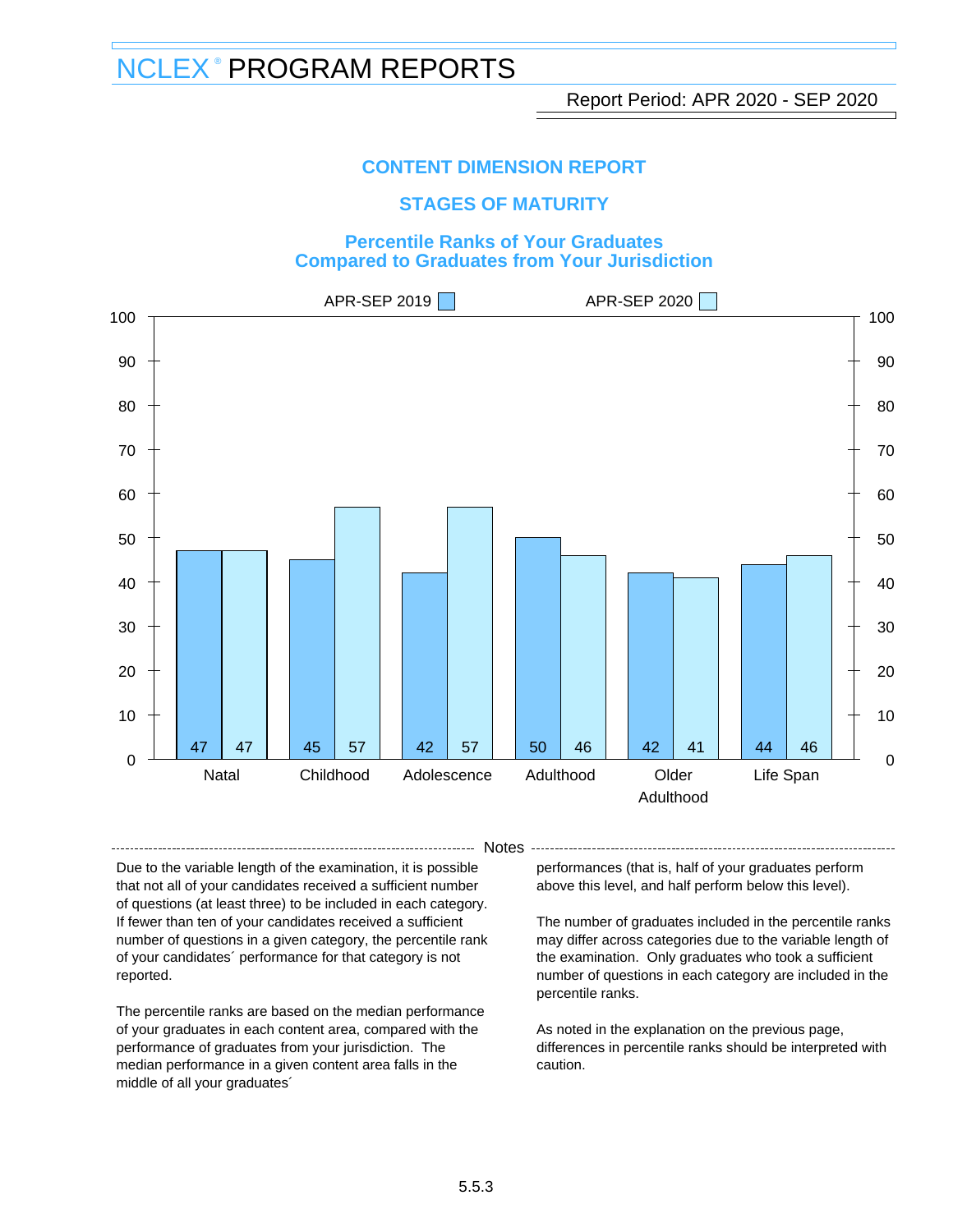### **STAGES OF MATURITY**

### **Percentile Ranks of Your Graduates Compared to National Population of Graduates from Similar Programs**



- Notes -

Due to the variable length of the examination, it is possible that not all of your candidates received a sufficient number of questions (at least three) to be included in each category. If fewer than ten of your candidates received a sufficient number of questions in a given category, the percentile rank of your candidates´ performance for that category is not reported.

The percentile ranks are based on the median performance of your graduates in each content area, compared with the performance of graduates from all similar programs. The median performance in a given content area falls in the middle of all your graduates´

performances (that is, half of your graduates perform above this level, and half perform below this level).

The number of graduates included in the percentile ranks may differ across categories due to the variable length of the examination. Only graduates who took a sufficient number of questions in each category are included in the percentile ranks.

As noted in the explanation on page 5.5.2, differences in percentile ranks should be interpreted with caution.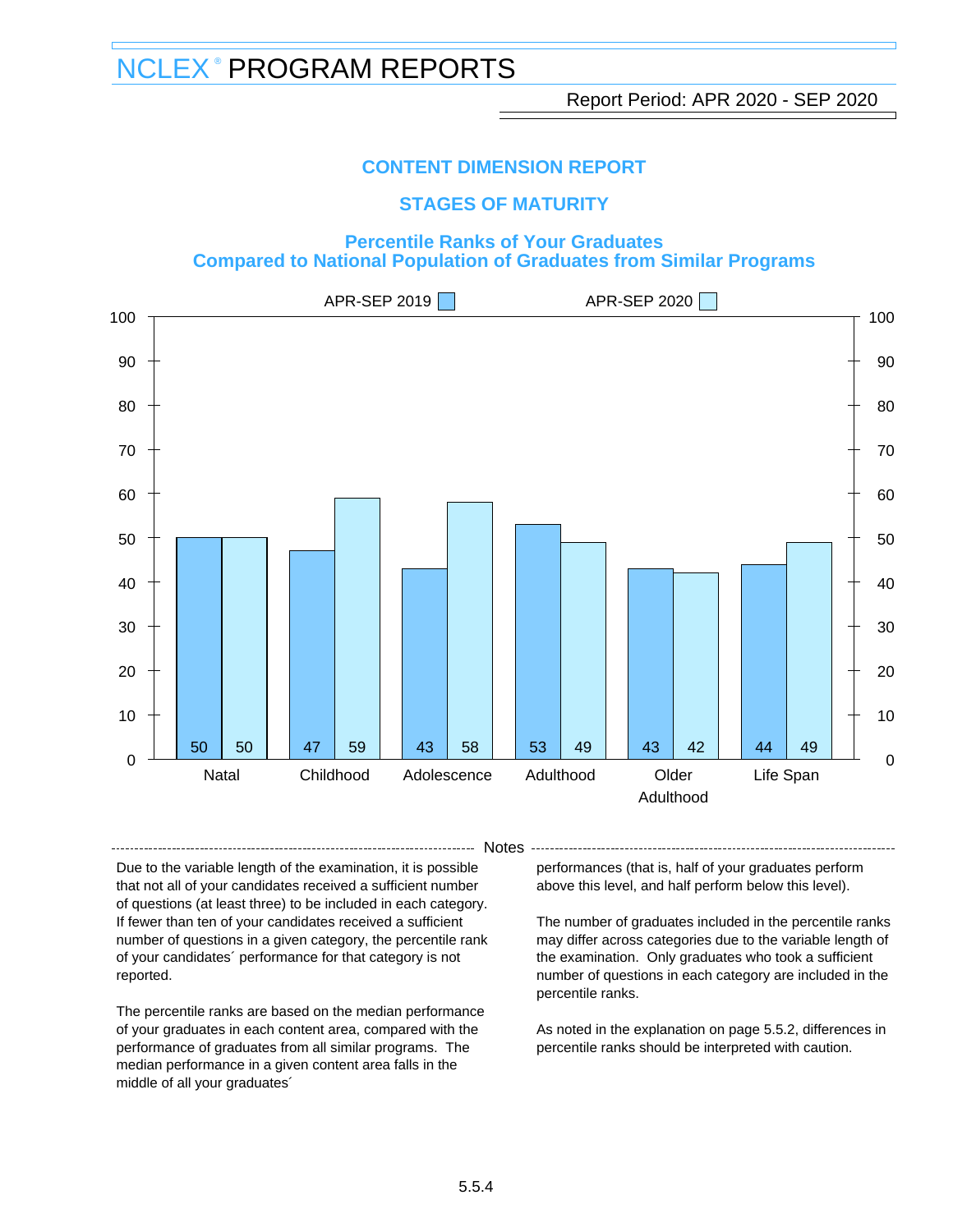### **STAGES OF MATURITY**

### **Percentile Ranks of Your Graduates Compared to National Population of Graduates**



-- Notes --

Due to the variable length of the examination, it is possible that not all of your candidates received a sufficient number of questions (at least three) to be included in each category. If fewer than ten of your candidates received a sufficient number of questions in a given category, the percentile rank of your candidates´ performance for that category is not reported.

The percentile ranks are based on the median performance of your graduates in each content area, compared with the performance of graduates in the national population. The median performance in a given content area falls in the middle of all your graduates´

performances (that is, half of your graduates perform above this level, and half perform below this level).

The number of graduates included in the percentile ranks may differ across categories due to the variable length of the examination. Only graduates who took a sufficient number of questions in each category are included in the percentile ranks.

As noted in the explanation on page 5.5.2, differences in percentile ranks should be interpreted with caution.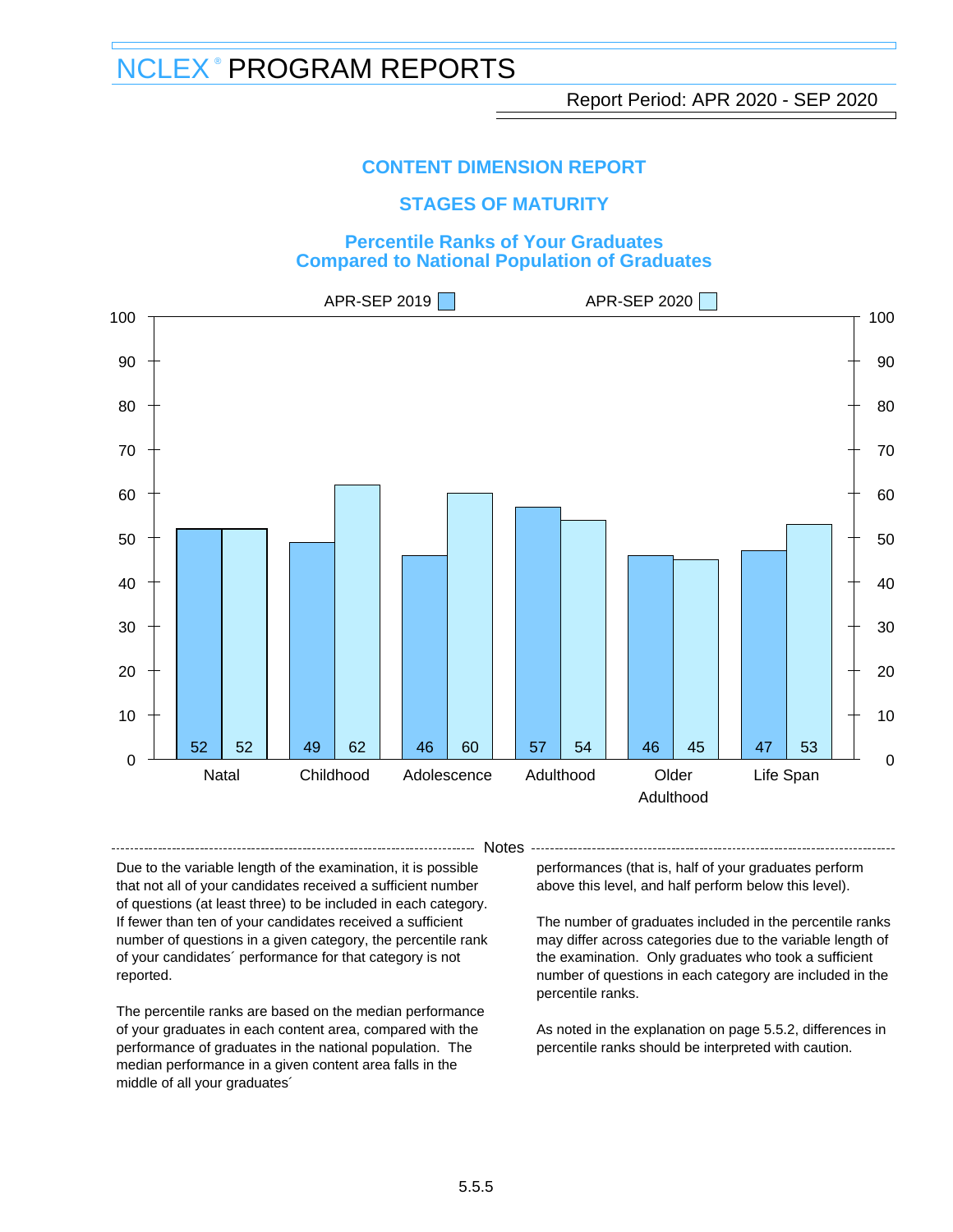# <span id="page-42-0"></span>CONTENT DIMENSION REPORTS

Nursing is a profession that promotes, maintains and restores health for individuals and their families. Nurses value a holistic approach to client care, utilizing frameworks to organize assessments, develop a plan of care and evaluate the provision of care. These systematic approaches to client care may employ functional health patterns, head-to-toe formats, or a body systems classification. Nursing education programs organize their curricula in a pattern or framework to foster learning. Regardless of the framework utilized for nursing care or nursing education, its components are integrated to ensure that all clients´ physical and behavioral dimensions are included.

The NCLEX® Content Dimension Reports in this section provide information about your graduates based on six frameworks:

- Nursing Process
- Categories of Human Functioning
- Categories of Health Alterations
- Wellness/Illness Continuum
- **Stages of Maturity**
- Stress, Adaptation, and Coping

The last set of the Content Dimension Reports is based on the Stress, Adaptation, and Coping Model.

### **STRESS, ADAPTATION, AND COPING**

The stress, adaptation, and coping model according to Roy (1980) is the process of adjusting or modifying behavior using biopsychosocial mechanisms to maintain personal integrity. The level of adaptation is determined by the effect of three classes of stimuli: (1) focal stimuli, or those changes that immediately confront the client, (2) contextual stimuli, which include all other measurable and observable stimuli present that contribute to the situation, and (3) residual stimuli, beliefs, characteristics, and attitudes the client had acquired in the past. Each client has his/her own range of adaptation to stimuli in which one responds with ordinary adaptive responses. When one is stimulated, the adaptation response can be categorized according to four modes of adaptation: physiological needs, self-concept, role function, or interdependence. The role of nursing is that of promoting adaptation in all four modes during health and illness.

(1) **Physiologic Needs**: The physiologic mode is an adaptation response associated with variations in activity and rest, elimination, endocrine function, fluid, electrolytes, neurological function, nutrition, oxygenation, senses, and skin integrity.

- (2) **Self-Concept**: The self-concept mode is an adaptive response related to self-esteem, personality, identity, body image, depression, anxiety, fear, impaired adjustment, identity confusion, powerlessness, noncompliance, role performance, hopelessness and trauma.
- (3) **Role Function**: The role function model is an adaptive response that stems from the inability to perform behaviors related to parenting, family coping, work-related responsibilities or a role acquired as a receptor of the health care system.
- (4) **Interdependence**: The interdependence mode reflects a reciprocal relationship that involves giving and receiving between the adapting person and another person in the environment. This adaptive response is evident in grieving, social isolation, potential for violence, impaired social interaction and spiritual distress.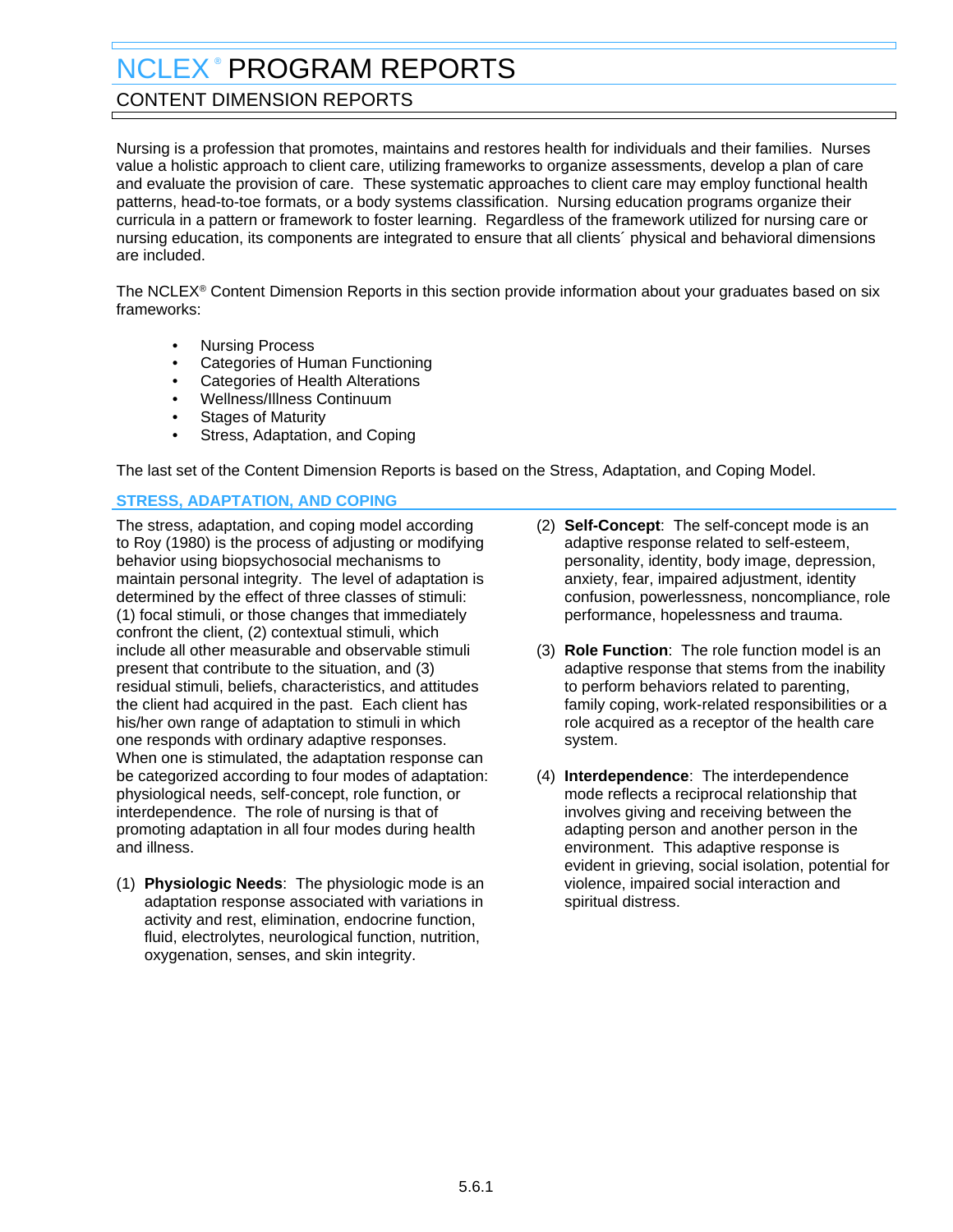CONTENT DIMENSION REPORTS

# **Percentile Rank Charts of Content Dimension Performance**

These charts show how well your program´s typical graduate (taking the NCLEX® examination for the first time during this reporting period) performed in different content dimensions and how that compares with the performance of last year´s typical graduate and with graduates across the United States and its territories.

Instead of showing passing rates, as in the Summary Overview section, these charts show how well a graduate at the median competence level from your program performed in specific content areas. The NCLEX examination measurement model allows the calculation of performance on any subset of items by adjusting for their difficulty.

Three types of comparisons are possible from these charts: (1) how your program´s typical graduate compares with the rest of the country, (2) how well your program´s typical graduate does in the content areas (remember that the difficulty of the items has already been taken into account), and (3) how the two reporting periods compare.

The numbers on the vertical axis of the charts are percentile ranks, indicating the percentage of

graduates who performed less well than (or the same as) your typical graduate. Differences in percentile ranks must be interpreted with caution. A single percentile-point spread towards the middle of the scale represents less of a true (observed score) difference than the same spread at the extremes (e.g.,  $50<sup>th</sup>$  and  $51<sup>st</sup>$  are not as different as 90<sup>th</sup> and 91<sup>st</sup>). These charts are most appropriately used to determine areas of general program strength and weakness, and not to make precise comparisons.

An example of a statement that might be made based on data from these charts is, "In this time period, my median (middle) graduate did as well or better than 75% of the graduates in the country in the first content area (Physiologic Needs), but only 50% of graduates in the second content area (Self-Concept). In the previous time period, that pattern was reversed."

Prior to March 2000, percentile ranks were based on program comparisons (rather than graduate comparisons). For this reason, current results should not be compared to Content Dimension Report results published prior to March 2000.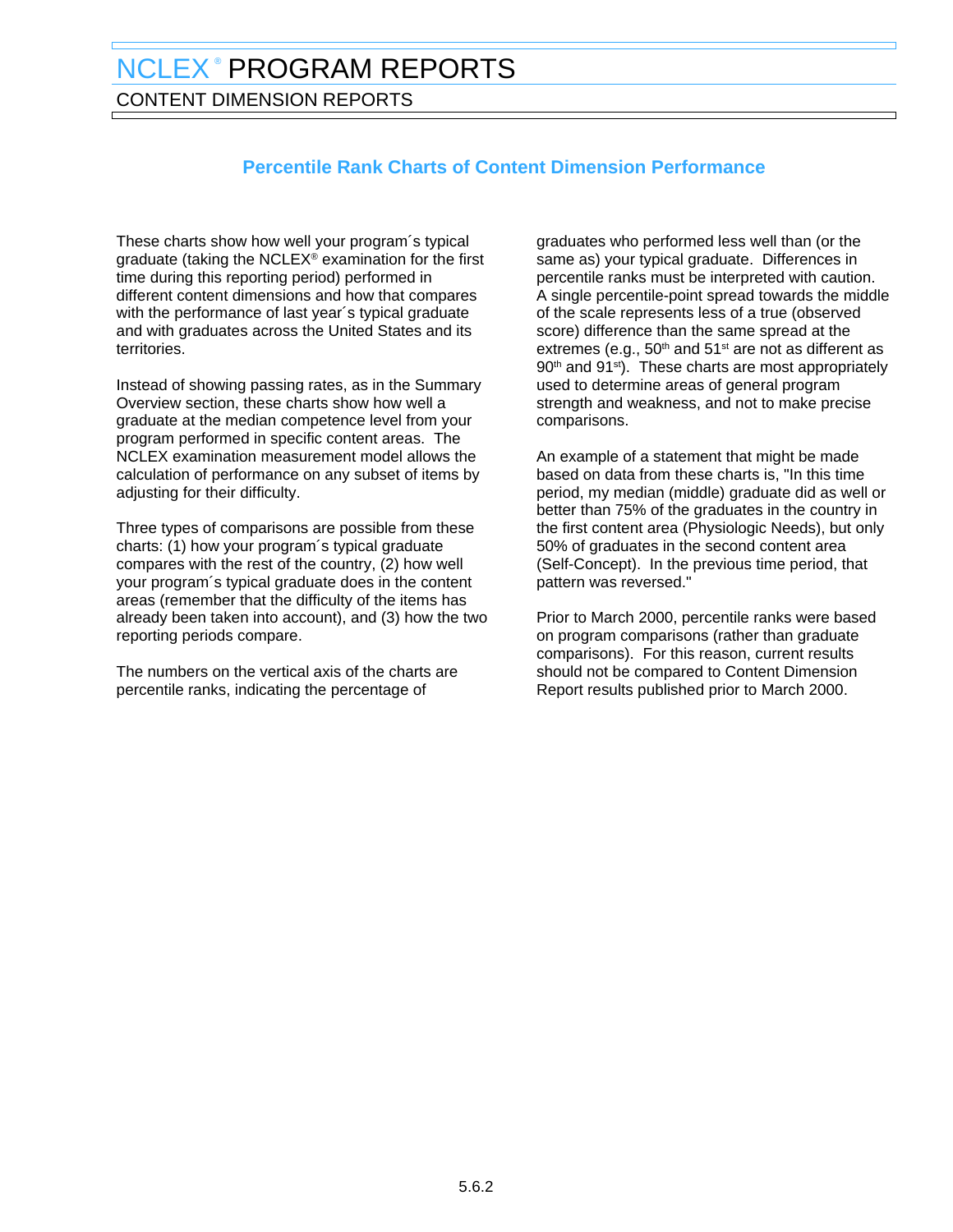### **CONTENT DIMENSION REPORT**

### **STRESS, ADAPTATION, AND COPING**

#### **Percentile Ranks of Your Graduates Compared to Graduates from Your Jurisdiction**



- Notes -

Due to the variable length of the examination, it is possible that not all of your candidates received a sufficient number of questions (at least three) to be included in each category. If fewer than ten of your candidates received a sufficient number of questions in a given category, the percentile rank of your candidates´ performance for that category is not reported.

The percentile ranks are based on the median performance of your graduates in each content area, compared with the performance of graduates from your jurisdiction. The median performance in a given content area falls in the middle of all your graduates´

performances (that is, half of your graduates perform above this level, and half perform below this level).

The number of graduates included in the percentile ranks may differ across categories due to the variable length of the examination. Only graduates who took a sufficient number of questions in each category are included in the percentile ranks.

As noted in the explanation on the previous page, differences in percentile ranks should be interpreted with caution.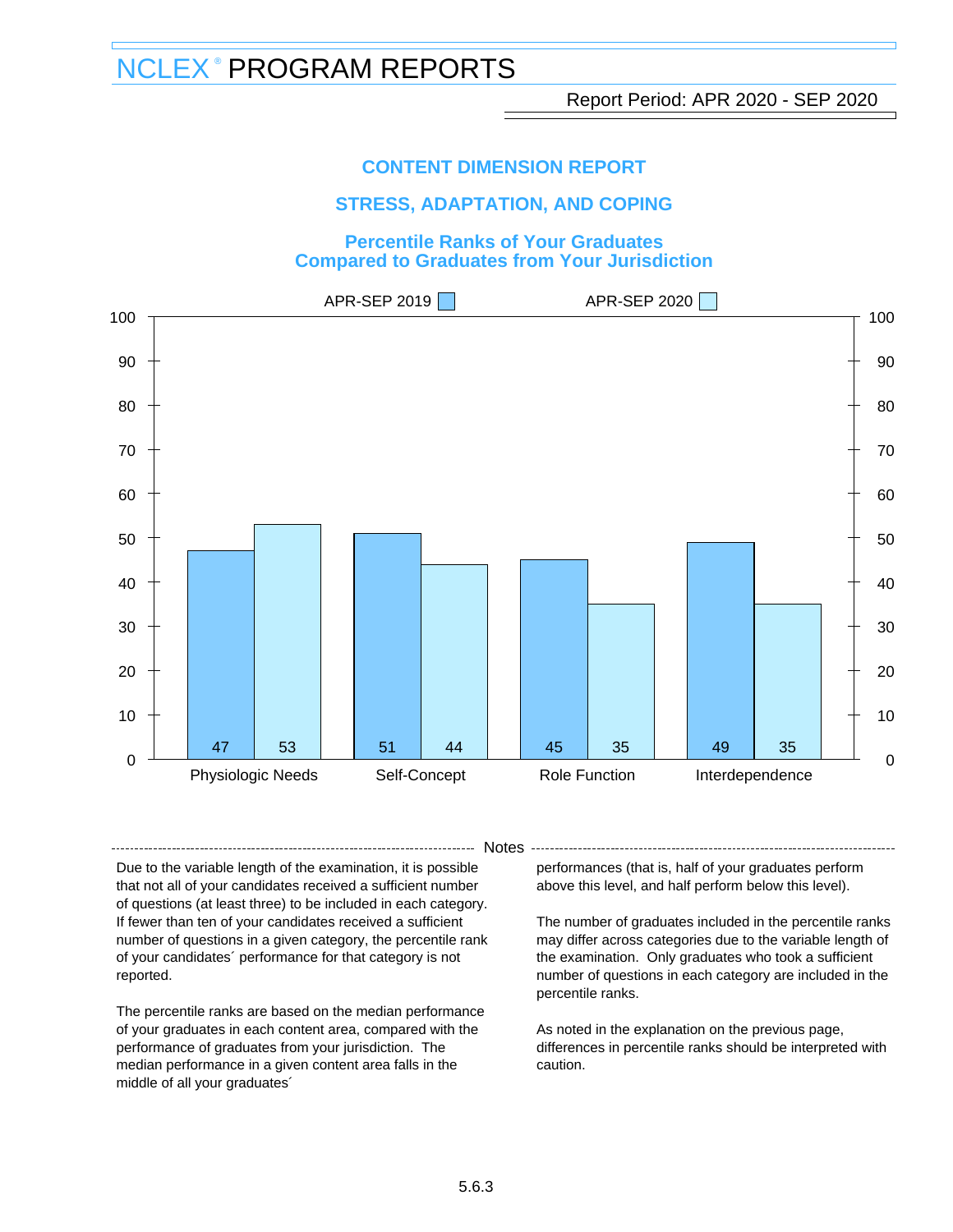### **CONTENT DIMENSION REPORT**

### **STRESS, ADAPTATION, AND COPING**

#### **Percentile Ranks of Your Graduates Compared to National Population of Graduates from Similar Programs**



- Notes -

Due to the variable length of the examination, it is possible that not all of your candidates received a sufficient number of questions (at least three) to be included in each category. If fewer than ten of your candidates received a sufficient number of questions in a given category, the percentile rank of your candidates´ performance for that category is not reported.

The percentile ranks are based on the median performance of your graduates in each content area, compared with the performance of graduates from all similar programs. The median performance in a given content area falls in the middle of all your graduates´

performances (that is, half of your graduates perform above this level, and half perform below this level).

The number of graduates included in the percentile ranks may differ across categories due to the variable length of the examination. Only graduates who took a sufficient number of questions in each category are included in the percentile ranks.

As noted in the explanation on page 5.6.2, differences in percentile ranks should be interpreted with caution.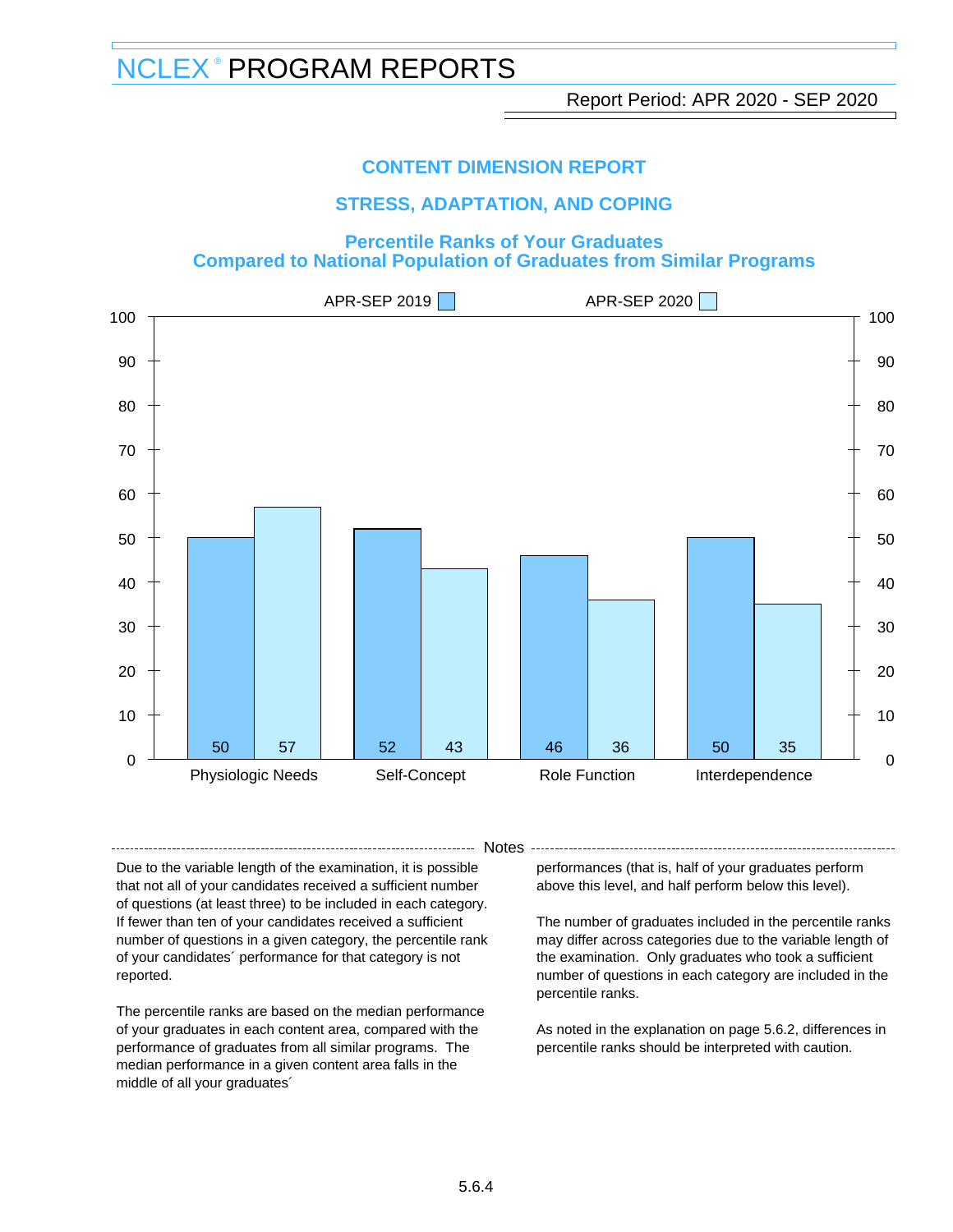### **CONTENT DIMENSION REPORT**

### **STRESS, ADAPTATION, AND COPING**

#### **Percentile Ranks of Your Graduates Compared to National Population of Graduates**



- Notes -

Due to the variable length of the examination, it is possible that not all of your candidates received a sufficient number of questions (at least three) to be included in each category. If fewer than ten of your candidates received a sufficient number of questions in a given category, the percentile rank of your candidates´ performance for that category is not reported.

The percentile ranks are based on the median performance of your graduates in each content area, compared with the performance of graduates in the national population. The median performance in a given content area falls in the middle of all your graduates´

performances (that is, half of your graduates perform above this level, and half perform below this level).

The number of graduates included in the percentile ranks may differ across categories due to the variable length of the examination. Only graduates who took a sufficient number of questions in each category are included in the percentile ranks.

As noted in the explanation on page 5.6.2, differences in percentile ranks should be interpreted with caution.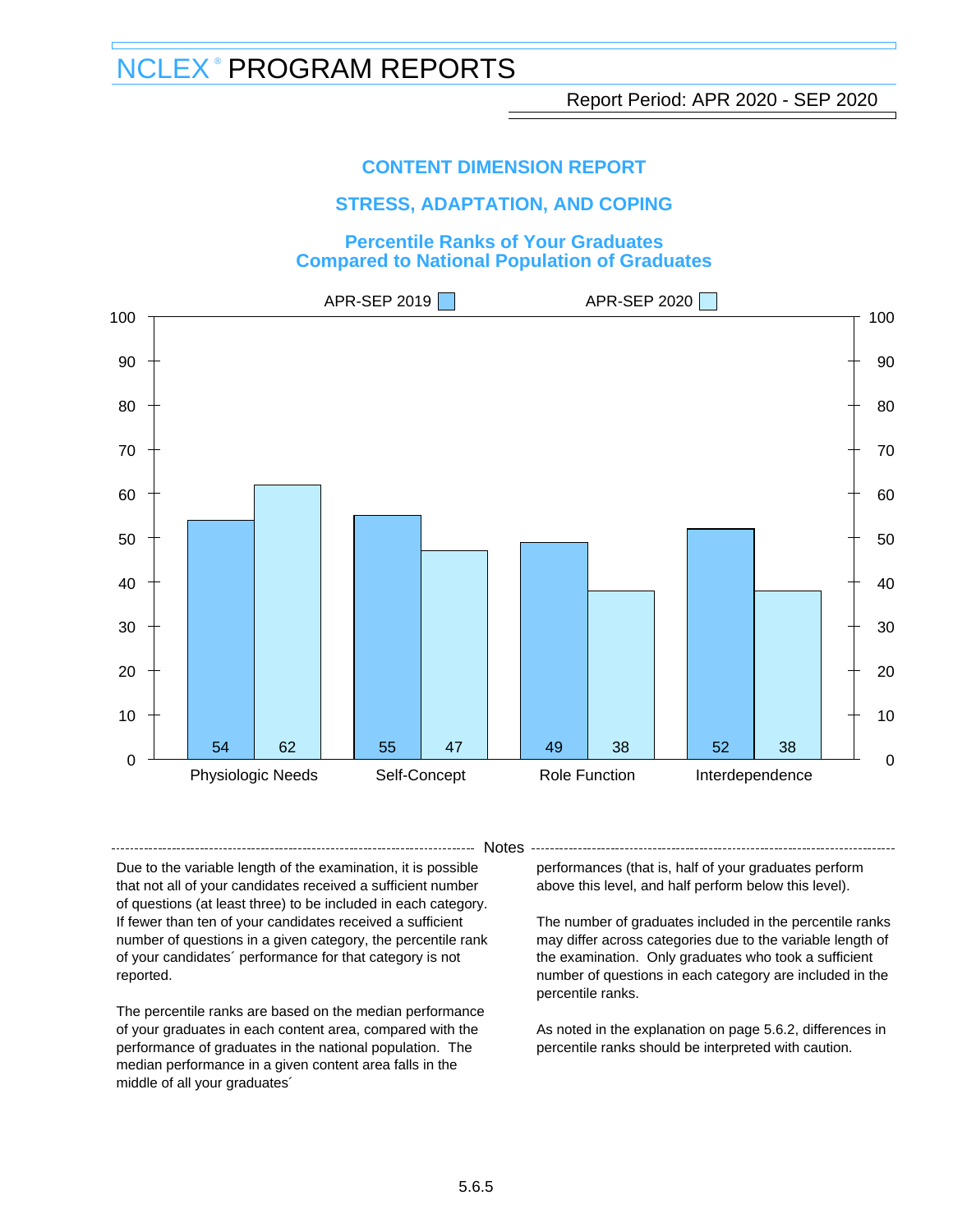# <span id="page-47-0"></span>NCLEX<sup>®</sup> PROGRAM REPORTS TEST DURATION/TEST PLAN PERFORMANCE REPORT

This section provides information about your graduates NCLEX-RN® examination testing experiences and about their performance in each of the test plan content areas.

# **Test Duration Report**

The Test Duration Report provides information about the number of questions answered and the amount of time spent on the NCLEX-RN examination by your graduates. The average number of questions taken, the average amount of time spent on the examination and the percent taking the maximum and minimum number of questions are reported separately for those who passed and failed, as well as for the total group.

With CAT, the number of questions answered provides information about how close the candidate was to the passing standard. In comparing your program to other programs, it is useful to examine the average number of questions taken by your graduates who passed and who failed. For example, if the average number of questions taken by your graduates who passed was lower than the

comparison group, this suggests your graduates were able to demonstrate their competence more quickly than were graduates in the comparison groups. Similarly, if you have a higher percentage of your passing graduates take the minimum number of questions, then your passing graduates demonstrated their competence more quickly.

The proportion answering the maximum number of questions reflects the proportion that is close to the passing standard. A high proportion of failing candidates answering the maximum number of questions shows that most who failed were close to passing, and conversely, a high proportion of passing candidates answering the maximum number of questions shows that most of the passers did not pass by a large margin.

| AVERAGE NUMBER OF QUESTIONS TAKEN  | The reported results include 15 pretest items.                                                                                                                             |
|------------------------------------|----------------------------------------------------------------------------------------------------------------------------------------------------------------------------|
| MINIMUM NUMBER OF QUESTIONS        | The minimum number of items is 75 (which includes 15<br>pretest items). Only candidates taking the minimum<br>possible number of questions are included in the<br>results. |
| <b>MAXIMUM NUMBER OF QUESTIONS</b> | The maximum number of items is 265 (which includes<br>15 pretest items).                                                                                                   |
| AVERAGE TEST TIME                  | The maximum testing time is 360 minutes (six hours).<br>Candidates testing under extended timing conditions<br>are excluded from the results.                              |

# **Glossary**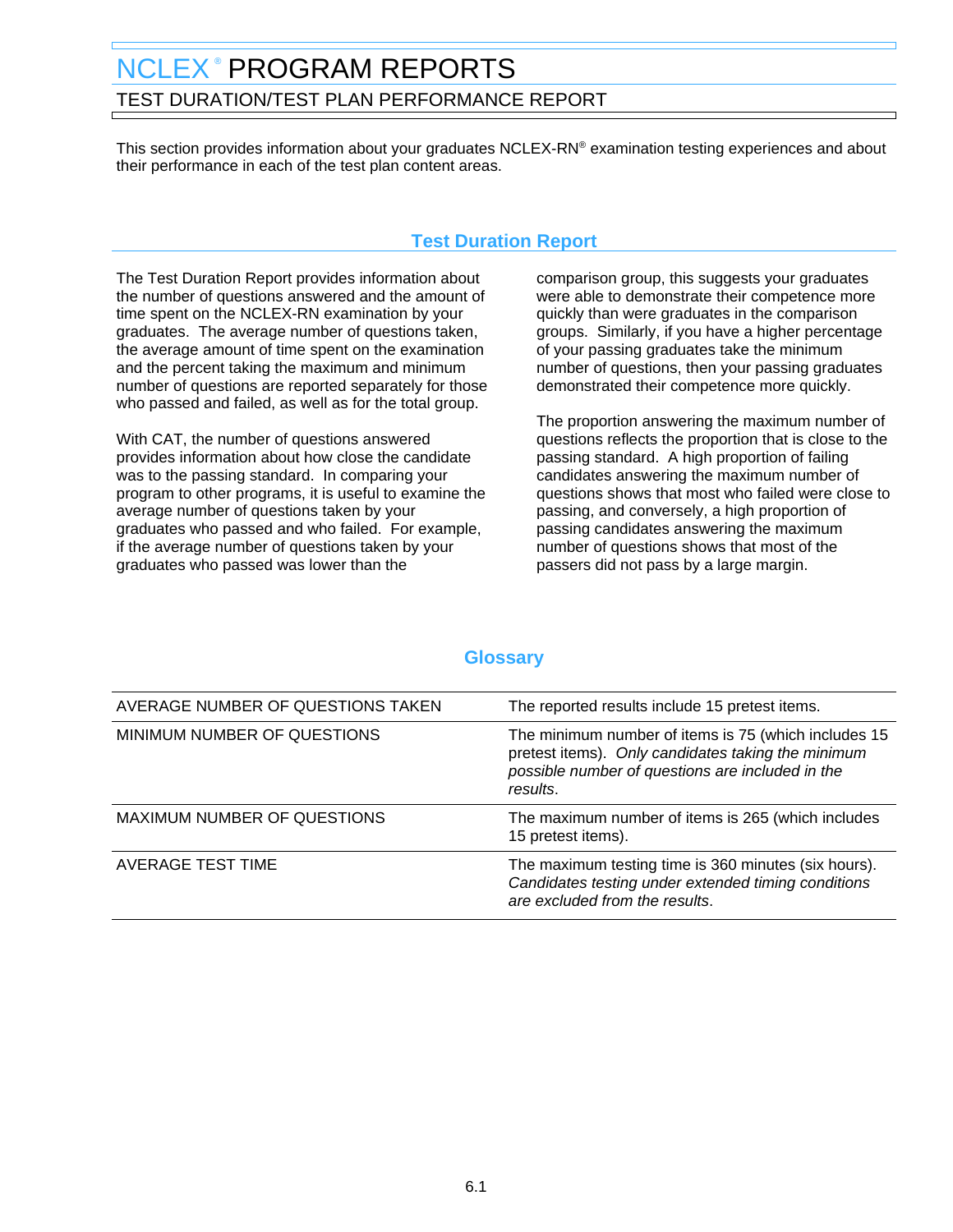Report Period: APR 2020 - SEP 2020

# **TEST DURATION REPORT**

| <b>Average Number of Questions</b><br>Taken | Graduates from<br>Your Program | Graduates from<br><b>Your Jurisdiction</b> | Graduates from<br>Similar Programs<br><b>Across Every</b><br>Jurisdiction | Graduates from All<br>Programs Across<br><b>Every Jurisdiction</b> |
|---------------------------------------------|--------------------------------|--------------------------------------------|---------------------------------------------------------------------------|--------------------------------------------------------------------|
| <b>Passers</b>                              | 76                             | 76                                         | 76                                                                        | 78                                                                 |
| <b>Failers</b>                              | 87                             | 110                                        | 108                                                                       | 105                                                                |
| <b>All Candidates</b>                       | 77                             | 79                                         | 79                                                                        | 82                                                                 |

# **Average Test Time in Minutes**

| <b>Passers</b>        | 90 | 98  | 90  | 93  |
|-----------------------|----|-----|-----|-----|
| <b>Failers</b>        | 94 | 146 | 133 | 136 |
| <b>All Candidates</b> | 91 | 103 | 95  | 99  |

# **Percentage of Candidates Taking Minimum Number of Questions**

| <b>Passers</b>        | 68% | 63% | 62% | 57% |
|-----------------------|-----|-----|-----|-----|
| <b>Failers</b>        | 50% | 17% | 18% | 22% |
| <b>All Candidates</b> | 66% | 59% | 57% | 53% |

# **Percentage of Candidates Taking Maximum Number of Questions**

| <b>Passers</b>        | 20% | 15% | 16% | 18% |
|-----------------------|-----|-----|-----|-----|
| <b>Failers</b>        | 38% | 62% | 60% | 56% |
| <b>All Candidates</b> | 22% | 19% | 20% | 23% |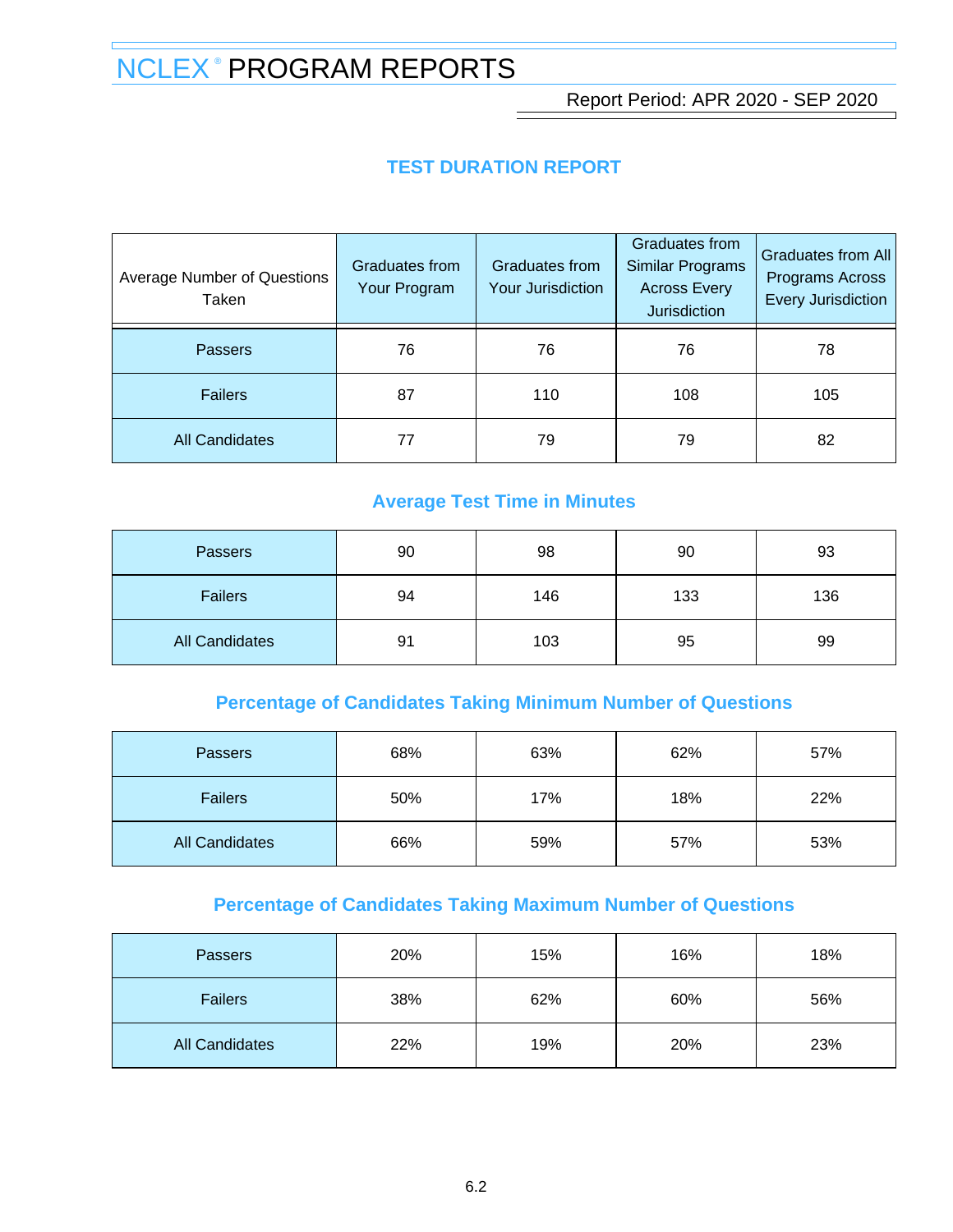# NCLEX<sup>®</sup> PROGRAM REPORTS TEST DURATION/TEST PLAN PERFORMANCE REPORT

# **Test Plan Performance Report**

The Test Plan Performance Report provides information on the performance of your median graduate in each area of the NCLEX-RN® Test Plan. Performance is reported as the expected percentage of **all possible questions that could be administered** in a given category that would be answered correctly by a graduate at this performance level. The measurement model enables this estimate of expected percentages on a very large common set of questions, even though each graduate took only a much smaller, unique set of questions. Therefore, these are NOT the actual percentages of questions answered correctly.

Test plan performance is based on the median ability score for your program´s graduates. Therefore, expected percentage correct will be reported only for programs with at least ten candidates testing for the first time during this reporting period. Likewise, test plan performance will not be reported for jurisdictions with fewer than ten candidates testing for the first time during this reporting period.

**Passing performance** can be interpreted as the percentage of all possible questions that a candidate with an ability precisely at the passing standard would be able to answer correctly. This percentage varies across the content areas because the questions within these areas differ in average difficulty. For the content areas where questions are easier, passing performance corresponds to a higher percentage of correct answers. Similarly, for the content areas where questions are more difficult, passing performance corresponds to a lower percentage of correct answers.

Comparisons of your graduates´ median performance with the passing performance levels may help you identify strengths and weaknesses in your instructional program.

# **Glossary**

| <b>EXPECTED PERCENTAGE CORRECT</b> | Derived from your typical graduate's ability score,<br>expected percentage correct is an estimation of<br>performance. This is not the actual percentage of<br>questions answered correctly.       |
|------------------------------------|----------------------------------------------------------------------------------------------------------------------------------------------------------------------------------------------------|
| <b>PASSING PERFORMANCE</b>         | The expected percentage correct for a test plan area<br>that would be achieved by a candidate with a<br>competence level precisely at the passing standard.                                        |
| TEST PLAN PERFORMANCE              | Reported as the expected percentage of all possible<br>questions that could be administered in each of Client<br>Needs subcategories that would be answered correctly<br>by your typical graduate. |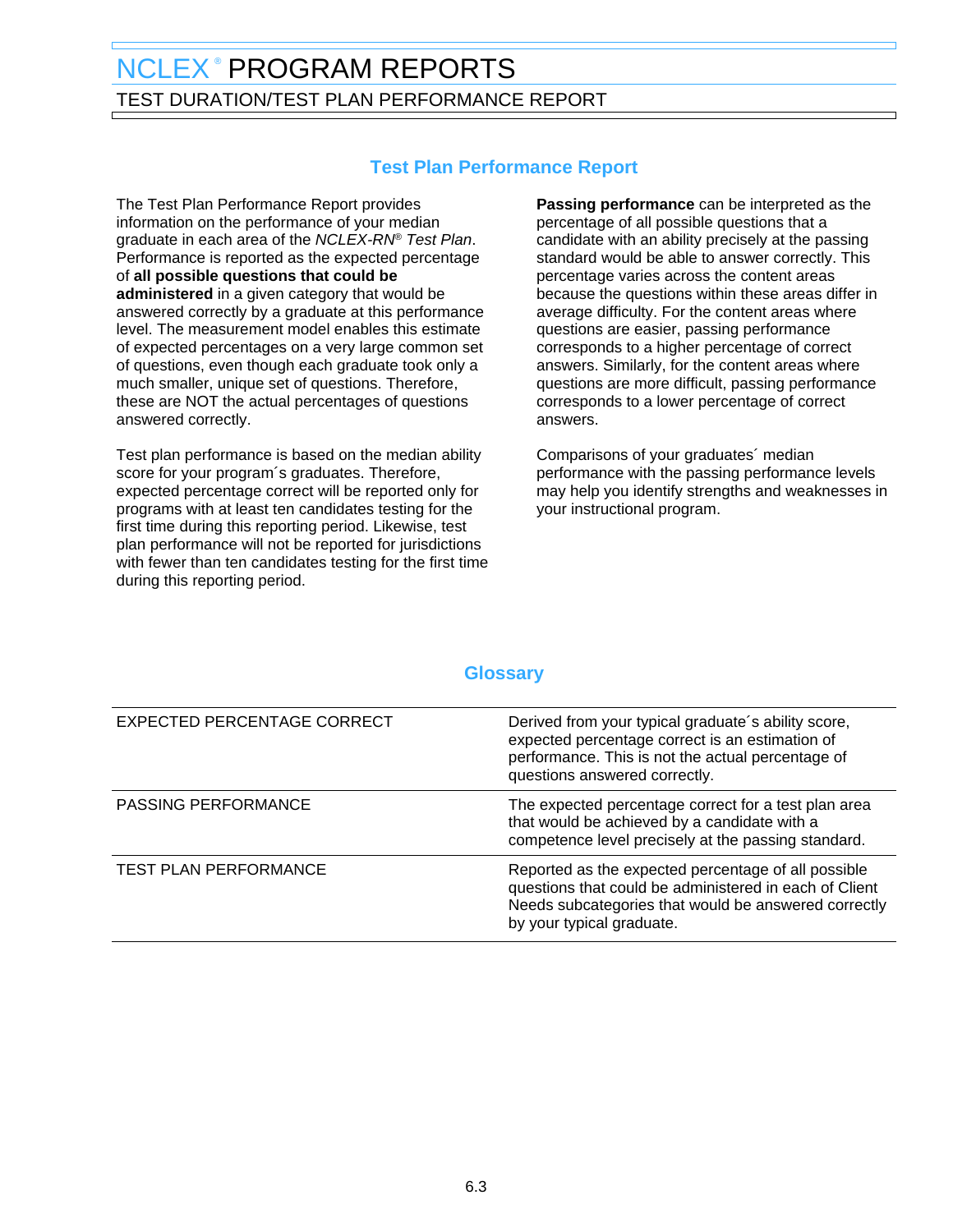Report Period: APR 2020 - SEP 2020

| <b>Client Needs</b>                                | <b>Graduates</b><br>from Your<br>Program | Passing<br>Performance | <b>Graduates</b><br>from Your<br><b>Jurisdiction</b> | <b>Graduates</b><br>from Similar<br>Programs<br><b>Across Every</b><br><b>Jurisdiction</b> | <b>Graduates</b><br>from All<br>Programs<br><b>Across Every</b><br><b>Jurisdiction</b> |
|----------------------------------------------------|------------------------------------------|------------------------|------------------------------------------------------|--------------------------------------------------------------------------------------------|----------------------------------------------------------------------------------------|
| Management<br>of Care                              | 59%                                      | 49%                    | 61%                                                  | 61%                                                                                        | 59%                                                                                    |
| Safety and<br><b>Infection Control</b>             | 64%                                      | 49%                    | 61%                                                  | 60%                                                                                        | 58%                                                                                    |
| <b>Health Promotion</b><br>and Maintenance         | 60%                                      | 49%                    | 60%                                                  | 59%                                                                                        | 57%                                                                                    |
| Psychosocial<br>Integrity                          | 56%                                      | 49%                    | 59%                                                  | 60%                                                                                        | 58%                                                                                    |
| <b>Basic Care</b><br>and Comfort                   | 60%                                      | 49%                    | 58%                                                  | 58%                                                                                        | 57%                                                                                    |
| Pharmacological and<br><b>Parenteral Therapies</b> | 58%                                      | 48%                    | 60%                                                  | 59%                                                                                        | 58%                                                                                    |
| Reduction of<br><b>Risk Potential</b>              | 60%                                      | 49%                    | 59%                                                  | 59%                                                                                        | 58%                                                                                    |
| Physiological<br>Adaptation                        | 62%                                      | 49%                    | 62%                                                  | 61%                                                                                        | 59%                                                                                    |

### **TEST PLAN PERFORMANCE REPORT Expected Percentage Correct**

-------- Notes ---

Test plan performance is based on the median performance of your graduates in each content area. It is interpreted as the expected percentage of all possible questions that could be administered in a given category that would be answered correctly by your typical graduate.

**Passing performance** is interpreted as the percentage of all possible questions that could be administered in a given category that corresponds to minimum passing performance.